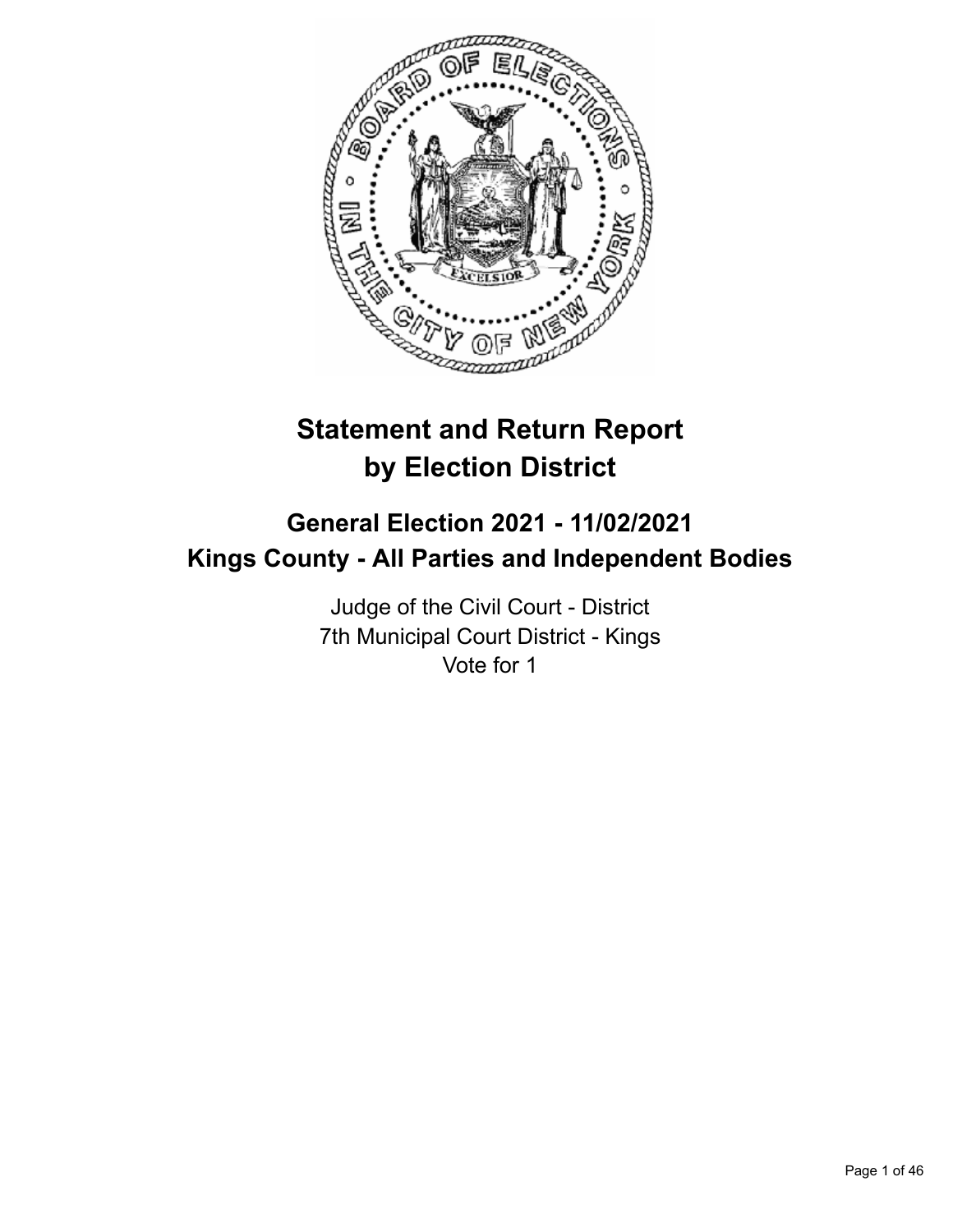

| <b>PUBLIC COUNTER</b>                                    | 46 |
|----------------------------------------------------------|----|
| <b>MANUALLY COUNTED EMERGENCY</b>                        | 0  |
| ABSENTEE / MILITARY                                      | 2  |
| AFFIDAVIT                                                | 0  |
| <b>Total Ballots</b>                                     | 48 |
| Less - Inapplicable Federal/Special Presidential Ballots | 0  |
| <b>Total Applicable Ballots</b>                          | 48 |
| KEISHA M. ALLEYNE (DEMOCRATIC)                           | 35 |
| <b>Total Votes</b>                                       | 35 |
| Unrecorded                                               | 13 |

### **066/53**

| 193 |
|-----|
| 0   |
| 3   |
| 1   |
| 197 |
| 0   |
| 197 |
| 120 |
|     |
|     |
| 122 |
| 75  |
|     |

| PUBLIC COUNTER                                           | 195      |
|----------------------------------------------------------|----------|
| <b>MANUALLY COUNTED EMERGENCY</b>                        | $\Omega$ |
| ABSENTEE / MILITARY                                      | 8        |
| AFFIDAVIT                                                | 4        |
| <b>Total Ballots</b>                                     | 207      |
| Less - Inapplicable Federal/Special Presidential Ballots | 0        |
| <b>Total Applicable Ballots</b>                          | 207      |
| KEISHA M. ALLEYNE (DEMOCRATIC)                           | 150      |
| <b>Total Votes</b>                                       | 150      |
| Unrecorded                                               | 57       |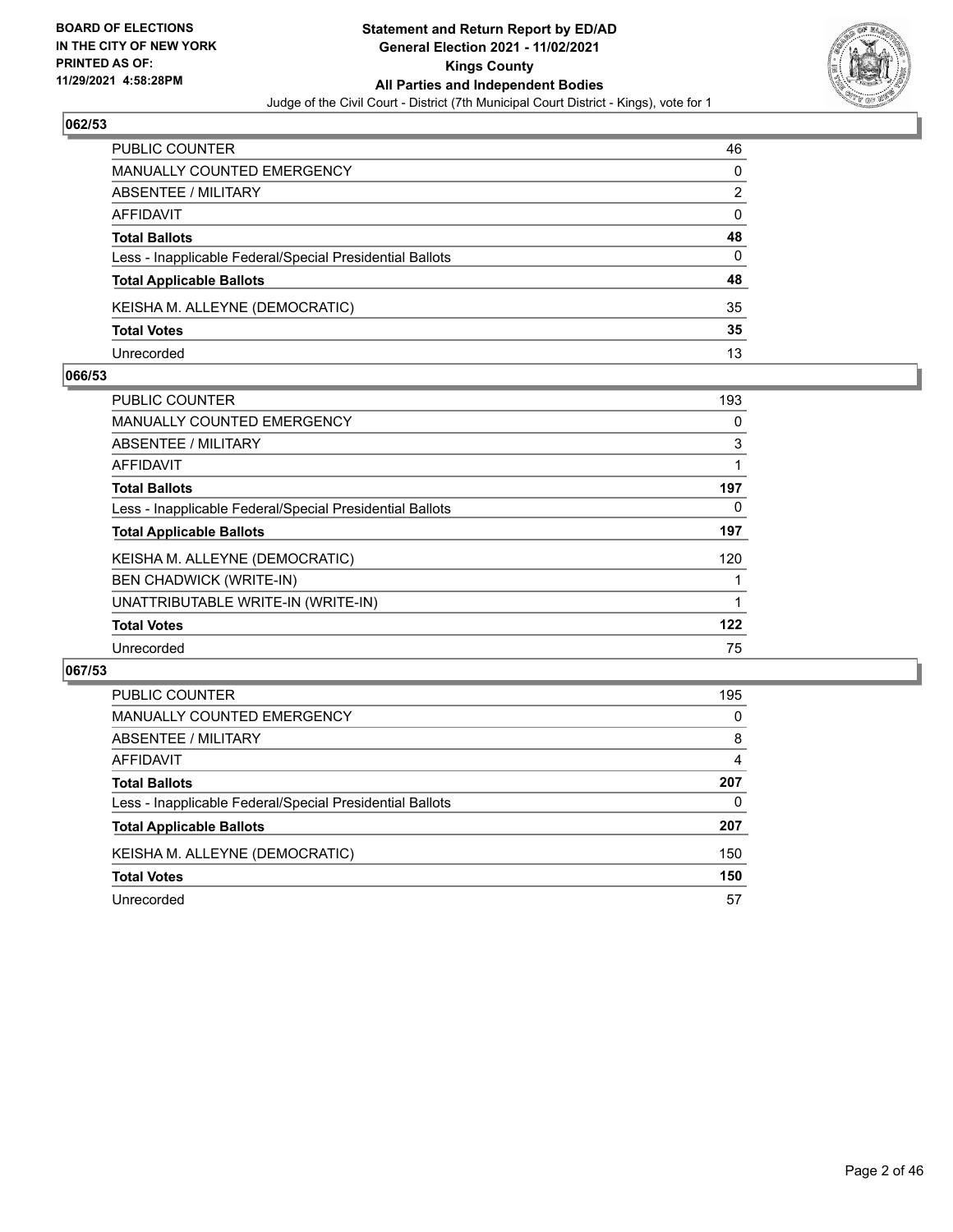

| PUBLIC COUNTER                                           | 116 |
|----------------------------------------------------------|-----|
| <b>MANUALLY COUNTED EMERGENCY</b>                        | 0   |
| <b>ABSENTEE / MILITARY</b>                               | 8   |
| <b>AFFIDAVIT</b>                                         | 3   |
| <b>Total Ballots</b>                                     | 127 |
| Less - Inapplicable Federal/Special Presidential Ballots | 0   |
| <b>Total Applicable Ballots</b>                          | 127 |
| KEISHA M. ALLEYNE (DEMOCRATIC)                           | 93  |
| UNATTRIBUTABLE WRITE-IN (WRITE-IN)                       |     |
| <b>Total Votes</b>                                       | 94  |
| Unrecorded                                               | 33  |

### **069/53**

| <b>PUBLIC COUNTER</b>                                    | 103      |
|----------------------------------------------------------|----------|
| <b>MANUALLY COUNTED EMERGENCY</b>                        | $\Omega$ |
| ABSENTEE / MILITARY                                      | 6        |
| AFFIDAVIT                                                | $\Omega$ |
| <b>Total Ballots</b>                                     | 109      |
| Less - Inapplicable Federal/Special Presidential Ballots | 0        |
| <b>Total Applicable Ballots</b>                          | 109      |
| KEISHA M. ALLEYNE (DEMOCRATIC)                           | 83       |
| <b>Total Votes</b>                                       | 83       |
| Unrecorded                                               | 26       |

### **070/53**

| <b>PUBLIC COUNTER</b>                                    | 175      |
|----------------------------------------------------------|----------|
| <b>MANUALLY COUNTED EMERGENCY</b>                        | 0        |
| ABSENTEE / MILITARY                                      | 2        |
| AFFIDAVIT                                                | $\Omega$ |
| <b>Total Ballots</b>                                     | 177      |
| Less - Inapplicable Federal/Special Presidential Ballots | 0        |
| <b>Total Applicable Ballots</b>                          | 177      |
| KEISHA M. ALLEYNE (DEMOCRATIC)                           | 127      |
| UNATTRIBUTABLE WRITE-IN (WRITE-IN)                       |          |
| <b>Total Votes</b>                                       | 128      |
| Unrecorded                                               | 49       |

| <b>PUBLIC COUNTER</b>                                    | 111      |
|----------------------------------------------------------|----------|
| MANUALLY COUNTED EMERGENCY                               | 0        |
| ABSENTEE / MILITARY                                      | 0        |
| AFFIDAVIT                                                | 2        |
| <b>Total Ballots</b>                                     | 113      |
| Less - Inapplicable Federal/Special Presidential Ballots | $\Omega$ |
| <b>Total Applicable Ballots</b>                          | 113      |
| KEISHA M. ALLEYNE (DEMOCRATIC)                           | 82       |
| <b>Total Votes</b>                                       | 82       |
| Unrecorded                                               | 31       |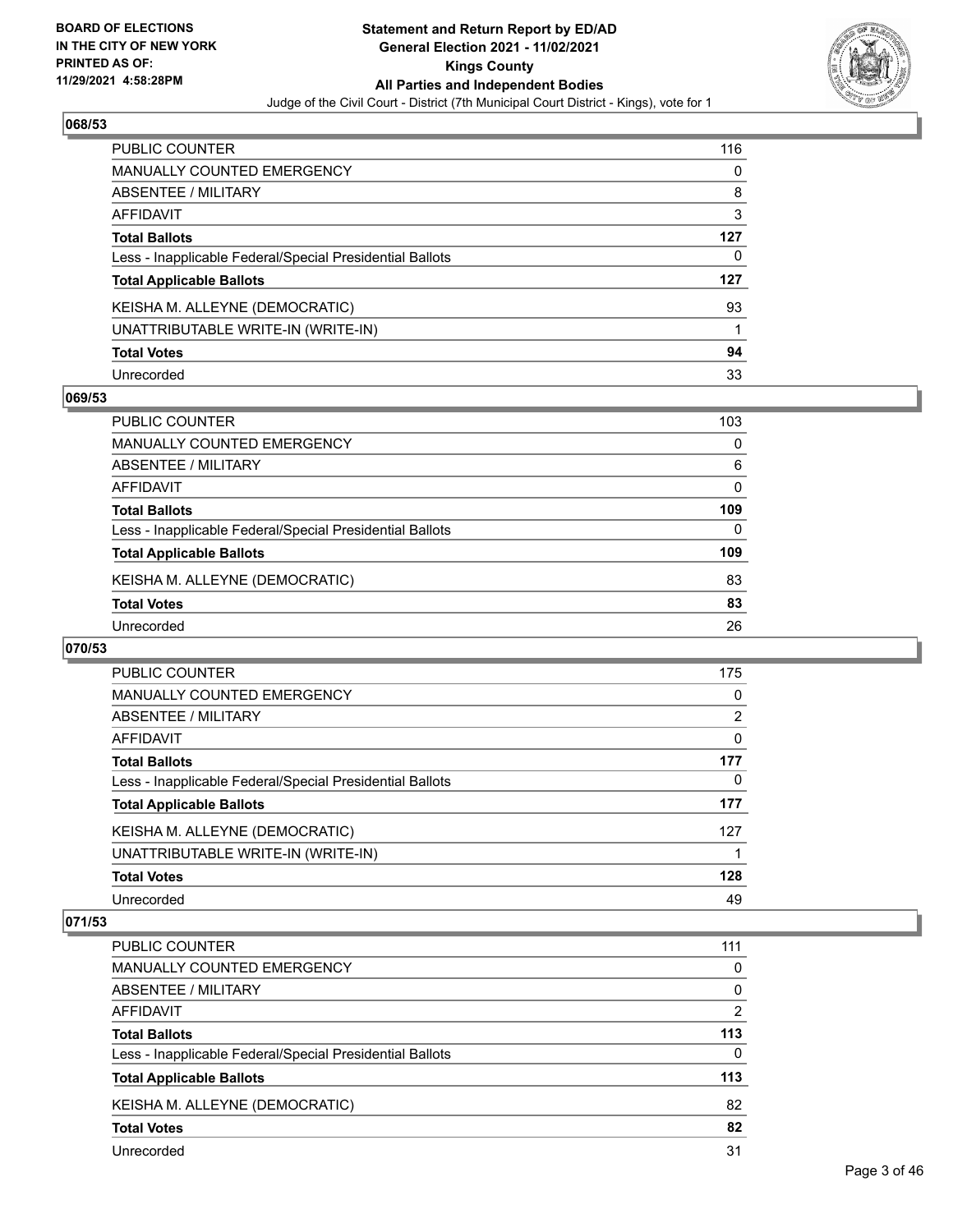

| PUBLIC COUNTER                                           | 145 |
|----------------------------------------------------------|-----|
| <b>MANUALLY COUNTED EMERGENCY</b>                        | 0   |
| <b>ABSENTEE / MILITARY</b>                               | 5   |
| <b>AFFIDAVIT</b>                                         |     |
| <b>Total Ballots</b>                                     | 151 |
| Less - Inapplicable Federal/Special Presidential Ballots | 0   |
| <b>Total Applicable Ballots</b>                          | 151 |
| KEISHA M. ALLEYNE (DEMOCRATIC)                           | 121 |
| UNATTRIBUTABLE WRITE-IN (WRITE-IN)                       | 3   |
| <b>Total Votes</b>                                       | 124 |
| Unrecorded                                               | 27  |

### **073/53**

| <b>PUBLIC COUNTER</b>                                    | 132 |
|----------------------------------------------------------|-----|
| MANUALLY COUNTED EMERGENCY                               | 0   |
| ABSENTEE / MILITARY                                      | 5   |
| AFFIDAVIT                                                | 4   |
| <b>Total Ballots</b>                                     | 141 |
| Less - Inapplicable Federal/Special Presidential Ballots | 0   |
| <b>Total Applicable Ballots</b>                          | 141 |
| KEISHA M. ALLEYNE (DEMOCRATIC)                           | 93  |
| UNATTRIBUTABLE WRITE-IN (WRITE-IN)                       | 2   |
| <b>Total Votes</b>                                       | 95  |
| Unrecorded                                               | 46  |

### **074/53**

| <b>PUBLIC COUNTER</b>                                    | 181      |
|----------------------------------------------------------|----------|
| MANUALLY COUNTED EMERGENCY                               | 0        |
| ABSENTEE / MILITARY                                      | 5        |
| AFFIDAVIT                                                | 0        |
| <b>Total Ballots</b>                                     | 186      |
| Less - Inapplicable Federal/Special Presidential Ballots | $\Omega$ |
| <b>Total Applicable Ballots</b>                          | 186      |
| KEISHA M. ALLEYNE (DEMOCRATIC)                           | 101      |
| <b>Total Votes</b>                                       | 101      |
| Unrecorded                                               | 85       |
|                                                          |          |

| <b>PUBLIC COUNTER</b>                                    | 68       |
|----------------------------------------------------------|----------|
| MANUALLY COUNTED EMERGENCY                               | 0        |
| ABSENTEE / MILITARY                                      | 3        |
| AFFIDAVIT                                                | $\Omega$ |
| <b>Total Ballots</b>                                     | 71       |
| Less - Inapplicable Federal/Special Presidential Ballots | $\Omega$ |
| <b>Total Applicable Ballots</b>                          | 71       |
| KEISHA M. ALLEYNE (DEMOCRATIC)                           | 45       |
| <b>Total Votes</b>                                       | 45       |
| Unrecorded                                               | 26       |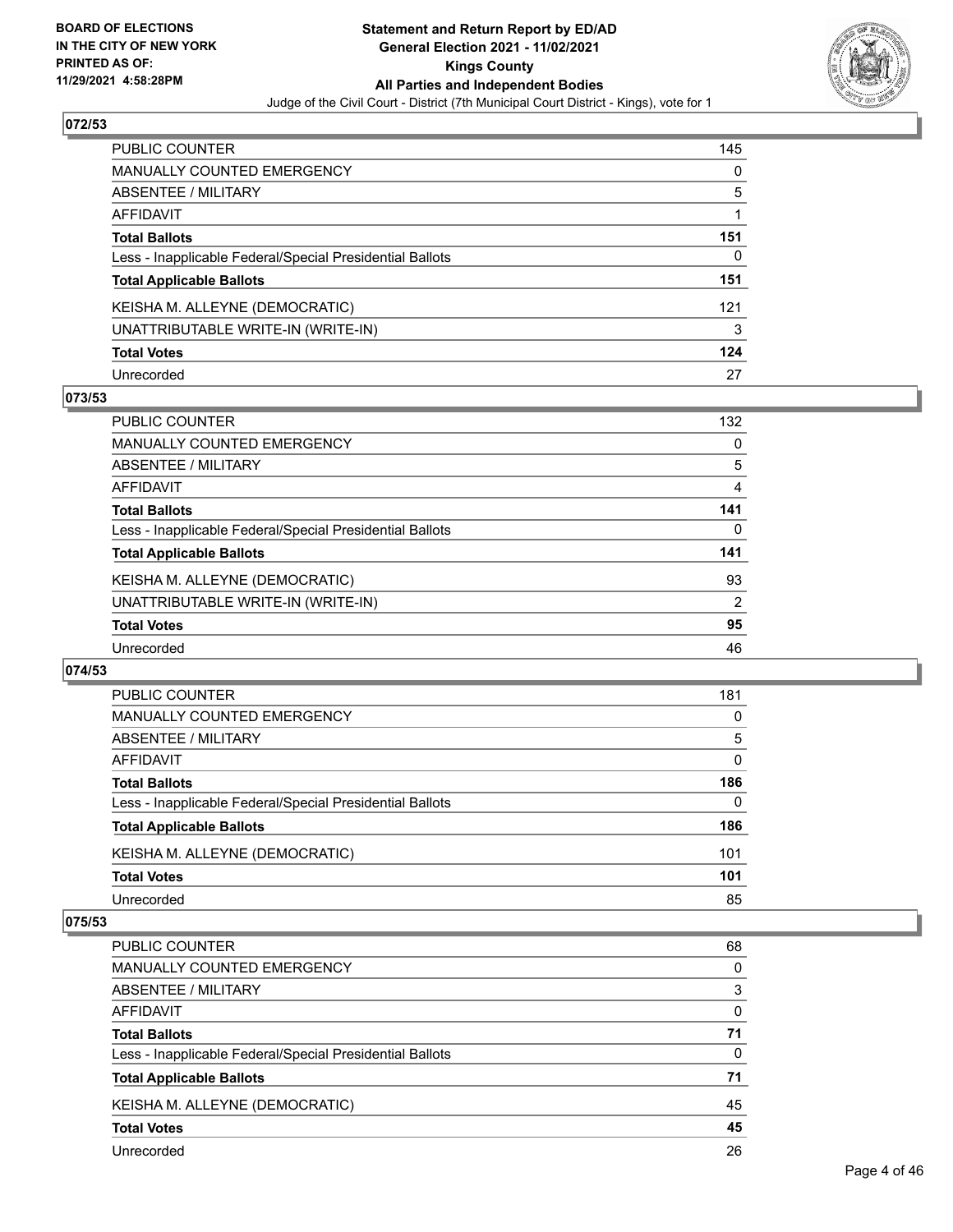

| PUBLIC COUNTER                                           | 148 |
|----------------------------------------------------------|-----|
| MANUALLY COUNTED EMERGENCY                               | 0   |
| <b>ABSENTEE / MILITARY</b>                               | 3   |
| AFFIDAVIT                                                | 4   |
| <b>Total Ballots</b>                                     | 155 |
| Less - Inapplicable Federal/Special Presidential Ballots | 0   |
| <b>Total Applicable Ballots</b>                          | 155 |
| KEISHA M. ALLEYNE (DEMOCRATIC)                           | 118 |
| <b>Total Votes</b>                                       | 118 |
| Unrecorded                                               | 37  |

### **077/53**

| <b>PUBLIC COUNTER</b>                                    | 148      |
|----------------------------------------------------------|----------|
| <b>MANUALLY COUNTED EMERGENCY</b>                        | $\Omega$ |
| ABSENTEE / MILITARY                                      | 5        |
| <b>AFFIDAVIT</b>                                         | 5        |
| <b>Total Ballots</b>                                     | 158      |
| Less - Inapplicable Federal/Special Presidential Ballots | 0        |
| <b>Total Applicable Ballots</b>                          | 158      |
| KEISHA M. ALLEYNE (DEMOCRATIC)                           | 95       |
| UNATTRIBUTABLE WRITE-IN (WRITE-IN)                       |          |
| <b>Total Votes</b>                                       | 96       |
| Unrecorded                                               | 62       |
|                                                          |          |

| <b>PUBLIC COUNTER</b>                                    | 152 |
|----------------------------------------------------------|-----|
| MANUALLY COUNTED EMERGENCY                               | 0   |
| ABSENTEE / MILITARY                                      | 4   |
| AFFIDAVIT                                                |     |
| <b>Total Ballots</b>                                     | 157 |
| Less - Inapplicable Federal/Special Presidential Ballots | 0   |
| <b>Total Applicable Ballots</b>                          | 157 |
| KEISHA M. ALLEYNE (DEMOCRATIC)                           | 135 |
| NICOLE MALLIOTAKIS (WRITE-IN)                            |     |
| <b>Total Votes</b>                                       | 136 |
| Unrecorded                                               | 21  |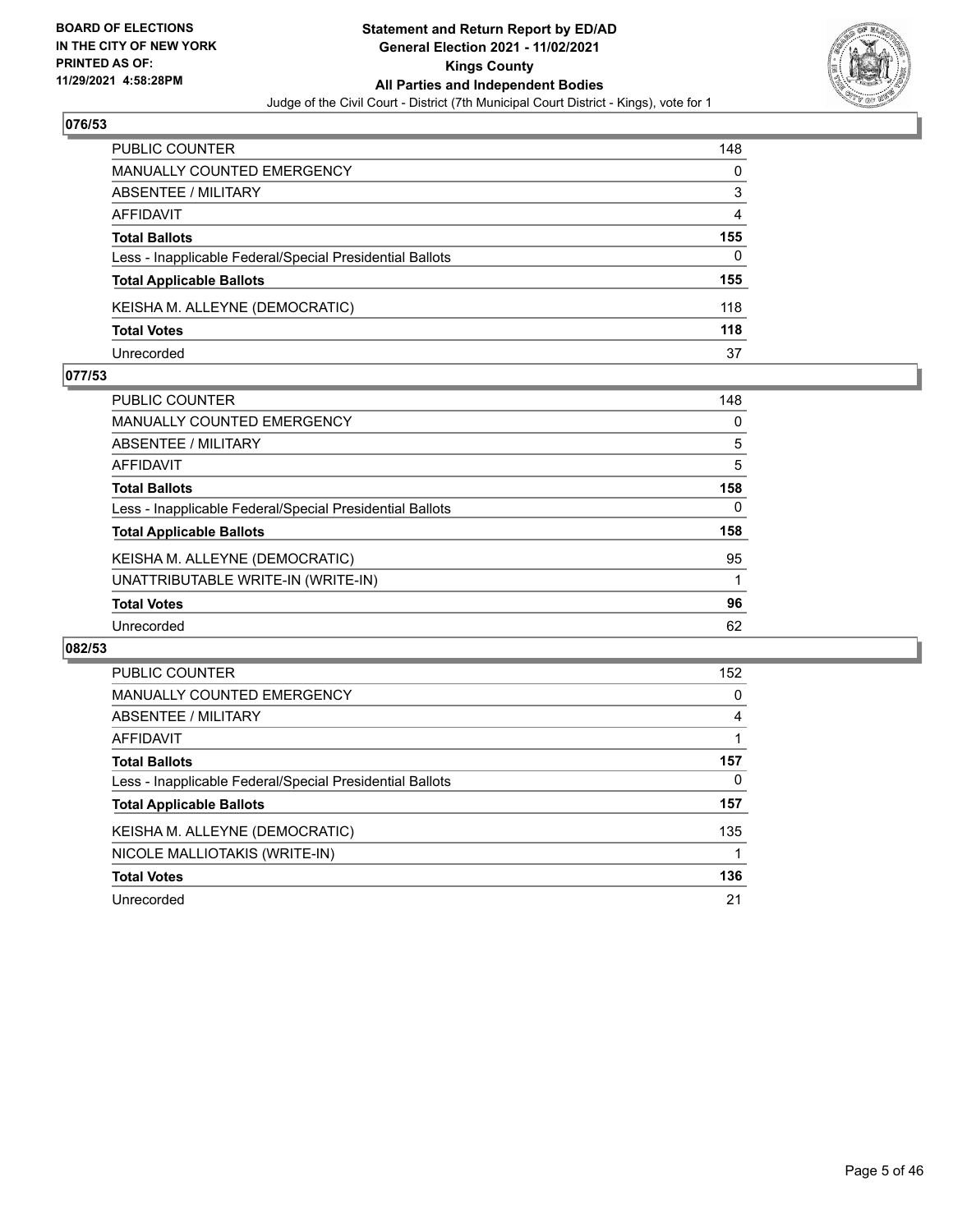

| PUBLIC COUNTER                                           | 36 |
|----------------------------------------------------------|----|
| <b>MANUALLY COUNTED EMERGENCY</b>                        | 0  |
| ABSENTEE / MILITARY                                      | 0  |
| AFFIDAVIT                                                |    |
| <b>Total Ballots</b>                                     | 37 |
| Less - Inapplicable Federal/Special Presidential Ballots | 0  |
| <b>Total Applicable Ballots</b>                          | 37 |
| KEISHA M. ALLEYNE (DEMOCRATIC)                           | 33 |
| <b>Total Votes</b>                                       | 33 |
| Unrecorded                                               | 4  |

### **002/54**

| PUBLIC COUNTER                                           | 88       |
|----------------------------------------------------------|----------|
| MANUALLY COUNTED EMERGENCY                               | 0        |
| ABSENTEE / MILITARY                                      |          |
| AFFIDAVIT                                                | 2        |
| <b>Total Ballots</b>                                     | 91       |
| Less - Inapplicable Federal/Special Presidential Ballots | $\Omega$ |
| <b>Total Applicable Ballots</b>                          | 91       |
| KEISHA M. ALLEYNE (DEMOCRATIC)                           | 73       |
| <b>Total Votes</b>                                       | 73       |
| Unrecorded                                               | 18       |
|                                                          |          |

# **003/54**

| PUBLIC COUNTER                                           | 68       |
|----------------------------------------------------------|----------|
| MANUALLY COUNTED EMERGENCY                               | 0        |
| ABSENTEE / MILITARY                                      | 13       |
| AFFIDAVIT                                                | $\Omega$ |
| <b>Total Ballots</b>                                     | 81       |
| Less - Inapplicable Federal/Special Presidential Ballots | 0        |
| <b>Total Applicable Ballots</b>                          | 81       |
| KEISHA M. ALLEYNE (DEMOCRATIC)                           | 65       |
| <b>Total Votes</b>                                       | 65       |
| Unrecorded                                               | 16       |

| PUBLIC COUNTER                                           | 87 |
|----------------------------------------------------------|----|
| <b>MANUALLY COUNTED EMERGENCY</b>                        | 0  |
| ABSENTEE / MILITARY                                      |    |
| AFFIDAVIT                                                | 0  |
| <b>Total Ballots</b>                                     | 88 |
| Less - Inapplicable Federal/Special Presidential Ballots | 0  |
| <b>Total Applicable Ballots</b>                          | 88 |
| KEISHA M. ALLEYNE (DEMOCRATIC)                           | 53 |
| UNATTRIBUTABLE WRITE-IN (WRITE-IN)                       |    |
| <b>Total Votes</b>                                       | 54 |
| Unrecorded                                               | 34 |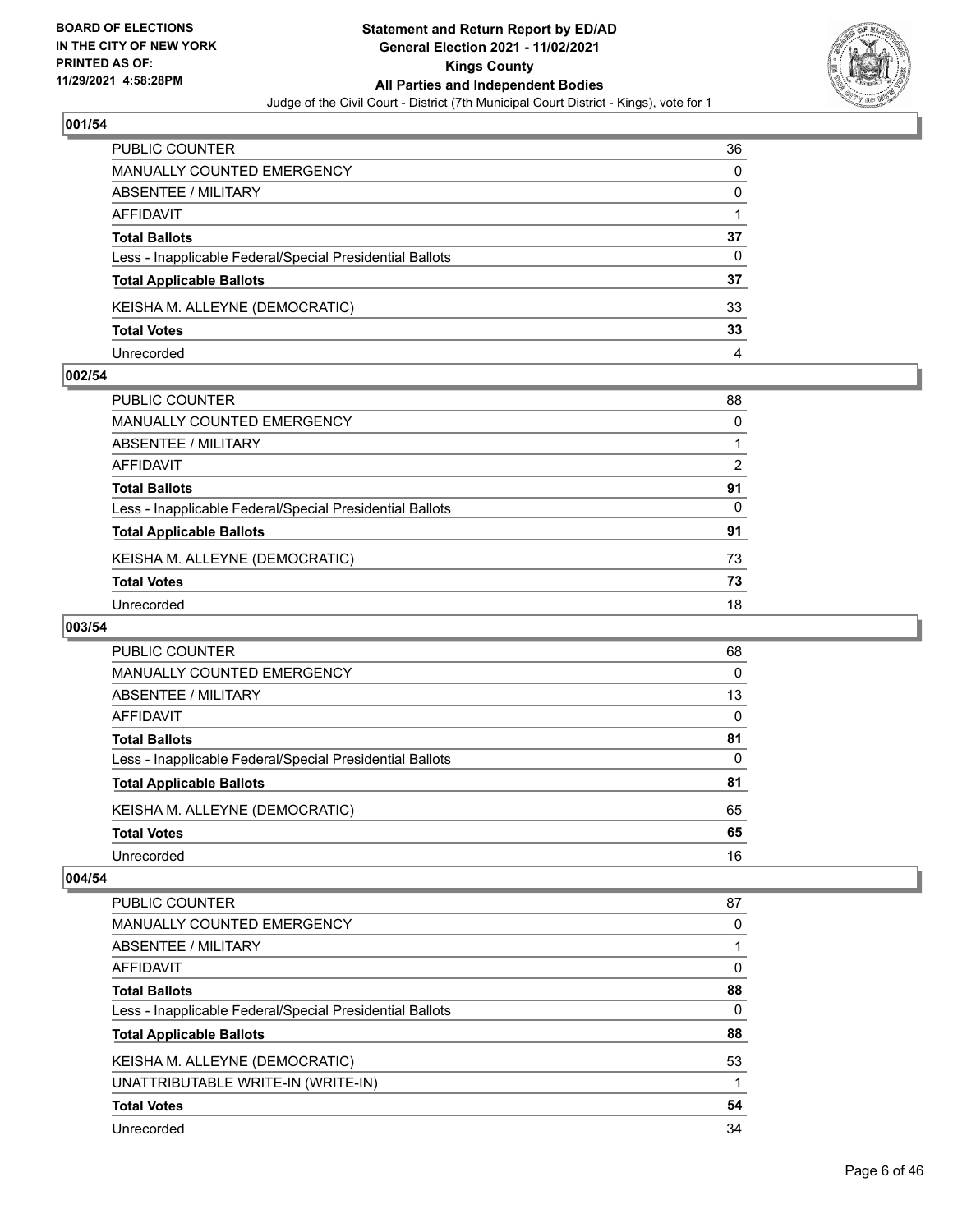

| PUBLIC COUNTER                                           | 26       |
|----------------------------------------------------------|----------|
| MANUALLY COUNTED EMERGENCY                               | 0        |
| <b>ABSENTEE / MILITARY</b>                               | 0        |
| AFFIDAVIT                                                | $\Omega$ |
| <b>Total Ballots</b>                                     | 26       |
| Less - Inapplicable Federal/Special Presidential Ballots | 0        |
| <b>Total Applicable Ballots</b>                          | 26       |
| KEISHA M. ALLEYNE (DEMOCRATIC)                           | 23       |
| <b>Total Votes</b>                                       | 23       |
| Unrecorded                                               | 3        |

### **006/54**

| PUBLIC COUNTER                                           | 14              |
|----------------------------------------------------------|-----------------|
| MANUALLY COUNTED EMERGENCY                               | 0               |
| ABSENTEE / MILITARY                                      | $\mathbf{0}$    |
| AFFIDAVIT                                                |                 |
| Total Ballots                                            | 15              |
| Less - Inapplicable Federal/Special Presidential Ballots | $\mathbf{0}$    |
| <b>Total Applicable Ballots</b>                          | 15              |
| KEISHA M. ALLEYNE (DEMOCRATIC)                           | 12 <sup>2</sup> |
| <b>Total Votes</b>                                       | 12              |
| Unrecorded                                               | 3               |

# **019/54**

| PUBLIC COUNTER                                           | 114 |
|----------------------------------------------------------|-----|
| MANUALLY COUNTED EMERGENCY                               | 0   |
| ABSENTEE / MILITARY                                      | 4   |
| AFFIDAVIT                                                |     |
| <b>Total Ballots</b>                                     | 119 |
| Less - Inapplicable Federal/Special Presidential Ballots | 0   |
| <b>Total Applicable Ballots</b>                          | 119 |
| KEISHA M. ALLEYNE (DEMOCRATIC)                           | 75  |
| <b>Total Votes</b>                                       | 75  |
| Unrecorded                                               | 44  |

| <b>PUBLIC COUNTER</b>                                    | 177            |
|----------------------------------------------------------|----------------|
| <b>MANUALLY COUNTED EMERGENCY</b>                        | 0              |
| ABSENTEE / MILITARY                                      | 5              |
| AFFIDAVIT                                                | $\overline{2}$ |
| <b>Total Ballots</b>                                     | 184            |
| Less - Inapplicable Federal/Special Presidential Ballots | $\Omega$       |
| <b>Total Applicable Ballots</b>                          | 184            |
| KEISHA M. ALLEYNE (DEMOCRATIC)                           | 140            |
| <b>Total Votes</b>                                       | 140            |
| Unrecorded                                               | 44             |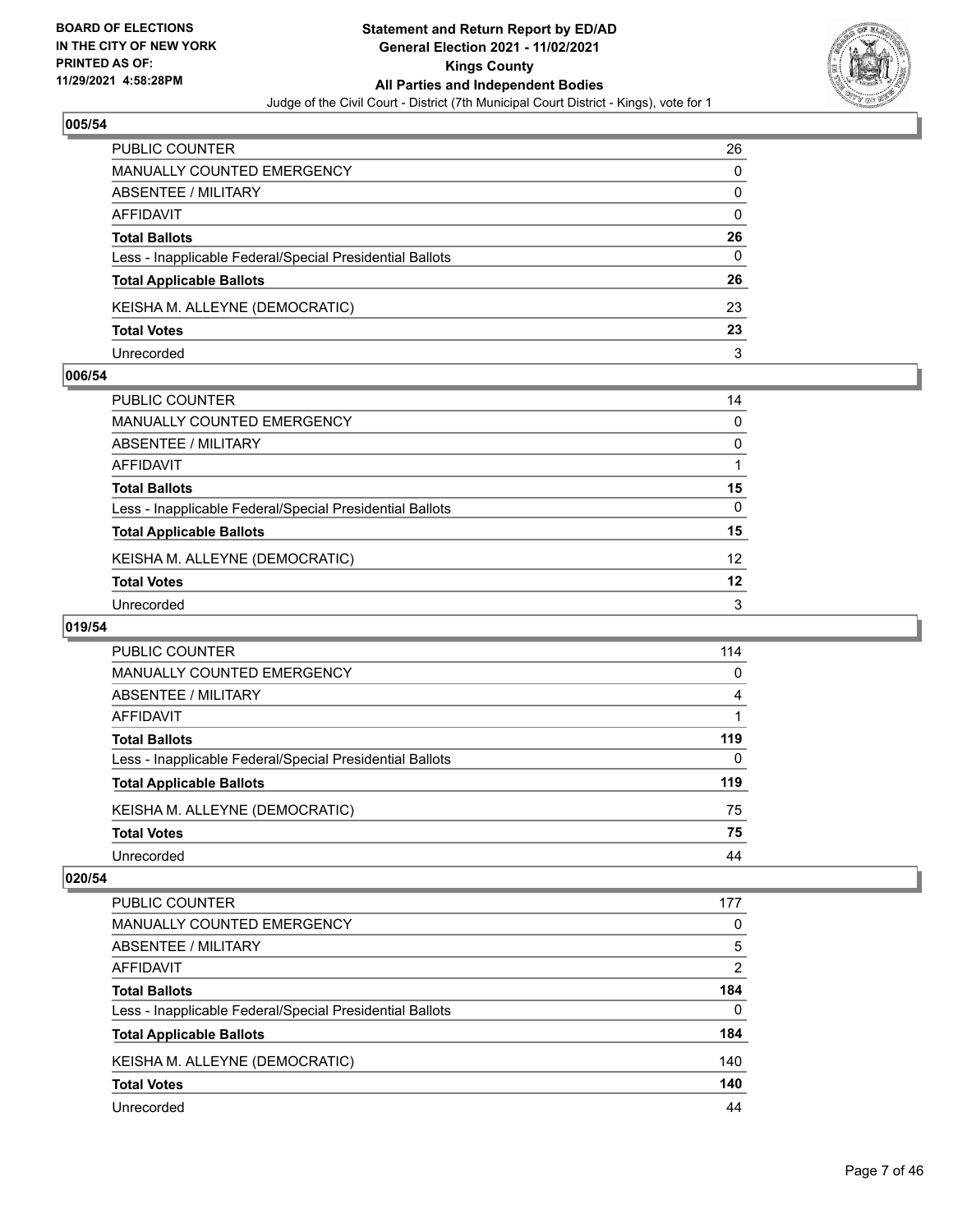

| <b>PUBLIC COUNTER</b>                                    | 130 |
|----------------------------------------------------------|-----|
| <b>MANUALLY COUNTED EMERGENCY</b>                        | 0   |
| ABSENTEE / MILITARY                                      | 7   |
| <b>AFFIDAVIT</b>                                         | 0   |
| <b>Total Ballots</b>                                     | 137 |
| Less - Inapplicable Federal/Special Presidential Ballots | 0   |
| <b>Total Applicable Ballots</b>                          | 137 |
| KEISHA M. ALLEYNE (DEMOCRATIC)                           | 92  |
| MATTHEW FRIEDMAN (WRITE-IN)                              |     |
| NATHAN GUSDORF (WRITE-IN)                                |     |
| UNATTRIBUTABLE WRITE-IN (WRITE-IN)                       | 1   |
| <b>Total Votes</b>                                       | 95  |
| Unrecorded                                               | 42  |

# **022/54**

| <b>PUBLIC COUNTER</b>                                    | 97               |
|----------------------------------------------------------|------------------|
| <b>MANUALLY COUNTED EMERGENCY</b>                        | $\Omega$         |
| ABSENTEE / MILITARY                                      | 5                |
| AFFIDAVIT                                                | $\Omega$         |
| <b>Total Ballots</b>                                     | 102              |
| Less - Inapplicable Federal/Special Presidential Ballots | 0                |
| <b>Total Applicable Ballots</b>                          | 102 <sub>2</sub> |
| KEISHA M. ALLEYNE (DEMOCRATIC)                           | 77               |
| <b>Total Votes</b>                                       | 77               |
| Unrecorded                                               | 25               |
|                                                          |                  |

| <b>PUBLIC COUNTER</b>                                    | 131      |
|----------------------------------------------------------|----------|
| MANUALLY COUNTED EMERGENCY                               | $\Omega$ |
| ABSENTEE / MILITARY                                      |          |
| AFFIDAVIT                                                | 5        |
| <b>Total Ballots</b>                                     | 143      |
| Less - Inapplicable Federal/Special Presidential Ballots | $\Omega$ |
| <b>Total Applicable Ballots</b>                          | 143      |
| KEISHA M. ALLEYNE (DEMOCRATIC)                           | 106      |
| <b>Total Votes</b>                                       | 106      |
| Unrecorded                                               | 37       |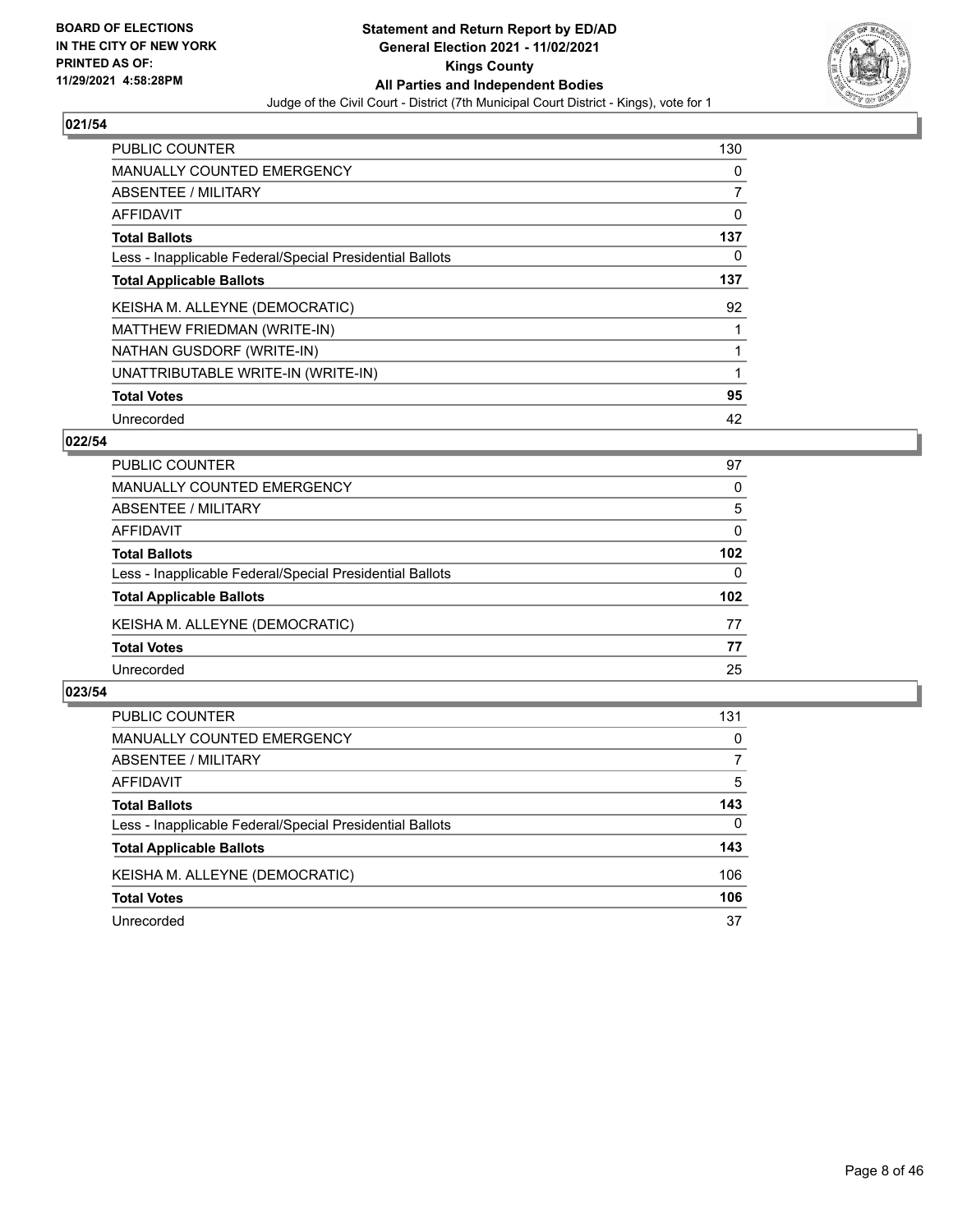

| <b>PUBLIC COUNTER</b>                                    | 138 |
|----------------------------------------------------------|-----|
| MANUALLY COUNTED EMERGENCY                               | 0   |
| ABSENTEE / MILITARY                                      |     |
| AFFIDAVIT                                                | 4   |
| <b>Total Ballots</b>                                     | 149 |
| Less - Inapplicable Federal/Special Presidential Ballots | 0   |
| <b>Total Applicable Ballots</b>                          | 149 |
| KEISHA M. ALLEYNE (DEMOCRATIC)                           | 115 |
| <b>Total Votes</b>                                       | 115 |
| Unrecorded                                               | 34  |

### **025/54**

| PUBLIC COUNTER                                           | 146 |
|----------------------------------------------------------|-----|
| <b>MANUALLY COUNTED EMERGENCY</b>                        | 0   |
| ABSENTEE / MILITARY                                      | 5   |
| AFFIDAVIT                                                | 0   |
| <b>Total Ballots</b>                                     | 151 |
| Less - Inapplicable Federal/Special Presidential Ballots | 0   |
| <b>Total Applicable Ballots</b>                          | 151 |
| KEISHA M. ALLEYNE (DEMOCRATIC)                           | 129 |
| UNATTRIBUTABLE WRITE-IN (WRITE-IN)                       |     |
| <b>Total Votes</b>                                       | 130 |
| Unrecorded                                               | 21  |
|                                                          |     |

### **027/54**

| <b>PUBLIC COUNTER</b>                                    | 114      |
|----------------------------------------------------------|----------|
| <b>MANUALLY COUNTED EMERGENCY</b>                        | $\Omega$ |
| ABSENTEE / MILITARY                                      | 3        |
| AFFIDAVIT                                                | 2        |
| <b>Total Ballots</b>                                     | 119      |
| Less - Inapplicable Federal/Special Presidential Ballots | $\Omega$ |
| <b>Total Applicable Ballots</b>                          | 119      |
| KEISHA M. ALLEYNE (DEMOCRATIC)                           | 93       |
| <b>Total Votes</b>                                       | 93       |
| Unrecorded                                               | 26       |

| <b>PUBLIC COUNTER</b>                                    | 161           |
|----------------------------------------------------------|---------------|
| <b>MANUALLY COUNTED EMERGENCY</b>                        | 0             |
| ABSENTEE / MILITARY                                      | 6             |
| AFFIDAVIT                                                | $\mathcal{P}$ |
| <b>Total Ballots</b>                                     | 169           |
| Less - Inapplicable Federal/Special Presidential Ballots | 0             |
| <b>Total Applicable Ballots</b>                          | 169           |
| KEISHA M. ALLEYNE (DEMOCRATIC)                           | 124           |
| <b>Total Votes</b>                                       | 124           |
| Unrecorded                                               | 45            |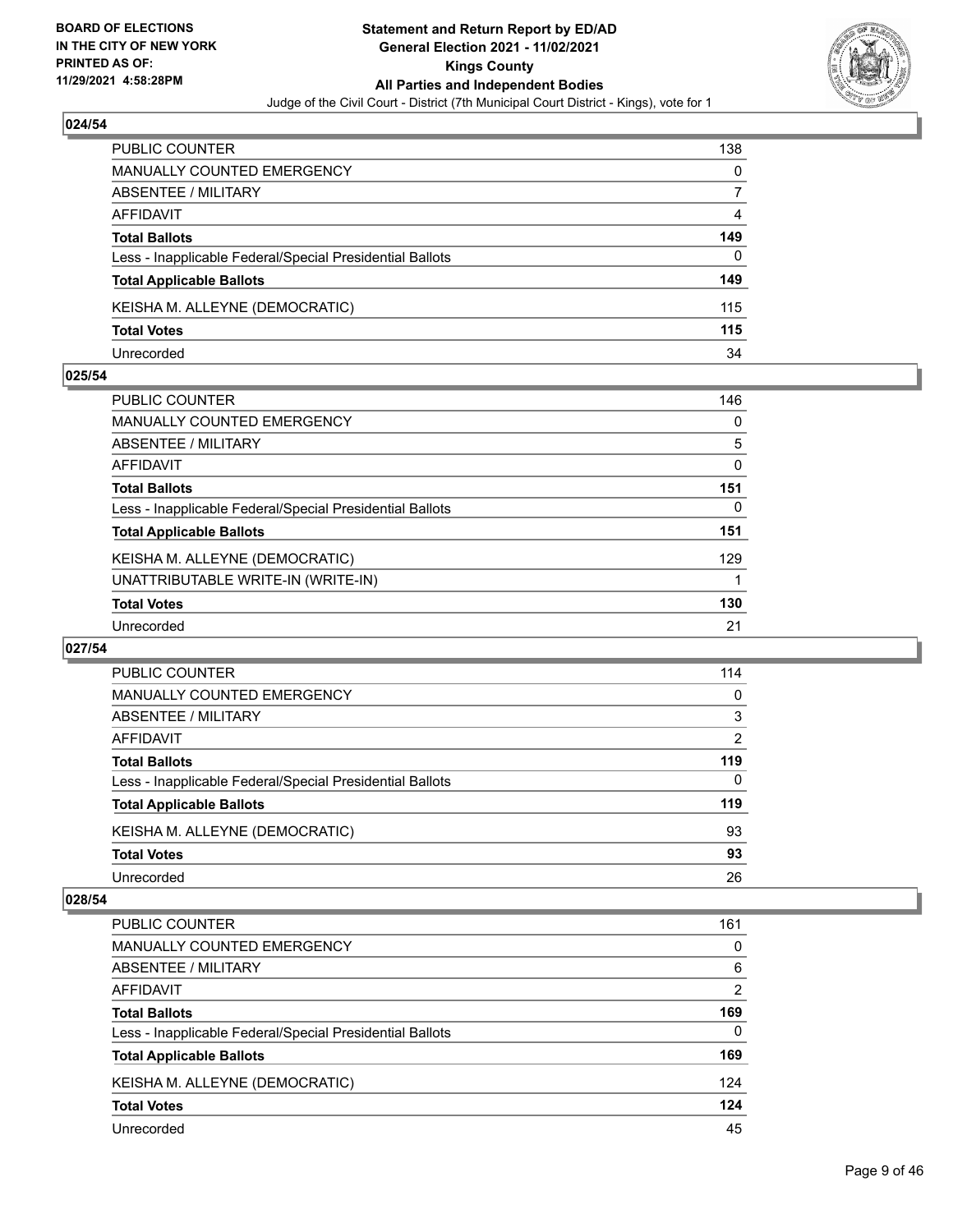

| <b>PUBLIC COUNTER</b>                                    | 136      |
|----------------------------------------------------------|----------|
| <b>MANUALLY COUNTED EMERGENCY</b>                        | 0        |
| ABSENTEE / MILITARY                                      | 4        |
| AFFIDAVIT                                                | $\Omega$ |
| <b>Total Ballots</b>                                     | 140      |
| Less - Inapplicable Federal/Special Presidential Ballots | 0        |
| <b>Total Applicable Ballots</b>                          | 140      |
| KEISHA M. ALLEYNE (DEMOCRATIC)                           | 120      |
| <b>Total Votes</b>                                       | 120      |
| Unrecorded                                               | 20       |

### **030/54**

| <b>PUBLIC COUNTER</b>                                    | 137      |
|----------------------------------------------------------|----------|
| MANUALLY COUNTED EMERGENCY                               | 0        |
| ABSENTEE / MILITARY                                      | 6        |
| <b>AFFIDAVIT</b>                                         | 0        |
| <b>Total Ballots</b>                                     | 143      |
| Less - Inapplicable Federal/Special Presidential Ballots | $\Omega$ |
| <b>Total Applicable Ballots</b>                          | 143      |
| KEISHA M. ALLEYNE (DEMOCRATIC)                           | 111      |
| CONSUELO MALLAFRE MELENDEZ (WRITE-IN)                    |          |
| SANDY PERALTA (WRITE-IN)                                 |          |
| UNATTRIBUTABLE WRITE-IN (WRITE-IN)                       |          |
| <b>Total Votes</b>                                       | 114      |
| Unrecorded                                               | 29       |
|                                                          |          |

| <b>PUBLIC COUNTER</b>                                    | 106      |
|----------------------------------------------------------|----------|
| MANUALLY COUNTED EMERGENCY                               | 0        |
| ABSENTEE / MILITARY                                      | 3        |
| <b>AFFIDAVIT</b>                                         |          |
| <b>Total Ballots</b>                                     | 110      |
| Less - Inapplicable Federal/Special Presidential Ballots | $\Omega$ |
| <b>Total Applicable Ballots</b>                          | 110      |
| KEISHA M. ALLEYNE (DEMOCRATIC)                           | 77       |
| UNATTRIBUTABLE WRITE-IN (WRITE-IN)                       |          |
| <b>Total Votes</b>                                       | 78       |
| Unrecorded                                               | 32       |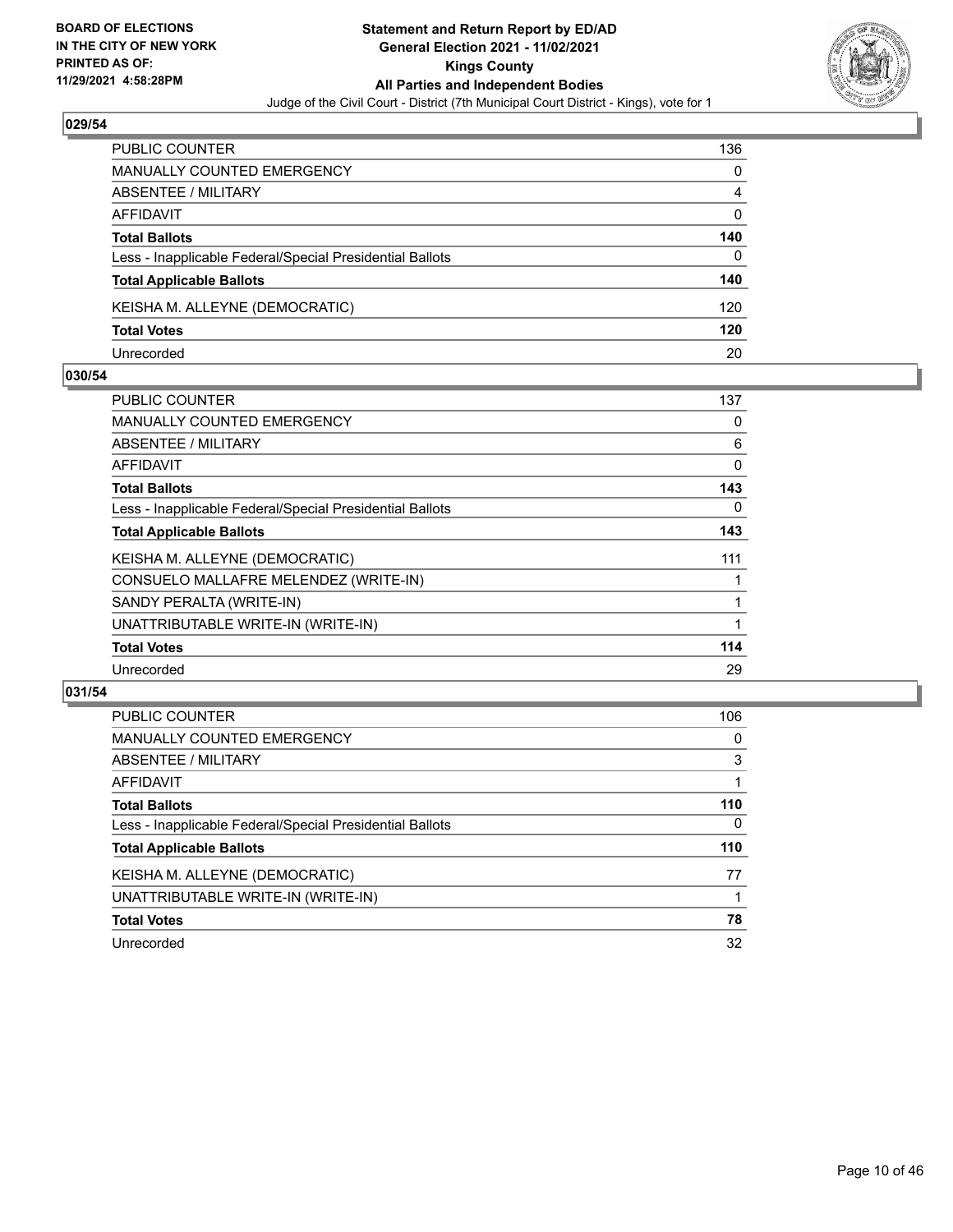

| PUBLIC COUNTER                                           | 93 |
|----------------------------------------------------------|----|
| MANUALLY COUNTED EMERGENCY                               | 0  |
| <b>ABSENTEE / MILITARY</b>                               | 5  |
| AFFIDAVIT                                                |    |
| <b>Total Ballots</b>                                     | 99 |
| Less - Inapplicable Federal/Special Presidential Ballots | 0  |
| <b>Total Applicable Ballots</b>                          | 99 |
| KEISHA M. ALLEYNE (DEMOCRATIC)                           | 79 |
| UNATTRIBUTABLE WRITE-IN (WRITE-IN)                       |    |
| <b>Total Votes</b>                                       | 80 |
| Unrecorded                                               | 19 |

### **033/54**

| <b>PUBLIC COUNTER</b>                                    | 131            |
|----------------------------------------------------------|----------------|
| MANUALLY COUNTED EMERGENCY                               | 0              |
| ABSENTEE / MILITARY                                      | $\overline{2}$ |
| AFFIDAVIT                                                |                |
| <b>Total Ballots</b>                                     | 134            |
| Less - Inapplicable Federal/Special Presidential Ballots | 0              |
| <b>Total Applicable Ballots</b>                          | 134            |
| KEISHA M. ALLEYNE (DEMOCRATIC)                           | 101            |
| <b>Total Votes</b>                                       | 101            |
| Unrecorded                                               | 33             |

#### **034/54**

| PUBLIC COUNTER                                           | 128              |
|----------------------------------------------------------|------------------|
| <b>MANUALLY COUNTED EMERGENCY</b>                        | $\Omega$         |
| ABSENTEE / MILITARY                                      |                  |
| AFFIDAVIT                                                |                  |
| <b>Total Ballots</b>                                     | 130              |
| Less - Inapplicable Federal/Special Presidential Ballots | $\Omega$         |
| <b>Total Applicable Ballots</b>                          | 130              |
| KEISHA M. ALLEYNE (DEMOCRATIC)                           | 102 <sub>2</sub> |
| <b>Total Votes</b>                                       | 102              |
| Unrecorded                                               | 28               |

| <b>PUBLIC COUNTER</b>                                    | 100      |
|----------------------------------------------------------|----------|
| <b>MANUALLY COUNTED EMERGENCY</b>                        | $\Omega$ |
| ABSENTEE / MILITARY                                      | 4        |
| AFFIDAVIT                                                | 0        |
| <b>Total Ballots</b>                                     | 104      |
| Less - Inapplicable Federal/Special Presidential Ballots | $\Omega$ |
| <b>Total Applicable Ballots</b>                          | 104      |
| KEISHA M. ALLEYNE (DEMOCRATIC)                           | 86       |
| <b>Total Votes</b>                                       | 86       |
| Unrecorded                                               | 18       |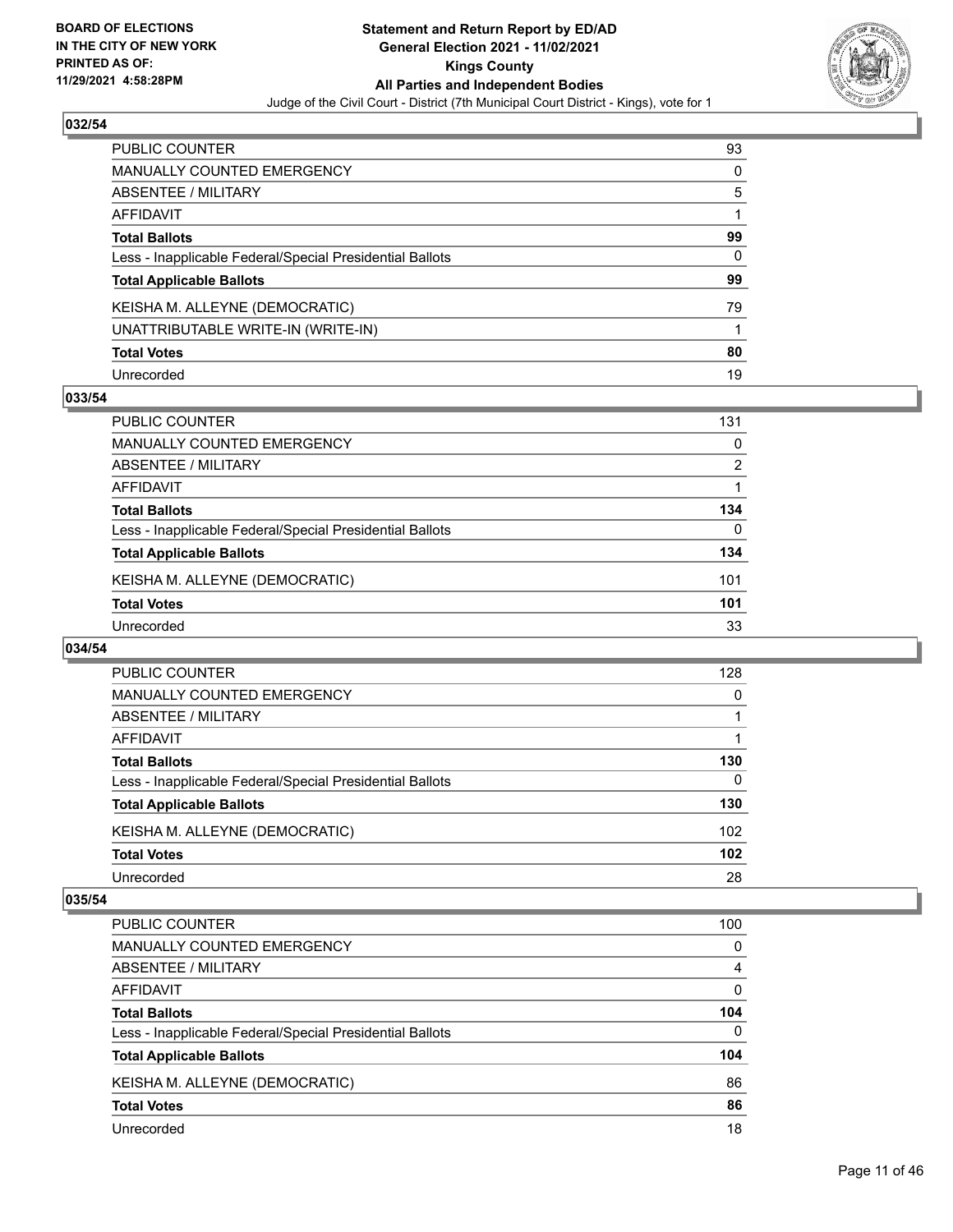

| PUBLIC COUNTER                                           | 95 |
|----------------------------------------------------------|----|
| MANUALLY COUNTED EMERGENCY                               | 0  |
| ABSENTEE / MILITARY                                      | 2  |
| AFFIDAVIT                                                | 0  |
| <b>Total Ballots</b>                                     | 97 |
| Less - Inapplicable Federal/Special Presidential Ballots | 0  |
| <b>Total Applicable Ballots</b>                          | 97 |
| KEISHA M. ALLEYNE (DEMOCRATIC)                           | 75 |
| <b>Total Votes</b>                                       | 75 |
| Unrecorded                                               | 22 |

### **037/54**

| PUBLIC COUNTER                                           | 140           |
|----------------------------------------------------------|---------------|
| <b>MANUALLY COUNTED EMERGENCY</b>                        | $\Omega$      |
| <b>ABSENTEE / MILITARY</b>                               | 3             |
| <b>AFFIDAVIT</b>                                         | $\mathcal{P}$ |
| <b>Total Ballots</b>                                     | 145           |
| Less - Inapplicable Federal/Special Presidential Ballots | 0             |
| <b>Total Applicable Ballots</b>                          | 145           |
| KEISHA M. ALLEYNE (DEMOCRATIC)                           | 112           |
| <b>Total Votes</b>                                       | 112           |
| Unrecorded                                               | 33            |
|                                                          |               |

# **038/54**

| <b>PUBLIC COUNTER</b>                                    | 156      |
|----------------------------------------------------------|----------|
| MANUALLY COUNTED EMERGENCY                               | $\Omega$ |
| ABSENTEE / MILITARY                                      | 10       |
| <b>AFFIDAVIT</b>                                         | 2        |
| <b>Total Ballots</b>                                     | 168      |
| Less - Inapplicable Federal/Special Presidential Ballots | $\Omega$ |
| <b>Total Applicable Ballots</b>                          | 168      |
| KEISHA M. ALLEYNE (DEMOCRATIC)                           | 110      |
| JOVANY ALVAREZ (WRITE-IN)                                |          |
| <b>Total Votes</b>                                       | 111      |
| Unrecorded                                               | 57       |

| PUBLIC COUNTER                                           | 114      |
|----------------------------------------------------------|----------|
| <b>MANUALLY COUNTED EMERGENCY</b>                        | $\Omega$ |
| ABSENTEE / MILITARY                                      | 2        |
| AFFIDAVIT                                                | $\Omega$ |
| <b>Total Ballots</b>                                     | 116      |
| Less - Inapplicable Federal/Special Presidential Ballots | $\Omega$ |
| <b>Total Applicable Ballots</b>                          | 116      |
| KEISHA M. ALLEYNE (DEMOCRATIC)                           | 96       |
| <b>Total Votes</b>                                       | 96       |
| Unrecorded                                               | 20       |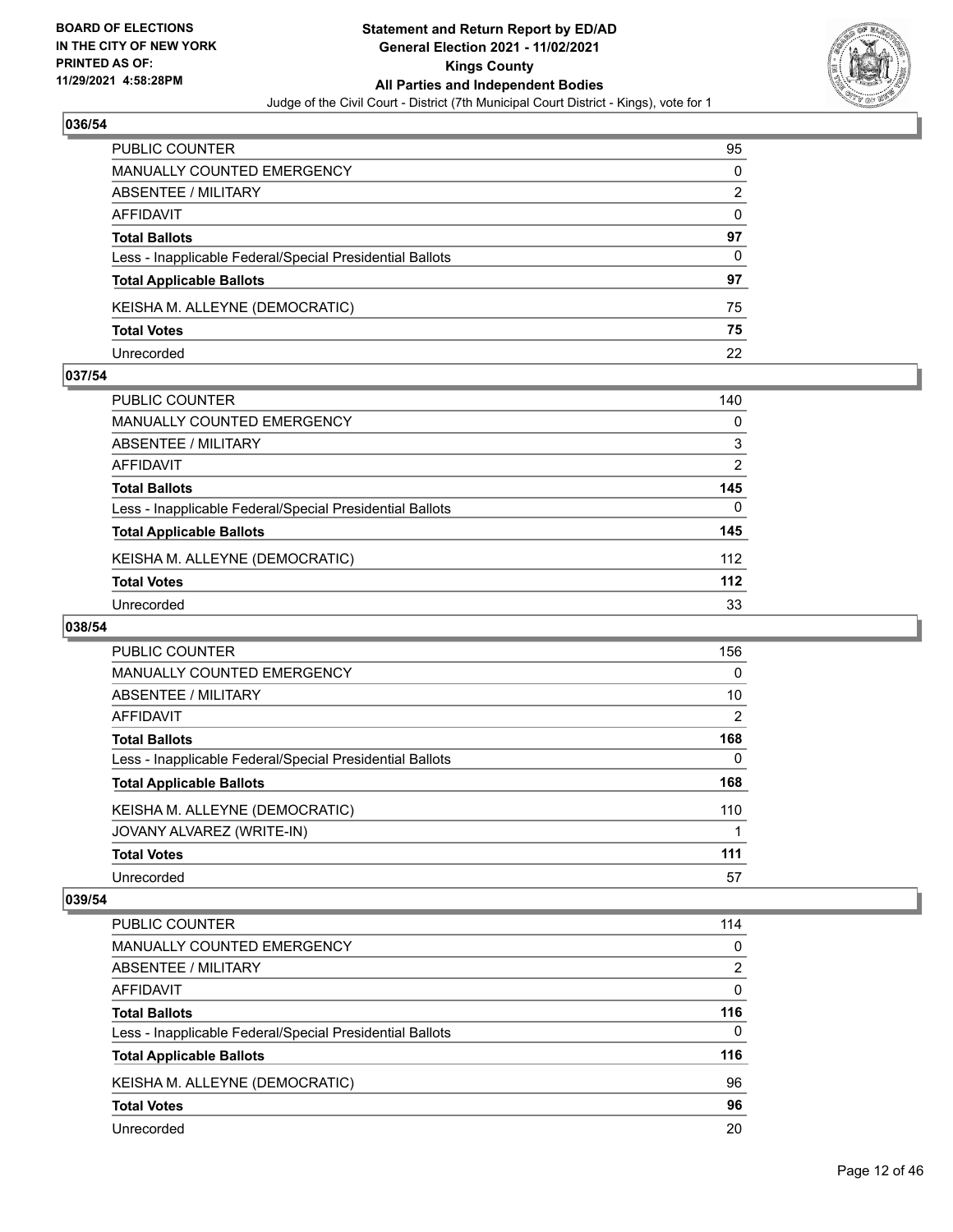

| PUBLIC COUNTER                                           | 52       |
|----------------------------------------------------------|----------|
| <b>MANUALLY COUNTED EMERGENCY</b>                        | 0        |
| ABSENTEE / MILITARY                                      | 5        |
| AFFIDAVIT                                                | $\Omega$ |
| <b>Total Ballots</b>                                     | 57       |
| Less - Inapplicable Federal/Special Presidential Ballots | 0        |
| <b>Total Applicable Ballots</b>                          | 57       |
| KEISHA M. ALLEYNE (DEMOCRATIC)                           | 46       |
| <b>Total Votes</b>                                       | 46       |
| Unrecorded                                               | 11       |

### **041/54**

| PUBLIC COUNTER                                           | 184 |
|----------------------------------------------------------|-----|
| <b>MANUALLY COUNTED EMERGENCY</b>                        | 0   |
| ABSENTEE / MILITARY                                      |     |
| <b>AFFIDAVIT</b>                                         |     |
| <b>Total Ballots</b>                                     | 192 |
| Less - Inapplicable Federal/Special Presidential Ballots | 0   |
| <b>Total Applicable Ballots</b>                          | 192 |
| KEISHA M. ALLEYNE (DEMOCRATIC)                           | 132 |
| UNATTRIBUTABLE WRITE-IN (WRITE-IN)                       |     |
| <b>Total Votes</b>                                       | 133 |
| Unrecorded                                               | 59  |
|                                                          |     |

### **042/54**

| PUBLIC COUNTER                                           | 128            |
|----------------------------------------------------------|----------------|
| <b>MANUALLY COUNTED EMERGENCY</b>                        | 0              |
| ABSENTEE / MILITARY                                      | $\overline{2}$ |
| <b>AFFIDAVIT</b>                                         | 2              |
| <b>Total Ballots</b>                                     | 132            |
| Less - Inapplicable Federal/Special Presidential Ballots | 0              |
| <b>Total Applicable Ballots</b>                          | 132            |
| KEISHA M. ALLEYNE (DEMOCRATIC)                           | 102            |
| RUDY GIULIANI (WRITE-IN)                                 |                |
| <b>Total Votes</b>                                       | 103            |
| Unrecorded                                               | 29             |

| PUBLIC COUNTER                                           | 167 |
|----------------------------------------------------------|-----|
| MANUALLY COUNTED EMERGENCY                               | 0   |
| ABSENTEE / MILITARY                                      |     |
| AFFIDAVIT                                                |     |
| <b>Total Ballots</b>                                     | 175 |
| Less - Inapplicable Federal/Special Presidential Ballots | 0   |
| <b>Total Applicable Ballots</b>                          | 175 |
| KEISHA M. ALLEYNE (DEMOCRATIC)                           | 148 |
| <b>Total Votes</b>                                       | 148 |
| Unrecorded                                               | 27  |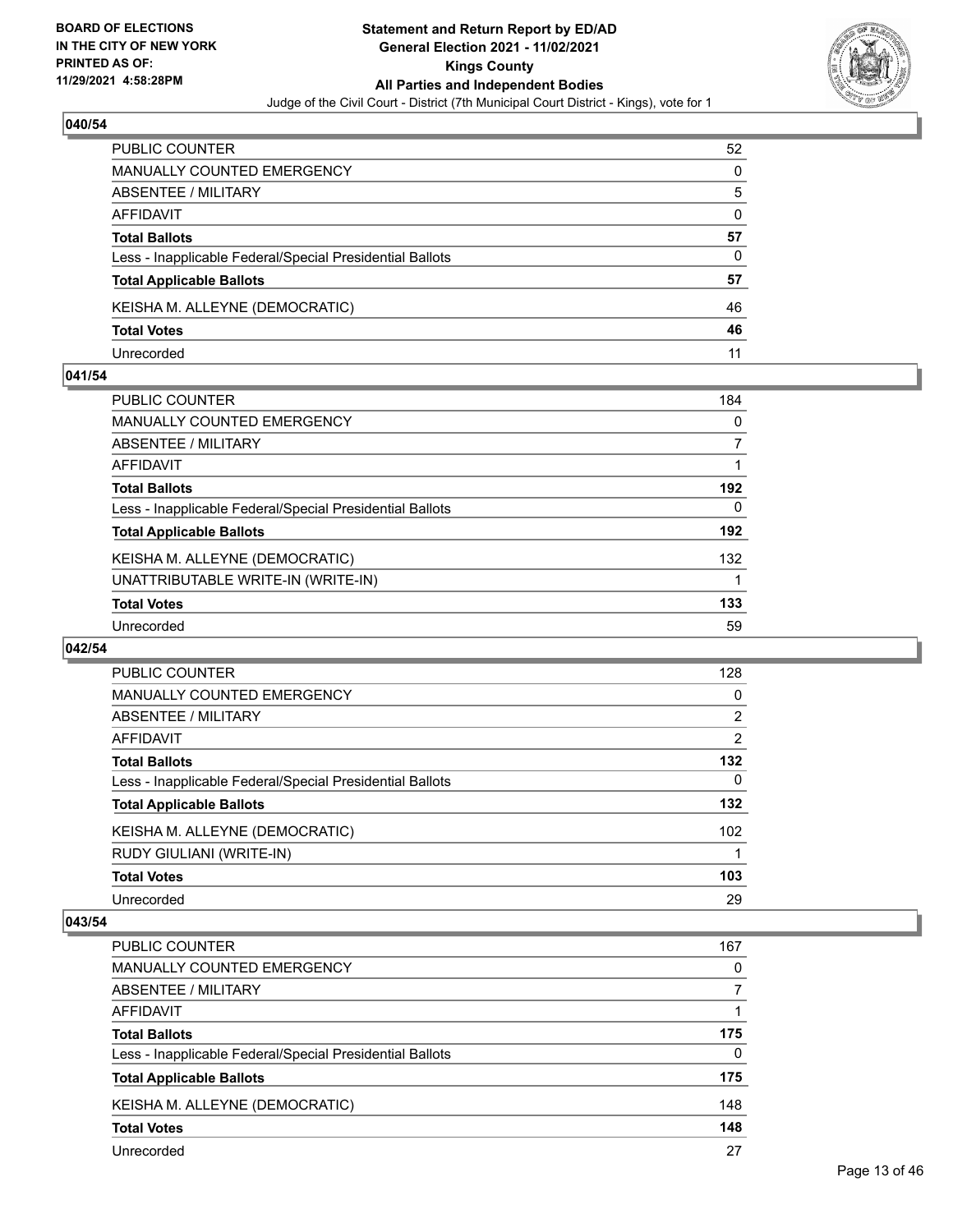

| PUBLIC COUNTER                                           | 78 |
|----------------------------------------------------------|----|
| <b>MANUALLY COUNTED EMERGENCY</b>                        | 0  |
| ABSENTEE / MILITARY                                      | 8  |
| AFFIDAVIT                                                |    |
| <b>Total Ballots</b>                                     | 87 |
| Less - Inapplicable Federal/Special Presidential Ballots | 0  |
| <b>Total Applicable Ballots</b>                          | 87 |
| KEISHA M. ALLEYNE (DEMOCRATIC)                           | 70 |
| <b>Total Votes</b>                                       | 70 |
| Unrecorded                                               |    |

### **045/54**

| PUBLIC COUNTER                                           | 107 |
|----------------------------------------------------------|-----|
| <b>MANUALLY COUNTED EMERGENCY</b>                        | 0   |
| ABSENTEE / MILITARY                                      | 9   |
| <b>AFFIDAVIT</b>                                         |     |
| <b>Total Ballots</b>                                     | 117 |
| Less - Inapplicable Federal/Special Presidential Ballots | 0   |
| <b>Total Applicable Ballots</b>                          | 117 |
| KEISHA M. ALLEYNE (DEMOCRATIC)                           | 88  |
| UNATTRIBUTABLE WRITE-IN (WRITE-IN)                       |     |
| <b>Total Votes</b>                                       | 89  |
| Unrecorded                                               | 28  |
|                                                          |     |

### **046/54**

| PUBLIC COUNTER                                           | 158      |
|----------------------------------------------------------|----------|
| <b>MANUALLY COUNTED EMERGENCY</b>                        | $\Omega$ |
| ABSENTEE / MILITARY                                      |          |
| AFFIDAVIT                                                |          |
| <b>Total Ballots</b>                                     | 160      |
| Less - Inapplicable Federal/Special Presidential Ballots | $\Omega$ |
| <b>Total Applicable Ballots</b>                          | 160      |
| KEISHA M. ALLEYNE (DEMOCRATIC)                           | 94       |
| <b>Total Votes</b>                                       | 94       |
| Unrecorded                                               | 66       |

| PUBLIC COUNTER                                           | 92       |
|----------------------------------------------------------|----------|
| <b>MANUALLY COUNTED EMERGENCY</b>                        | 0        |
| ABSENTEE / MILITARY                                      | 3        |
| AFFIDAVIT                                                | $\Omega$ |
| <b>Total Ballots</b>                                     | 95       |
| Less - Inapplicable Federal/Special Presidential Ballots | $\Omega$ |
| <b>Total Applicable Ballots</b>                          | 95       |
| KEISHA M. ALLEYNE (DEMOCRATIC)                           | 65       |
| KENNETH VANN (WRITE-IN)                                  |          |
| <b>Total Votes</b>                                       | 66       |
|                                                          |          |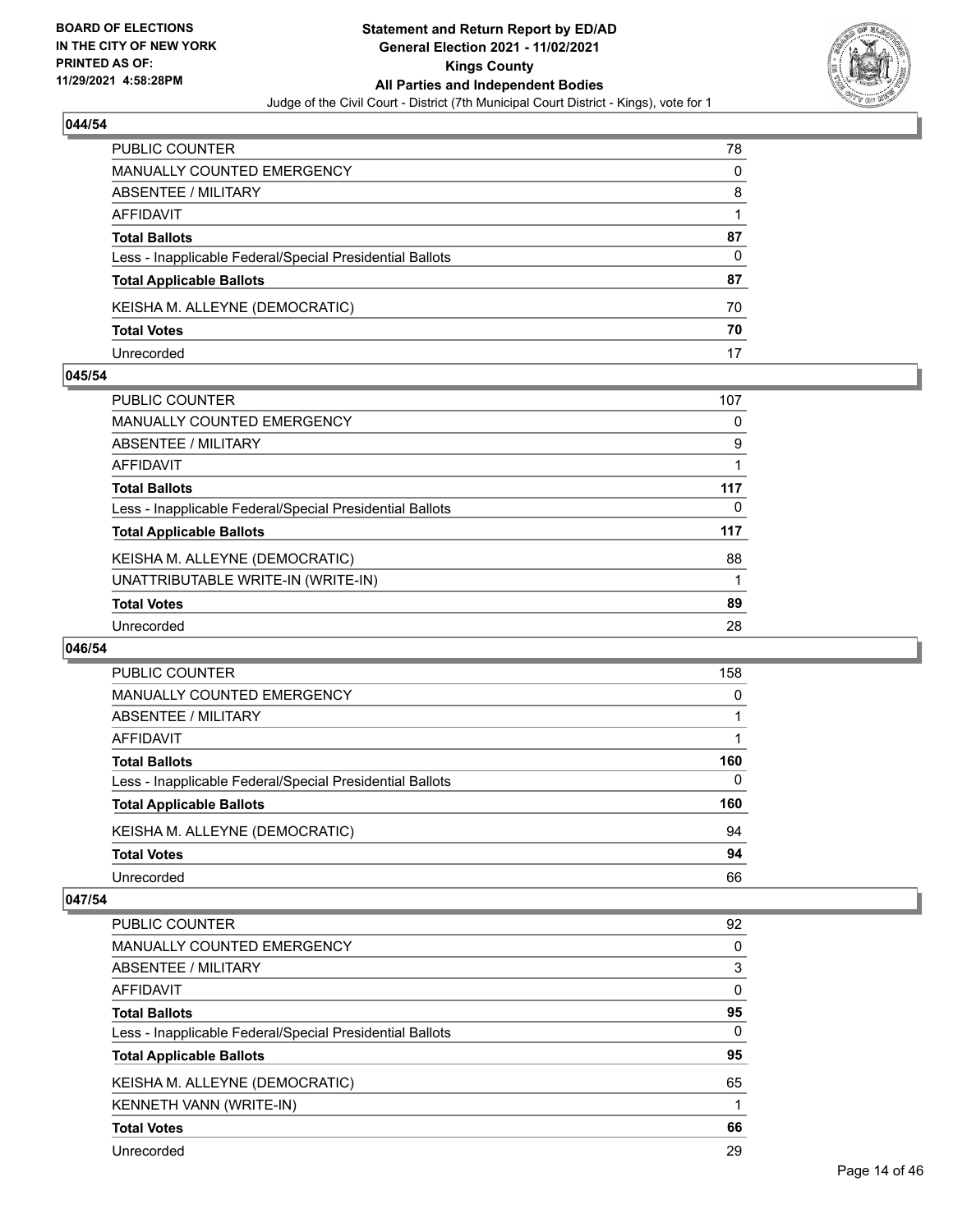

| PUBLIC COUNTER                                           | 101      |
|----------------------------------------------------------|----------|
| MANUALLY COUNTED EMERGENCY                               | 0        |
| ABSENTEE / MILITARY                                      | 8        |
| AFFIDAVIT                                                | $\Omega$ |
| <b>Total Ballots</b>                                     | 109      |
| Less - Inapplicable Federal/Special Presidential Ballots | 0        |
| <b>Total Applicable Ballots</b>                          | 109      |
| KEISHA M. ALLEYNE (DEMOCRATIC)                           | 77       |
| <b>Total Votes</b>                                       | 77       |
| Unrecorded                                               | 32       |

### **049/54**

| <b>PUBLIC COUNTER</b>                                    | 109 |
|----------------------------------------------------------|-----|
| MANUALLY COUNTED EMERGENCY                               | 0   |
| <b>ABSENTEE / MILITARY</b>                               | 2   |
| AFFIDAVIT                                                | 0   |
| <b>Total Ballots</b>                                     | 111 |
| Less - Inapplicable Federal/Special Presidential Ballots | 0   |
| <b>Total Applicable Ballots</b>                          | 111 |
| KEISHA M. ALLEYNE (DEMOCRATIC)                           | 76  |
| UNATTRIBUTABLE WRITE-IN (WRITE-IN)                       |     |
| <b>Total Votes</b>                                       | 77  |
| Unrecorded                                               | 34  |
|                                                          |     |

# **050/54**

| PUBLIC COUNTER                                           | 135      |
|----------------------------------------------------------|----------|
| <b>MANUALLY COUNTED EMERGENCY</b>                        | $\Omega$ |
| ABSENTEE / MILITARY                                      | 4        |
| AFFIDAVIT                                                | 0        |
| <b>Total Ballots</b>                                     | 139      |
| Less - Inapplicable Federal/Special Presidential Ballots | $\Omega$ |
| <b>Total Applicable Ballots</b>                          | 139      |
| KEISHA M. ALLEYNE (DEMOCRATIC)                           | 98       |
| <b>Total Votes</b>                                       | 98       |
| Unrecorded                                               | 41       |

| PUBLIC COUNTER                                           | 148      |
|----------------------------------------------------------|----------|
| <b>MANUALLY COUNTED EMERGENCY</b>                        | $\Omega$ |
| ABSENTEE / MILITARY                                      | 0        |
| AFFIDAVIT                                                | $\Omega$ |
| <b>Total Ballots</b>                                     | 148      |
| Less - Inapplicable Federal/Special Presidential Ballots | 0        |
| <b>Total Applicable Ballots</b>                          | 148      |
| KEISHA M. ALLEYNE (DEMOCRATIC)                           | 95       |
|                                                          |          |
| UNATTRIBUTABLE WRITE-IN (WRITE-IN)                       |          |
| <b>Total Votes</b>                                       | 96       |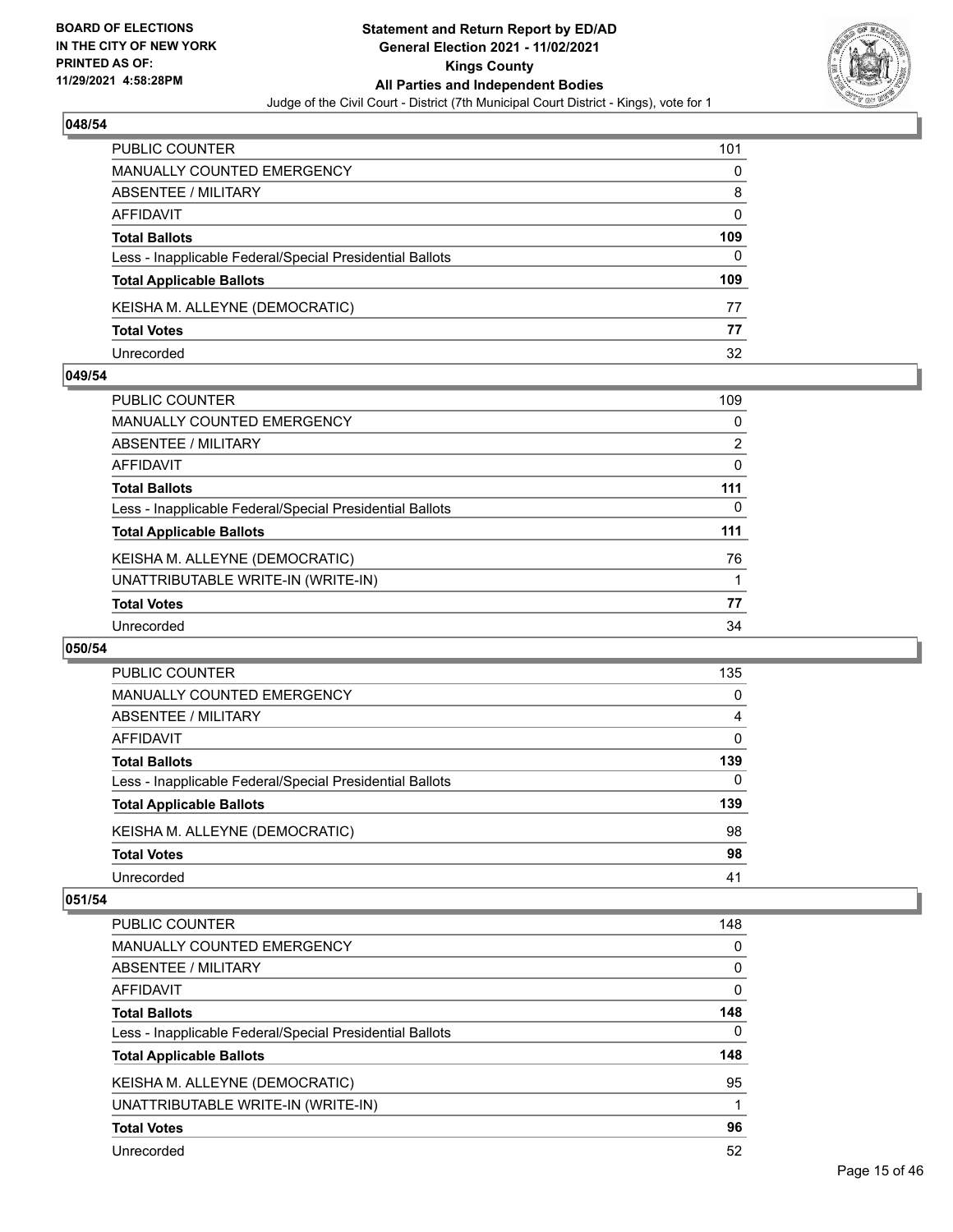

| PUBLIC COUNTER                                           | 100      |
|----------------------------------------------------------|----------|
| <b>MANUALLY COUNTED EMERGENCY</b>                        | 0        |
| <b>ABSENTEE / MILITARY</b>                               | 8        |
| <b>AFFIDAVIT</b>                                         | $\Omega$ |
| <b>Total Ballots</b>                                     | 108      |
| Less - Inapplicable Federal/Special Presidential Ballots | 0        |
| <b>Total Applicable Ballots</b>                          | 108      |
| KEISHA M. ALLEYNE (DEMOCRATIC)                           | 82       |
| UNATTRIBUTABLE WRITE-IN (WRITE-IN)                       |          |
| <b>Total Votes</b>                                       | 83       |
| Unrecorded                                               | 25       |

### **053/54**

| <b>PUBLIC COUNTER</b>                                    | 69       |
|----------------------------------------------------------|----------|
| <b>MANUALLY COUNTED EMERGENCY</b>                        | $\Omega$ |
| ABSENTEE / MILITARY                                      | $\Omega$ |
| AFFIDAVIT                                                | $\Omega$ |
| <b>Total Ballots</b>                                     | 69       |
| Less - Inapplicable Federal/Special Presidential Ballots | 0        |
| <b>Total Applicable Ballots</b>                          | 69       |
| KEISHA M. ALLEYNE (DEMOCRATIC)                           | 46       |
| <b>Total Votes</b>                                       | 46       |
| Unrecorded                                               | 23       |

### **054/54**

| PUBLIC COUNTER                                           | 76 |
|----------------------------------------------------------|----|
| <b>MANUALLY COUNTED EMERGENCY</b>                        | 0  |
| ABSENTEE / MILITARY                                      | 4  |
| AFFIDAVIT                                                |    |
| <b>Total Ballots</b>                                     | 81 |
| Less - Inapplicable Federal/Special Presidential Ballots | 0  |
| <b>Total Applicable Ballots</b>                          | 81 |
| KEISHA M. ALLEYNE (DEMOCRATIC)                           | 45 |
| <b>Total Votes</b>                                       | 45 |
| Unrecorded                                               | 36 |

| PUBLIC COUNTER                                           | 83       |
|----------------------------------------------------------|----------|
| <b>MANUALLY COUNTED EMERGENCY</b>                        | 0        |
| ABSENTEE / MILITARY                                      | 5        |
| AFFIDAVIT                                                | $\Omega$ |
| <b>Total Ballots</b>                                     | 88       |
| Less - Inapplicable Federal/Special Presidential Ballots | 0        |
| <b>Total Applicable Ballots</b>                          | 88       |
| KEISHA M. ALLEYNE (DEMOCRATIC)                           | 57       |
| <b>Total Votes</b>                                       | 57       |
| Unrecorded                                               | 31       |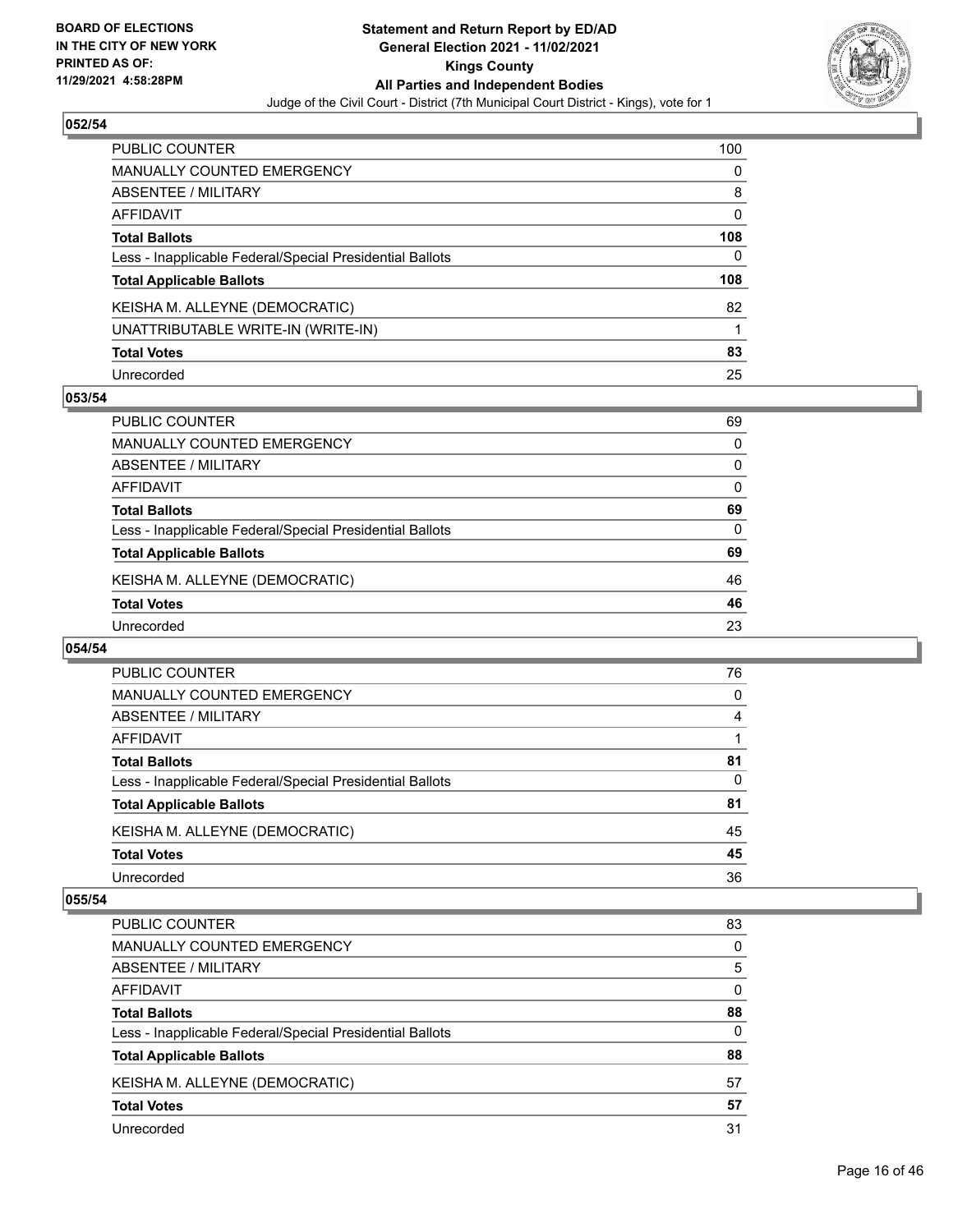

| PUBLIC COUNTER                                           | 71 |
|----------------------------------------------------------|----|
| <b>MANUALLY COUNTED EMERGENCY</b>                        | 0  |
| <b>ABSENTEE / MILITARY</b>                               | 3  |
| AFFIDAVIT                                                | 0  |
| <b>Total Ballots</b>                                     | 74 |
| Less - Inapplicable Federal/Special Presidential Ballots | 0  |
| <b>Total Applicable Ballots</b>                          | 74 |
| KEISHA M. ALLEYNE (DEMOCRATIC)                           | 44 |
| UNATTRIBUTABLE WRITE-IN (WRITE-IN)                       |    |
| <b>Total Votes</b>                                       | 45 |
| Unrecorded                                               | 29 |

### **057/54**

| <b>PUBLIC COUNTER</b>                                    | 129      |
|----------------------------------------------------------|----------|
| <b>MANUALLY COUNTED EMERGENCY</b>                        | $\Omega$ |
| ABSENTEE / MILITARY                                      | 5        |
| AFFIDAVIT                                                | 4        |
| <b>Total Ballots</b>                                     | 138      |
| Less - Inapplicable Federal/Special Presidential Ballots | 0        |
| <b>Total Applicable Ballots</b>                          | 138      |
| KEISHA M. ALLEYNE (DEMOCRATIC)                           | 106      |
| <b>Total Votes</b>                                       | 106      |
| Unrecorded                                               | 32       |

### **058/54**

| <b>PUBLIC COUNTER</b>                                    | 123 |
|----------------------------------------------------------|-----|
| <b>MANUALLY COUNTED EMERGENCY</b>                        | 0   |
| ABSENTEE / MILITARY                                      |     |
| AFFIDAVIT                                                | 0   |
| <b>Total Ballots</b>                                     | 124 |
| Less - Inapplicable Federal/Special Presidential Ballots | 0   |
| <b>Total Applicable Ballots</b>                          | 124 |
| KEISHA M. ALLEYNE (DEMOCRATIC)                           | 87  |
| <b>Total Votes</b>                                       | 87  |
| Unrecorded                                               | 37  |

| PUBLIC COUNTER                                           | 103      |
|----------------------------------------------------------|----------|
| MANUALLY COUNTED EMERGENCY                               | 0        |
| ABSENTEE / MILITARY                                      | 4        |
| AFFIDAVIT                                                | $\Omega$ |
| <b>Total Ballots</b>                                     | 107      |
| Less - Inapplicable Federal/Special Presidential Ballots | 0        |
| <b>Total Applicable Ballots</b>                          | 107      |
| KEISHA M. ALLEYNE (DEMOCRATIC)                           | 69       |
| DONALD J. TRUMP (WRITE-IN)                               |          |
| <b>Total Votes</b>                                       | 70       |
| Unrecorded                                               | 37       |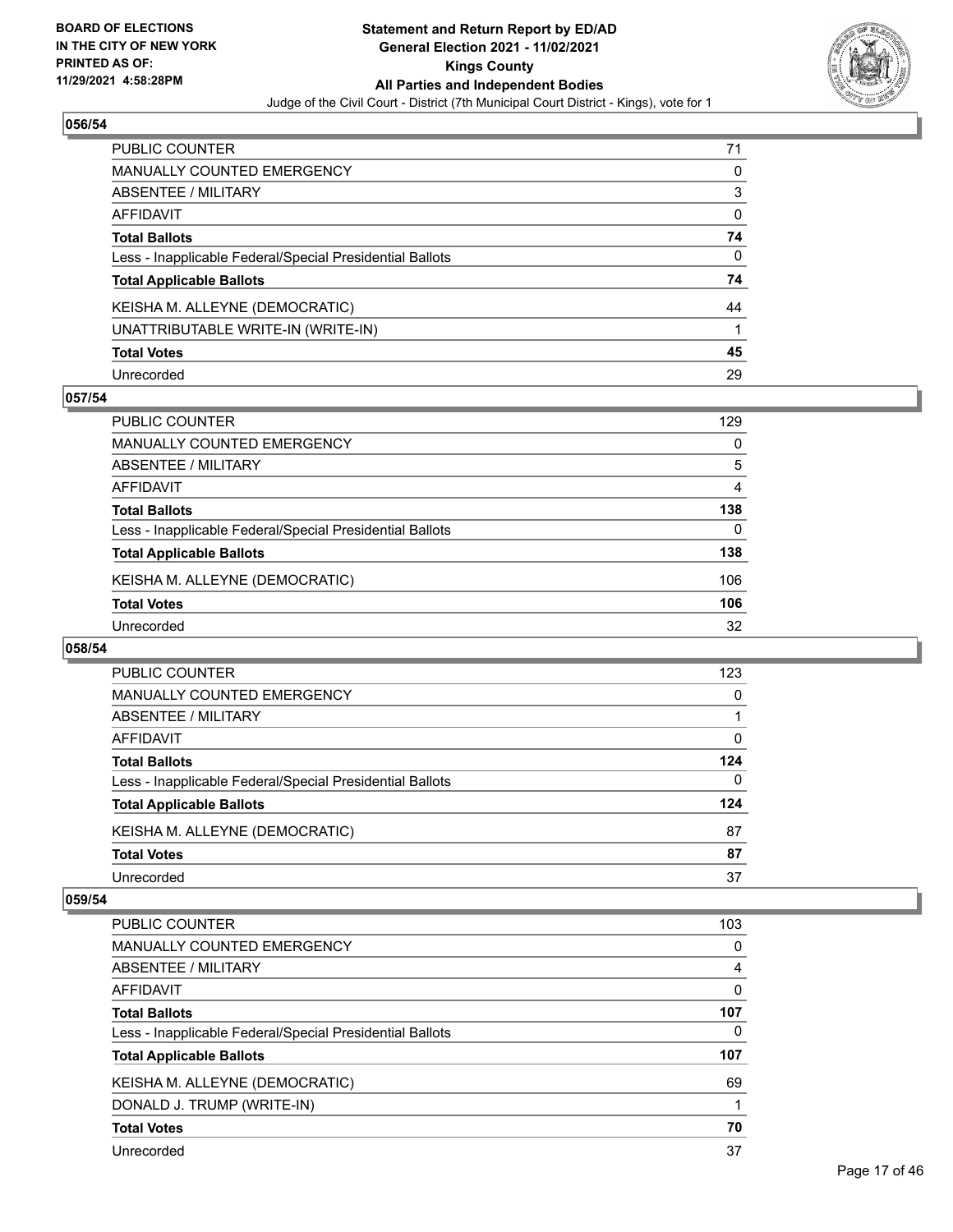

| <b>PUBLIC COUNTER</b>                                    | 171 |
|----------------------------------------------------------|-----|
| MANUALLY COUNTED EMERGENCY                               | 0   |
| ABSENTEE / MILITARY                                      | 4   |
| AFFIDAVIT                                                |     |
| <b>Total Ballots</b>                                     | 176 |
| Less - Inapplicable Federal/Special Presidential Ballots | 0   |
| <b>Total Applicable Ballots</b>                          | 176 |
| KEISHA M. ALLEYNE (DEMOCRATIC)                           | 152 |
| <b>Total Votes</b>                                       | 152 |
| Unrecorded                                               | 24  |

### **061/54**

| PUBLIC COUNTER                                           | 133      |
|----------------------------------------------------------|----------|
| <b>MANUALLY COUNTED EMERGENCY</b>                        | 0        |
| ABSENTEE / MILITARY                                      | 17       |
| AFFIDAVIT                                                | $\Omega$ |
| <b>Total Ballots</b>                                     | 150      |
| Less - Inapplicable Federal/Special Presidential Ballots | 0        |
| <b>Total Applicable Ballots</b>                          | 150      |
| KEISHA M. ALLEYNE (DEMOCRATIC)                           | 128      |
| <b>Total Votes</b>                                       | 128      |
| Unrecorded                                               | 22       |
|                                                          |          |

# **062/54**

| <b>PUBLIC COUNTER</b>                                    | 110 |
|----------------------------------------------------------|-----|
| <b>MANUALLY COUNTED EMERGENCY</b>                        | 0   |
| ABSENTEE / MILITARY                                      | 8   |
| AFFIDAVIT                                                | 5   |
| <b>Total Ballots</b>                                     | 123 |
| Less - Inapplicable Federal/Special Presidential Ballots | 0   |
| <b>Total Applicable Ballots</b>                          | 123 |
| KEISHA M. ALLEYNE (DEMOCRATIC)                           | 100 |
| <b>Total Votes</b>                                       | 100 |
| Unrecorded                                               | 23  |

| <b>PUBLIC COUNTER</b>                                    | 144           |
|----------------------------------------------------------|---------------|
| <b>MANUALLY COUNTED EMERGENCY</b>                        | 0             |
| ABSENTEE / MILITARY                                      | 6             |
| AFFIDAVIT                                                | $\mathcal{P}$ |
| <b>Total Ballots</b>                                     | 152           |
| Less - Inapplicable Federal/Special Presidential Ballots | $\Omega$      |
| <b>Total Applicable Ballots</b>                          | 152           |
| KEISHA M. ALLEYNE (DEMOCRATIC)                           | 113           |
| <b>Total Votes</b>                                       | 113           |
| Unrecorded                                               | 39            |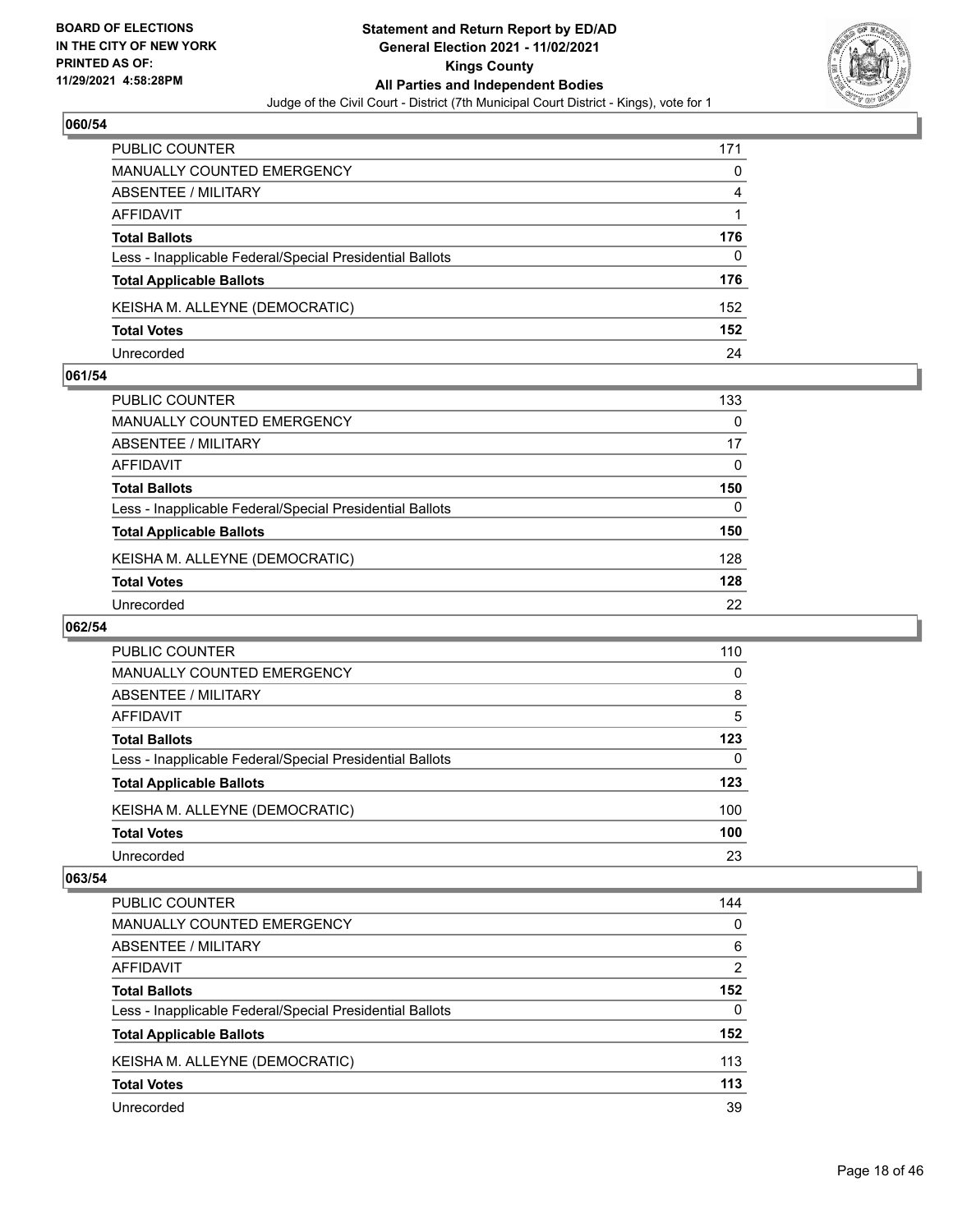

| PUBLIC COUNTER                                           | 94  |
|----------------------------------------------------------|-----|
| MANUALLY COUNTED EMERGENCY                               | 0   |
| ABSENTEE / MILITARY                                      |     |
| AFFIDAVIT                                                | 0   |
| <b>Total Ballots</b>                                     | 101 |
| Less - Inapplicable Federal/Special Presidential Ballots | 0   |
| <b>Total Applicable Ballots</b>                          | 101 |
| KEISHA M. ALLEYNE (DEMOCRATIC)                           | 85  |
| <b>Total Votes</b>                                       | 85  |
| Unrecorded                                               | 16  |

### **065/54**

| PUBLIC COUNTER                                           | 82       |
|----------------------------------------------------------|----------|
| <b>MANUALLY COUNTED EMERGENCY</b>                        | 0        |
| <b>ABSENTEE / MILITARY</b>                               | 0        |
| <b>AFFIDAVIT</b>                                         | 0        |
| <b>Total Ballots</b>                                     | 82       |
| Less - Inapplicable Federal/Special Presidential Ballots | $\Omega$ |
| <b>Total Applicable Ballots</b>                          | 82       |
| KEISHA M. ALLEYNE (DEMOCRATIC)                           | 40       |
| UNATTRIBUTABLE WRITE-IN (WRITE-IN)                       | 2        |
| <b>Total Votes</b>                                       | 42       |
| Unrecorded                                               | 40       |
|                                                          |          |

### **066/54**

| <b>PUBLIC COUNTER</b>                                    | 118              |
|----------------------------------------------------------|------------------|
| <b>MANUALLY COUNTED EMERGENCY</b>                        | 0                |
| ABSENTEE / MILITARY                                      | 4                |
| AFFIDAVIT                                                | 3                |
| <b>Total Ballots</b>                                     | 125              |
| Less - Inapplicable Federal/Special Presidential Ballots | $\Omega$         |
| <b>Total Applicable Ballots</b>                          | 125              |
| KEISHA M. ALLEYNE (DEMOCRATIC)                           | 102 <sub>1</sub> |
| <b>Total Votes</b>                                       | 102              |
| Unrecorded                                               | 23               |

| PUBLIC COUNTER                                           | 159      |
|----------------------------------------------------------|----------|
| <b>MANUALLY COUNTED EMERGENCY</b>                        | 0        |
| ABSENTEE / MILITARY                                      | 3        |
| AFFIDAVIT                                                | $\Omega$ |
| <b>Total Ballots</b>                                     | 162      |
| Less - Inapplicable Federal/Special Presidential Ballots | 0        |
| <b>Total Applicable Ballots</b>                          | 162      |
| KEISHA M. ALLEYNE (DEMOCRATIC)                           | 131      |
| UNATTRIBUTABLE WRITE-IN (WRITE-IN)                       |          |
| <b>Total Votes</b>                                       | 132      |
| Unrecorded                                               | 30       |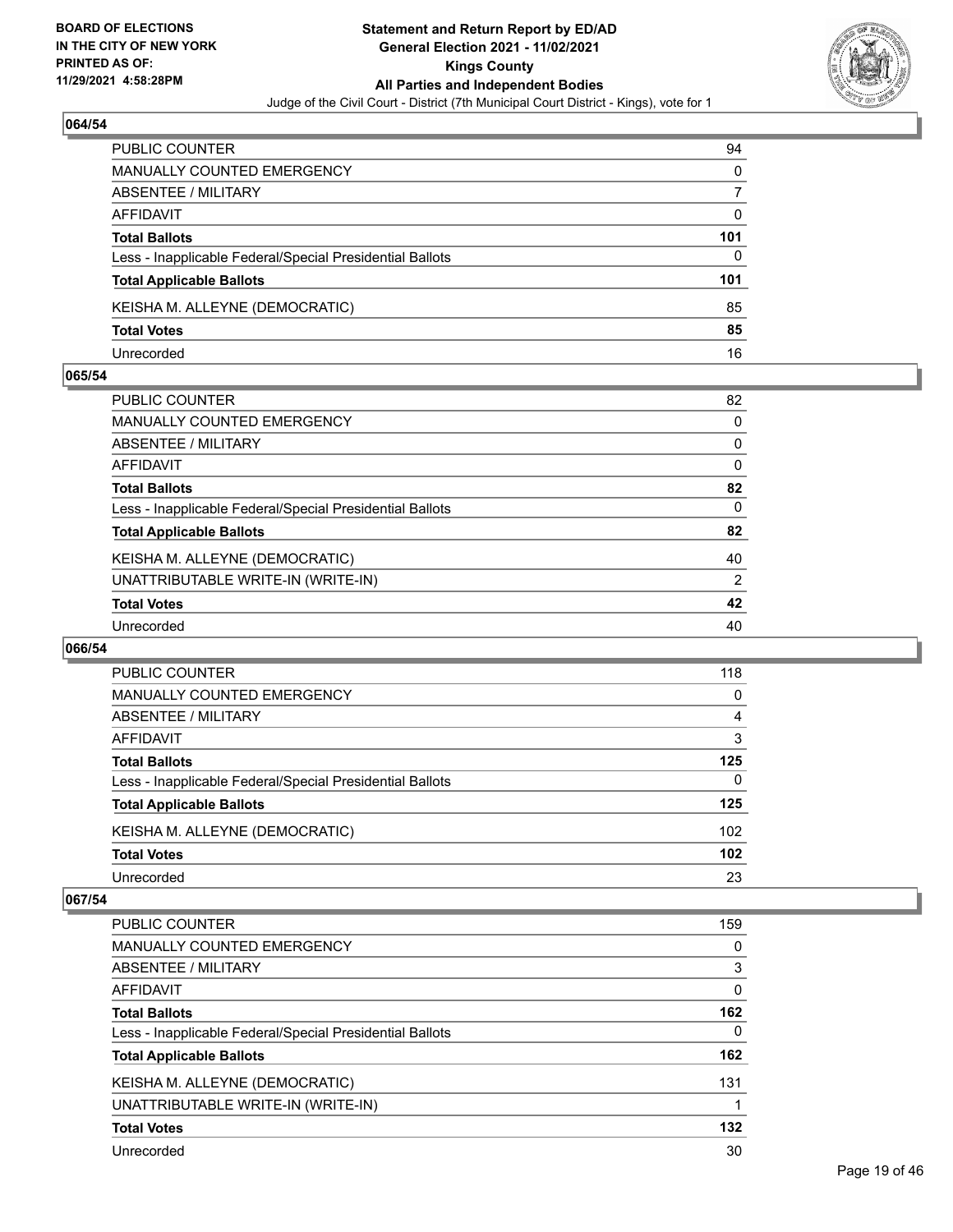

| <b>PUBLIC COUNTER</b>                                    | 122 |
|----------------------------------------------------------|-----|
| <b>MANUALLY COUNTED EMERGENCY</b>                        | 0   |
| ABSENTEE / MILITARY                                      | 3   |
| AFFIDAVIT                                                | 0   |
| <b>Total Ballots</b>                                     | 125 |
| Less - Inapplicable Federal/Special Presidential Ballots | 0   |
| <b>Total Applicable Ballots</b>                          | 125 |
| KEISHA M. ALLEYNE (DEMOCRATIC)                           | 102 |
| <b>Total Votes</b>                                       | 102 |
| Unrecorded                                               | 23  |

### **069/54**

| PUBLIC COUNTER                                           | 107               |
|----------------------------------------------------------|-------------------|
| <b>MANUALLY COUNTED EMERGENCY</b>                        | $\Omega$          |
| <b>ABSENTEE / MILITARY</b>                               | $12 \overline{ }$ |
| <b>AFFIDAVIT</b>                                         | 0                 |
| <b>Total Ballots</b>                                     | 119               |
| Less - Inapplicable Federal/Special Presidential Ballots | 0                 |
| <b>Total Applicable Ballots</b>                          | 119               |
| KEISHA M. ALLEYNE (DEMOCRATIC)                           | 84                |
| <b>Total Votes</b>                                       | 84                |
| Unrecorded                                               | 35                |

# **070/54**

| <b>PUBLIC COUNTER</b>                                    | 71       |
|----------------------------------------------------------|----------|
| MANUALLY COUNTED EMERGENCY                               | 0        |
| ABSENTEE / MILITARY                                      | 3        |
| AFFIDAVIT                                                |          |
| <b>Total Ballots</b>                                     | 75       |
| Less - Inapplicable Federal/Special Presidential Ballots | $\Omega$ |
| <b>Total Applicable Ballots</b>                          | 75       |
| KEISHA M. ALLEYNE (DEMOCRATIC)                           | 55       |
| UNATTRIBUTABLE WRITE-IN (WRITE-IN)                       |          |
| <b>Total Votes</b>                                       | 56       |
| Unrecorded                                               | 19       |

| PUBLIC COUNTER                                           | 64       |
|----------------------------------------------------------|----------|
| MANUALLY COUNTED EMERGENCY                               | $\Omega$ |
| ABSENTEE / MILITARY                                      | 4        |
| AFFIDAVIT                                                | $\Omega$ |
| <b>Total Ballots</b>                                     | 68       |
| Less - Inapplicable Federal/Special Presidential Ballots | $\Omega$ |
| <b>Total Applicable Ballots</b>                          | 68       |
| KEISHA M. ALLEYNE (DEMOCRATIC)                           | 56       |
| <b>Total Votes</b>                                       | 56       |
| Unrecorded                                               | 12       |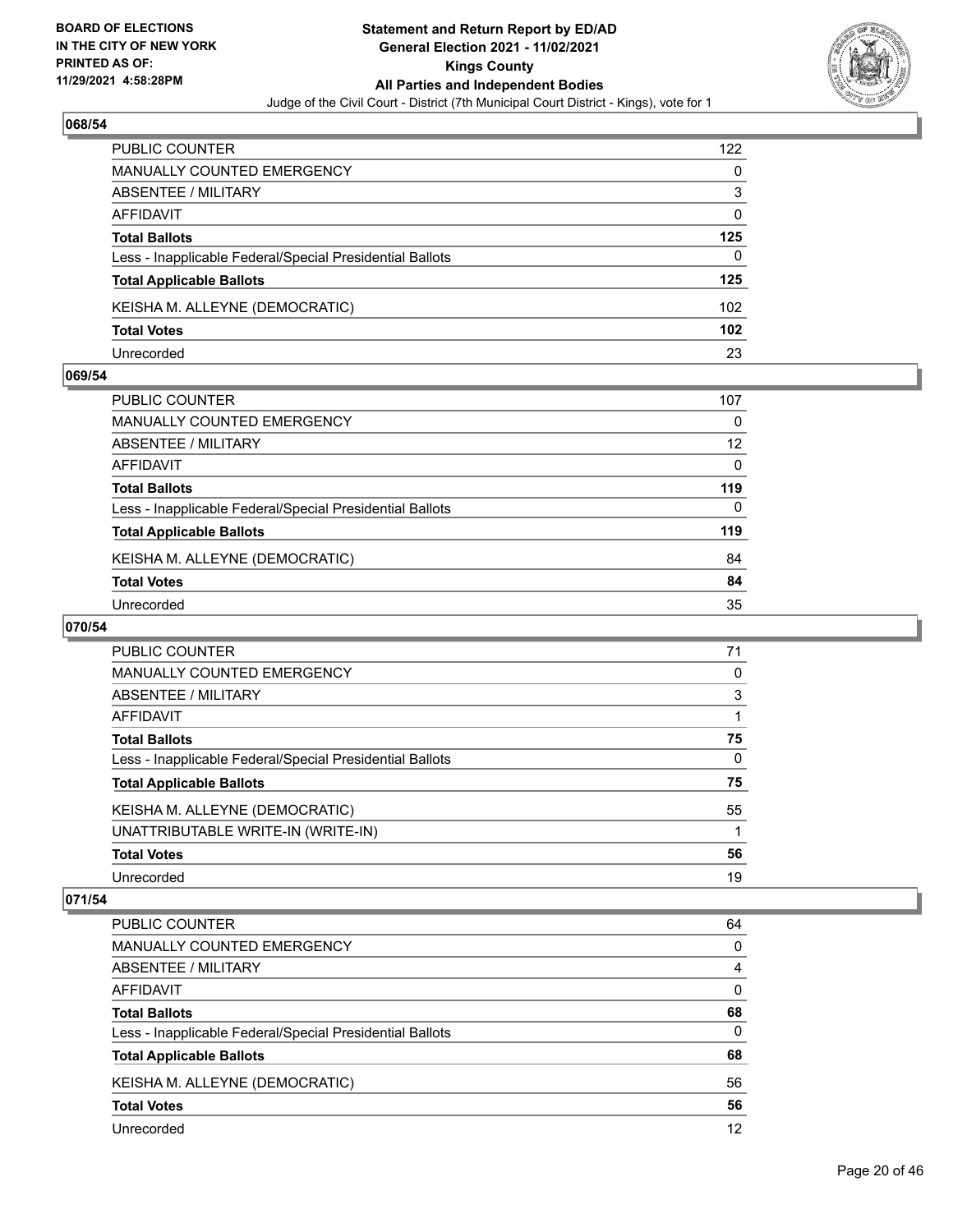

| PUBLIC COUNTER                                           | 18 |
|----------------------------------------------------------|----|
| <b>MANUALLY COUNTED EMERGENCY</b>                        | 0  |
| <b>ABSENTEE / MILITARY</b>                               |    |
| <b>AFFIDAVIT</b>                                         | 0  |
| <b>Total Ballots</b>                                     | 19 |
| Less - Inapplicable Federal/Special Presidential Ballots | 0  |
| <b>Total Applicable Ballots</b>                          | 19 |
| KEISHA M. ALLEYNE (DEMOCRATIC)                           | 15 |
| <b>Total Votes</b>                                       | 15 |
| Unrecorded                                               | 4  |

### **073/54**

| PUBLIC COUNTER                                           | 126      |
|----------------------------------------------------------|----------|
| <b>MANUALLY COUNTED EMERGENCY</b>                        | $\Omega$ |
| <b>ABSENTEE / MILITARY</b>                               |          |
| <b>AFFIDAVIT</b>                                         |          |
| <b>Total Ballots</b>                                     | 128      |
| Less - Inapplicable Federal/Special Presidential Ballots | $\Omega$ |
| <b>Total Applicable Ballots</b>                          | 128      |
| KEISHA M. ALLEYNE (DEMOCRATIC)                           | 97       |
| SAL LONG (WRITE-IN)                                      |          |
| <b>Total Votes</b>                                       | 98       |
| Unrecorded                                               | 30       |
|                                                          |          |

### **074/54**

| PUBLIC COUNTER                                           | 111      |
|----------------------------------------------------------|----------|
| <b>MANUALLY COUNTED EMERGENCY</b>                        | $\Omega$ |
| ABSENTEE / MILITARY                                      | 14       |
| <b>AFFIDAVIT</b>                                         |          |
| <b>Total Ballots</b>                                     | 126      |
| Less - Inapplicable Federal/Special Presidential Ballots | 0        |
| <b>Total Applicable Ballots</b>                          | 126      |
| KEISHA M. ALLEYNE (DEMOCRATIC)                           | 110      |
| ADAM KAHAN (WRITE-IN)                                    |          |
| <b>Total Votes</b>                                       | 111      |
| Unrecorded                                               | 15       |

| PUBLIC COUNTER                                           | 41       |
|----------------------------------------------------------|----------|
| <b>MANUALLY COUNTED EMERGENCY</b>                        | 0        |
| ABSENTEE / MILITARY                                      | 0        |
| AFFIDAVIT                                                |          |
| <b>Total Ballots</b>                                     | 42       |
| Less - Inapplicable Federal/Special Presidential Ballots | $\Omega$ |
| <b>Total Applicable Ballots</b>                          | 42       |
| KEISHA M. ALLEYNE (DEMOCRATIC)                           | 37       |
| <b>Total Votes</b>                                       | 37       |
| Unrecorded                                               | 5        |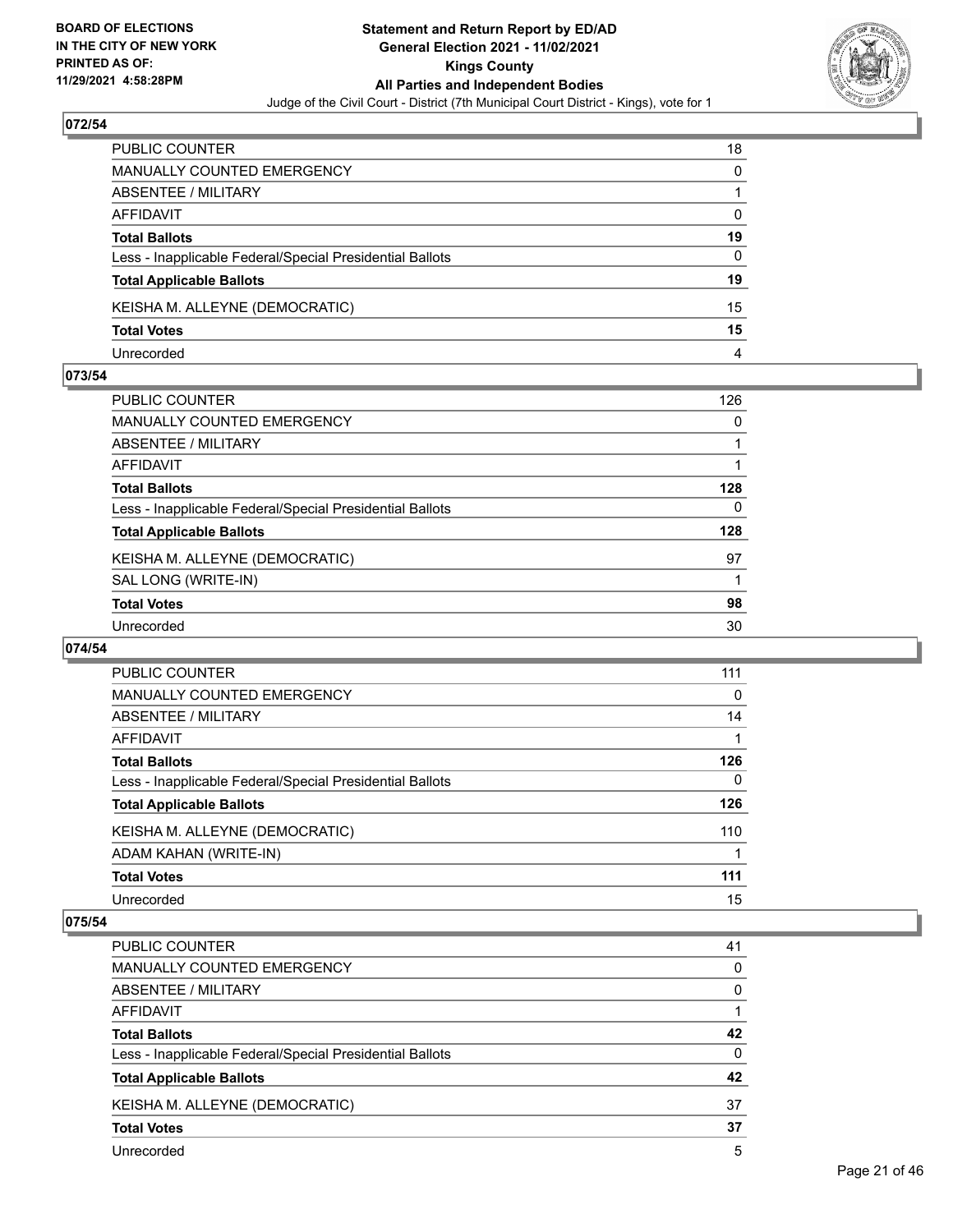

| PUBLIC COUNTER                                           | 66       |
|----------------------------------------------------------|----------|
| <b>MANUALLY COUNTED EMERGENCY</b>                        | 0        |
| ABSENTEE / MILITARY                                      | 5        |
| AFFIDAVIT                                                | $\Omega$ |
| <b>Total Ballots</b>                                     | 71       |
| Less - Inapplicable Federal/Special Presidential Ballots | 0        |
| <b>Total Applicable Ballots</b>                          | 71       |
| KEISHA M. ALLEYNE (DEMOCRATIC)                           | 60       |
| <b>Total Votes</b>                                       | 60       |
| Unrecorded                                               | 11       |

### **079/54**

| 63           |
|--------------|
| 0            |
| 0            |
| 0            |
| 63           |
| $\mathbf{0}$ |
| 63           |
| 46           |
| 46           |
| 17           |
|              |

# **080/54**

| PUBLIC COUNTER                                           | 115 |
|----------------------------------------------------------|-----|
| MANUALLY COUNTED EMERGENCY                               | 0   |
| ABSENTEE / MILITARY                                      |     |
| AFFIDAVIT                                                |     |
| <b>Total Ballots</b>                                     | 123 |
| Less - Inapplicable Federal/Special Presidential Ballots | 0   |
| <b>Total Applicable Ballots</b>                          | 123 |
| KEISHA M. ALLEYNE (DEMOCRATIC)                           | 87  |
| <b>Total Votes</b>                                       | 87  |
| Unrecorded                                               | 36  |

| <b>PUBLIC COUNTER</b>                                    | 95  |
|----------------------------------------------------------|-----|
| <b>MANUALLY COUNTED EMERGENCY</b>                        | 0   |
| ABSENTEE / MILITARY                                      | 6   |
| AFFIDAVIT                                                | 0   |
| <b>Total Ballots</b>                                     | 101 |
| Less - Inapplicable Federal/Special Presidential Ballots | 0   |
| <b>Total Applicable Ballots</b>                          | 101 |
| KEISHA M. ALLEYNE (DEMOCRATIC)                           | 60  |
| <b>Total Votes</b>                                       | 60  |
| Unrecorded                                               | 41  |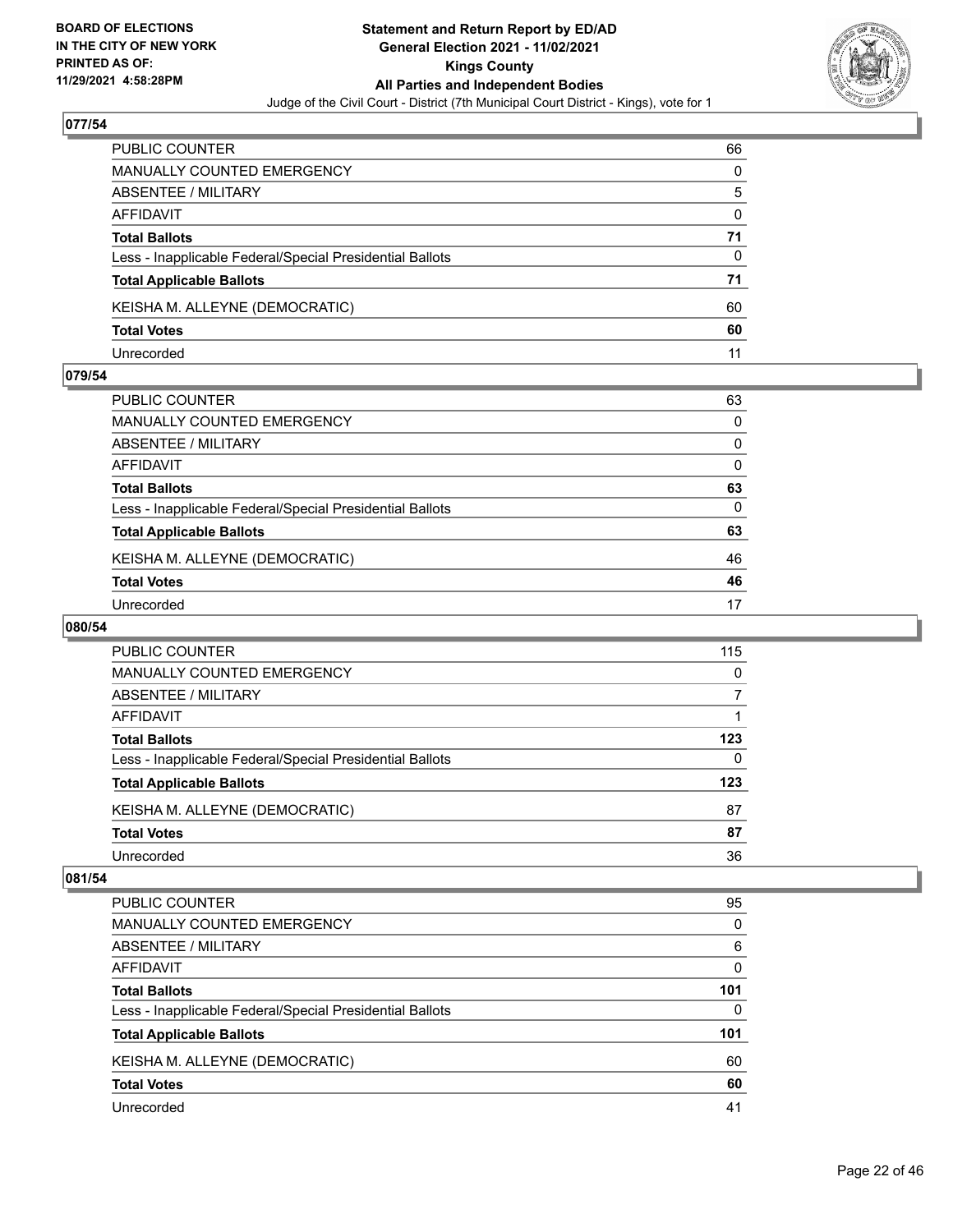

| PUBLIC COUNTER                                           | 90            |
|----------------------------------------------------------|---------------|
| MANUALLY COUNTED EMERGENCY                               | 0             |
| <b>ABSENTEE / MILITARY</b>                               | 3             |
| AFFIDAVIT                                                | $\mathcal{P}$ |
| <b>Total Ballots</b>                                     | 95            |
| Less - Inapplicable Federal/Special Presidential Ballots | 0             |
| <b>Total Applicable Ballots</b>                          | 95            |
| KEISHA M. ALLEYNE (DEMOCRATIC)                           | 68            |
| <b>Total Votes</b>                                       | 68            |
| Unrecorded                                               | 27            |

### **083/54**

| PUBLIC COUNTER                                           | 142 |
|----------------------------------------------------------|-----|
| <b>MANUALLY COUNTED EMERGENCY</b>                        | 0   |
| ABSENTEE / MILITARY                                      | 6   |
| AFFIDAVIT                                                | 3   |
| <b>Total Ballots</b>                                     | 151 |
| Less - Inapplicable Federal/Special Presidential Ballots | 0   |
| <b>Total Applicable Ballots</b>                          | 151 |
| KEISHA M. ALLEYNE (DEMOCRATIC)                           | 110 |
| <b>Total Votes</b>                                       | 110 |
| Unrecorded                                               | 41  |

# **085/54**

| PUBLIC COUNTER                                           | 103 |
|----------------------------------------------------------|-----|
| MANUALLY COUNTED EMERGENCY                               | 0   |
| ABSENTEE / MILITARY                                      | 2   |
| AFFIDAVIT                                                | 2   |
| <b>Total Ballots</b>                                     | 107 |
| Less - Inapplicable Federal/Special Presidential Ballots | 0   |
| <b>Total Applicable Ballots</b>                          | 107 |
| KEISHA M. ALLEYNE (DEMOCRATIC)                           | 72  |
| <b>Total Votes</b>                                       | 72  |
| Unrecorded                                               | 35  |

| <b>PUBLIC COUNTER</b>                                    | 106      |
|----------------------------------------------------------|----------|
| <b>MANUALLY COUNTED EMERGENCY</b>                        | 0        |
| ABSENTEE / MILITARY                                      | 2        |
| AFFIDAVIT                                                |          |
| <b>Total Ballots</b>                                     | 109      |
| Less - Inapplicable Federal/Special Presidential Ballots | $\Omega$ |
| <b>Total Applicable Ballots</b>                          | 109      |
| KEISHA M. ALLEYNE (DEMOCRATIC)                           | 75       |
| <b>Total Votes</b>                                       | 75       |
| Unrecorded                                               | 34       |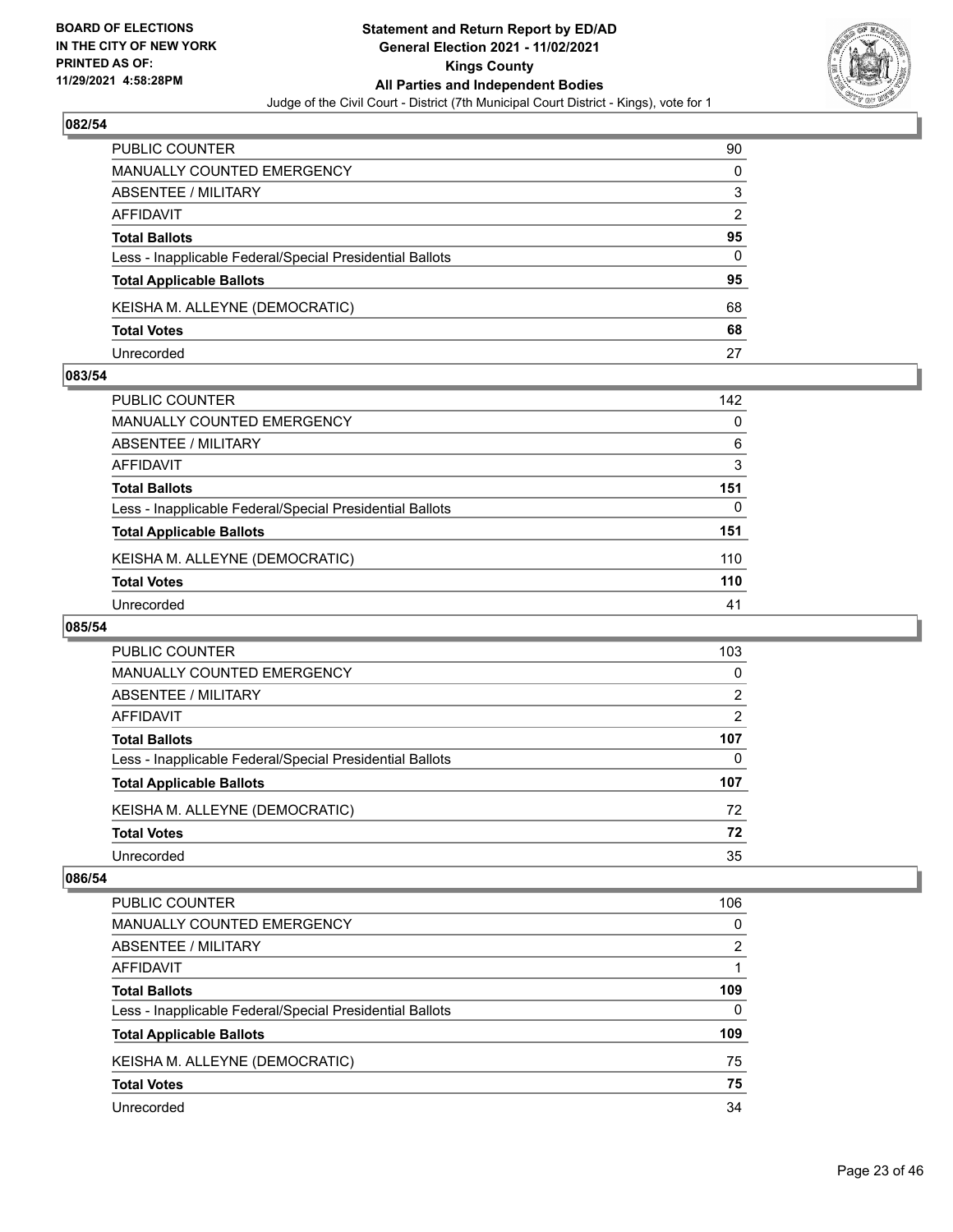

| PUBLIC COUNTER                                           | 74       |
|----------------------------------------------------------|----------|
| <b>MANUALLY COUNTED EMERGENCY</b>                        | 0        |
| <b>ABSENTEE / MILITARY</b>                               | 5        |
| AFFIDAVIT                                                | $\Omega$ |
| <b>Total Ballots</b>                                     | 79       |
| Less - Inapplicable Federal/Special Presidential Ballots | 0        |
| <b>Total Applicable Ballots</b>                          | 79       |
| KEISHA M. ALLEYNE (DEMOCRATIC)                           | 68       |
| UNATTRIBUTABLE WRITE-IN (WRITE-IN)                       |          |
| <b>Total Votes</b>                                       | 69       |
| Unrecorded                                               | 10       |

### **088/54**

| <b>PUBLIC COUNTER</b>                                    | 133      |
|----------------------------------------------------------|----------|
| <b>MANUALLY COUNTED EMERGENCY</b>                        | 0        |
| ABSENTEE / MILITARY                                      | 4        |
| AFFIDAVIT                                                |          |
| <b>Total Ballots</b>                                     | 138      |
| Less - Inapplicable Federal/Special Presidential Ballots | $\Omega$ |
| <b>Total Applicable Ballots</b>                          | 138      |
| KEISHA M. ALLEYNE (DEMOCRATIC)                           | 113      |
| UNATTRIBUTABLE WRITE-IN (WRITE-IN)                       |          |
| <b>Total Votes</b>                                       | 114      |
| Unrecorded                                               | 24       |

| PUBLIC COUNTER                                           | 126      |
|----------------------------------------------------------|----------|
| <b>MANUALLY COUNTED EMERGENCY</b>                        | 0        |
| ABSENTEE / MILITARY                                      | 5        |
| AFFIDAVIT                                                | 2        |
| <b>Total Ballots</b>                                     | 133      |
| Less - Inapplicable Federal/Special Presidential Ballots | $\Omega$ |
| <b>Total Applicable Ballots</b>                          | 133      |
| KEISHA M. ALLEYNE (DEMOCRATIC)                           | 109      |
| <b>Total Votes</b>                                       | 109      |
| Unrecorded                                               | 24       |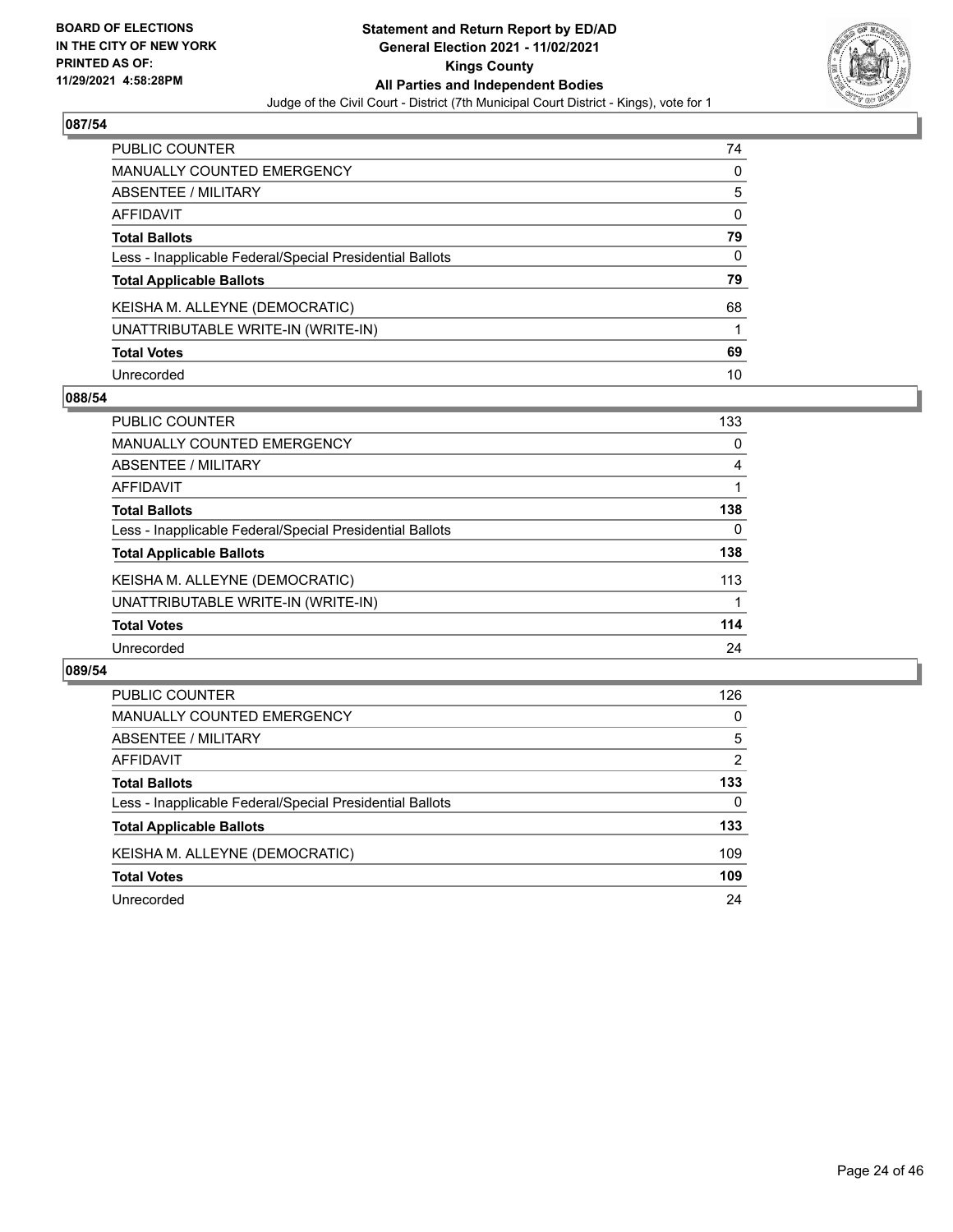

| PUBLIC COUNTER                                           | 120 |
|----------------------------------------------------------|-----|
| <b>MANUALLY COUNTED EMERGENCY</b>                        | 0   |
| <b>ABSENTEE / MILITARY</b>                               | 2   |
| <b>AFFIDAVIT</b>                                         |     |
| <b>Total Ballots</b>                                     | 123 |
| Less - Inapplicable Federal/Special Presidential Ballots | 0   |
| <b>Total Applicable Ballots</b>                          | 123 |
| KEISHA M. ALLEYNE (DEMOCRATIC)                           | 93  |
| UNATTRIBUTABLE WRITE-IN (WRITE-IN)                       |     |
| <b>Total Votes</b>                                       | 94  |
| Unrecorded                                               | 29  |

### **008/55**

| PUBLIC COUNTER                                           | 17             |
|----------------------------------------------------------|----------------|
| MANUALLY COUNTED EMERGENCY                               | 0              |
| ABSENTEE / MILITARY                                      | $\overline{2}$ |
| AFFIDAVIT                                                | $\Omega$       |
| <b>Total Ballots</b>                                     | 19             |
| Less - Inapplicable Federal/Special Presidential Ballots | $\Omega$       |
| <b>Total Applicable Ballots</b>                          | 19             |
| KEISHA M. ALLEYNE (DEMOCRATIC)                           | 14             |
| RYAN HALLAHAN (WRITE-IN)                                 |                |
| <b>Total Votes</b>                                       | 15             |
| Unrecorded                                               | 4              |

### **013/55**

| <b>PUBLIC COUNTER</b>                                    | 6        |
|----------------------------------------------------------|----------|
| <b>MANUALLY COUNTED EMERGENCY</b>                        | 0        |
| ABSENTEE / MILITARY                                      | $\Omega$ |
| AFFIDAVIT                                                | 0        |
| <b>Total Ballots</b>                                     | 6        |
| Less - Inapplicable Federal/Special Presidential Ballots | 0        |
| <b>Total Applicable Ballots</b>                          | 6        |
| KEISHA M. ALLEYNE (DEMOCRATIC)                           | 5        |
| <b>Total Votes</b>                                       | 5        |
| Unrecorded                                               |          |

| <b>PUBLIC COUNTER</b>                                    | 111 |
|----------------------------------------------------------|-----|
| MANUALLY COUNTED EMERGENCY                               | 0   |
| ABSENTEE / MILITARY                                      | 5   |
| AFFIDAVIT                                                |     |
| <b>Total Ballots</b>                                     | 117 |
| Less - Inapplicable Federal/Special Presidential Ballots | 0   |
| <b>Total Applicable Ballots</b>                          | 117 |
| KEISHA M. ALLEYNE (DEMOCRATIC)                           | 94  |
| <b>Total Votes</b>                                       | 94  |
| Unrecorded                                               | 23  |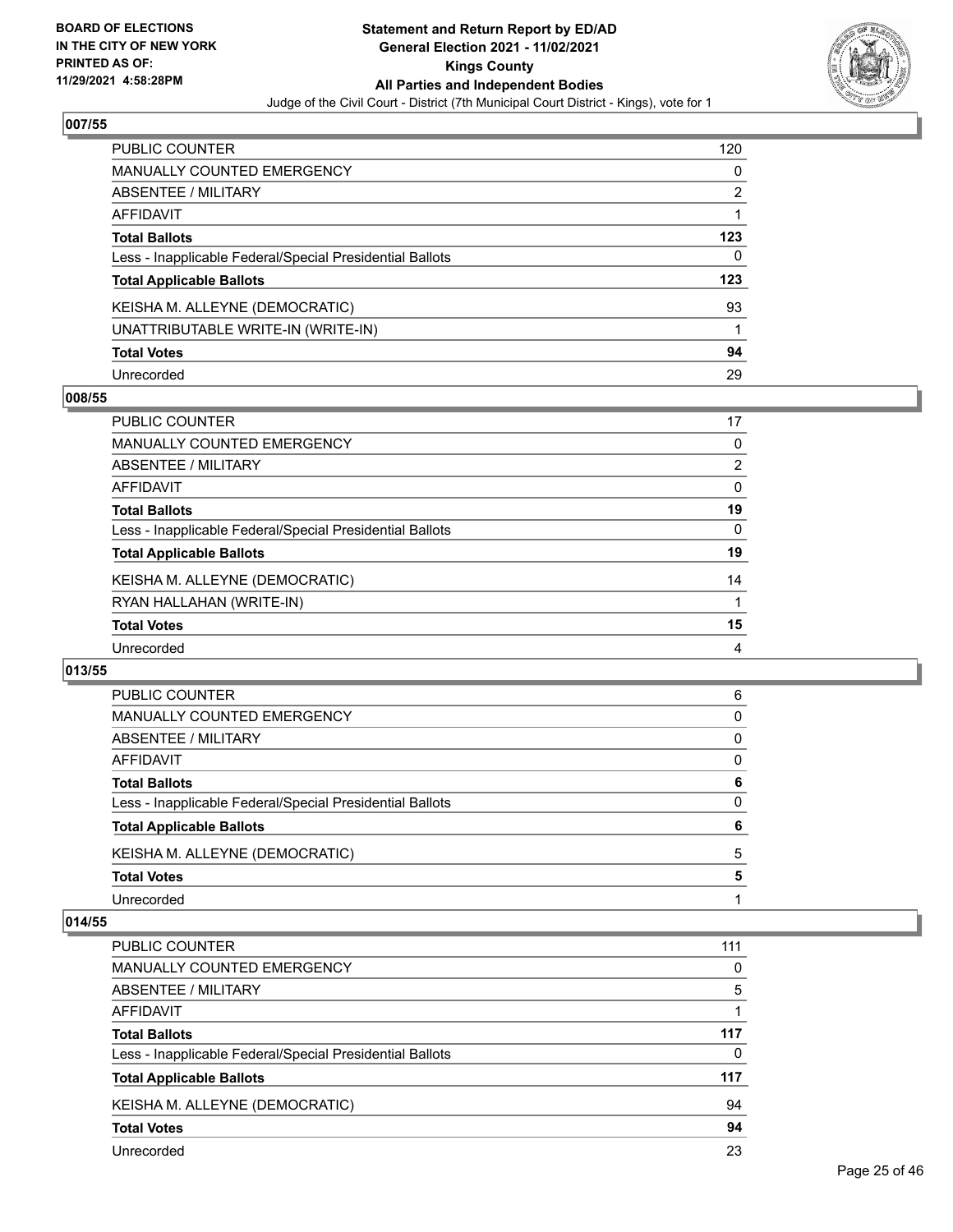

| PUBLIC COUNTER                                           | 127      |
|----------------------------------------------------------|----------|
| <b>MANUALLY COUNTED EMERGENCY</b>                        | 0        |
| ABSENTEE / MILITARY                                      | 5        |
| AFFIDAVIT                                                | 0        |
| <b>Total Ballots</b>                                     | 132      |
| Less - Inapplicable Federal/Special Presidential Ballots | $\Omega$ |
| <b>Total Applicable Ballots</b>                          | 132      |
| KEISHA M. ALLEYNE (DEMOCRATIC)                           | 109      |
| NOAM CHOMSKY (WRITE-IN)                                  |          |
| <b>Total Votes</b>                                       | 110      |
| Unrecorded                                               | 22       |

### **040/55**

| PUBLIC COUNTER                                           | 24       |
|----------------------------------------------------------|----------|
| <b>MANUALLY COUNTED EMERGENCY</b>                        | $\Omega$ |
| ABSENTEE / MILITARY                                      | 10       |
| AFFIDAVIT                                                |          |
| <b>Total Ballots</b>                                     | 35       |
| Less - Inapplicable Federal/Special Presidential Ballots | 0        |
| <b>Total Applicable Ballots</b>                          | 35       |
| KEISHA M. ALLEYNE (DEMOCRATIC)                           | 26       |
| <b>Total Votes</b>                                       | 26       |
| Unrecorded                                               | 9        |

#### **041/55**

| <b>PUBLIC COUNTER</b>                                    | 55 |
|----------------------------------------------------------|----|
| <b>MANUALLY COUNTED EMERGENCY</b>                        | 0  |
| ABSENTEE / MILITARY                                      |    |
| AFFIDAVIT                                                | 0  |
| <b>Total Ballots</b>                                     | 56 |
| Less - Inapplicable Federal/Special Presidential Ballots | 0  |
| <b>Total Applicable Ballots</b>                          | 56 |
| KEISHA M. ALLEYNE (DEMOCRATIC)                           | 35 |
| <b>Total Votes</b>                                       | 35 |
| Unrecorded                                               | 21 |
| 042/55 COMBINED into: 050/55                             |    |

### **043/55 COMBINED into: 040/55**

**044/55 COMBINED into: 040/55**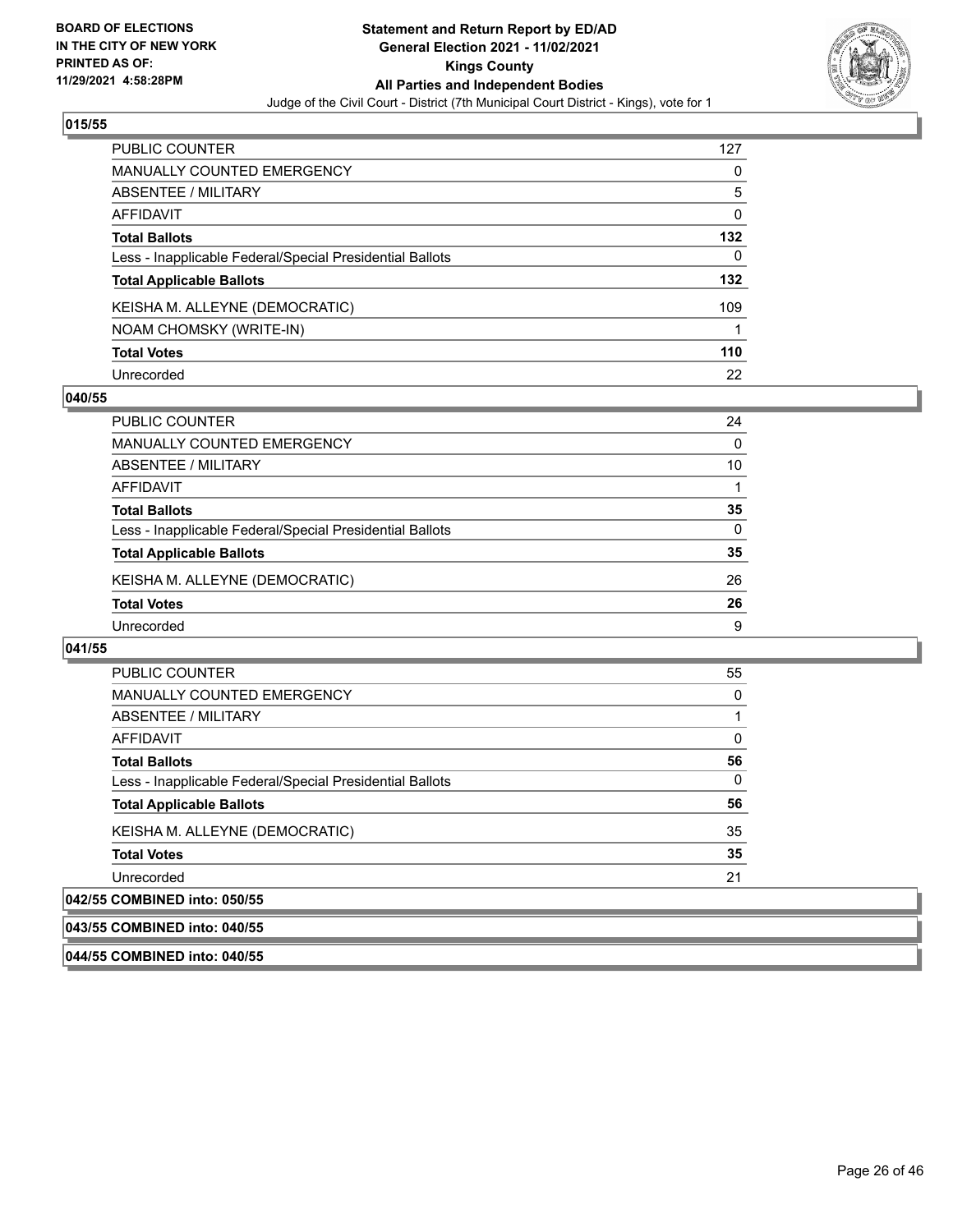

| <b>PUBLIC COUNTER</b>                                    | 110 |
|----------------------------------------------------------|-----|
| MANUALLY COUNTED EMERGENCY                               | 0   |
| ABSENTEE / MILITARY                                      | 6   |
| AFFIDAVIT                                                | 0   |
| <b>Total Ballots</b>                                     | 116 |
| Less - Inapplicable Federal/Special Presidential Ballots | 0   |
| <b>Total Applicable Ballots</b>                          | 116 |
| KEISHA M. ALLEYNE (DEMOCRATIC)                           | 93  |
| <b>Total Votes</b>                                       | 93  |
| Unrecorded                                               | 23  |

### **046/55**

| PUBLIC COUNTER                                           | 159      |
|----------------------------------------------------------|----------|
| <b>MANUALLY COUNTED EMERGENCY</b>                        | $\Omega$ |
| <b>ABSENTEE / MILITARY</b>                               |          |
| <b>AFFIDAVIT</b>                                         |          |
| <b>Total Ballots</b>                                     | 167      |
| Less - Inapplicable Federal/Special Presidential Ballots | 0        |
| <b>Total Applicable Ballots</b>                          | 167      |
| KEISHA M. ALLEYNE (DEMOCRATIC)                           | 130      |
| <b>Total Votes</b>                                       | 130      |
| Unrecorded                                               | 37       |

### **047/55**

| <b>PUBLIC COUNTER</b>                                    | 60 |
|----------------------------------------------------------|----|
| <b>MANUALLY COUNTED EMERGENCY</b>                        | 0  |
| ABSENTEE / MILITARY                                      | 0  |
| AFFIDAVIT                                                |    |
| <b>Total Ballots</b>                                     | 61 |
| Less - Inapplicable Federal/Special Presidential Ballots | 0  |
| <b>Total Applicable Ballots</b>                          | 61 |
| KEISHA M. ALLEYNE (DEMOCRATIC)                           | 47 |
| <b>Total Votes</b>                                       | 47 |
| Unrecorded                                               | 14 |

| PUBLIC COUNTER                                           | 132 |
|----------------------------------------------------------|-----|
| <b>MANUALLY COUNTED EMERGENCY</b>                        | 0   |
| ABSENTEE / MILITARY                                      | 9   |
| AFFIDAVIT                                                | 0   |
| <b>Total Ballots</b>                                     | 141 |
| Less - Inapplicable Federal/Special Presidential Ballots | 0   |
| <b>Total Applicable Ballots</b>                          | 141 |
| KEISHA M. ALLEYNE (DEMOCRATIC)                           | 113 |
| <b>Total Votes</b>                                       | 113 |
| Unrecorded                                               | 28  |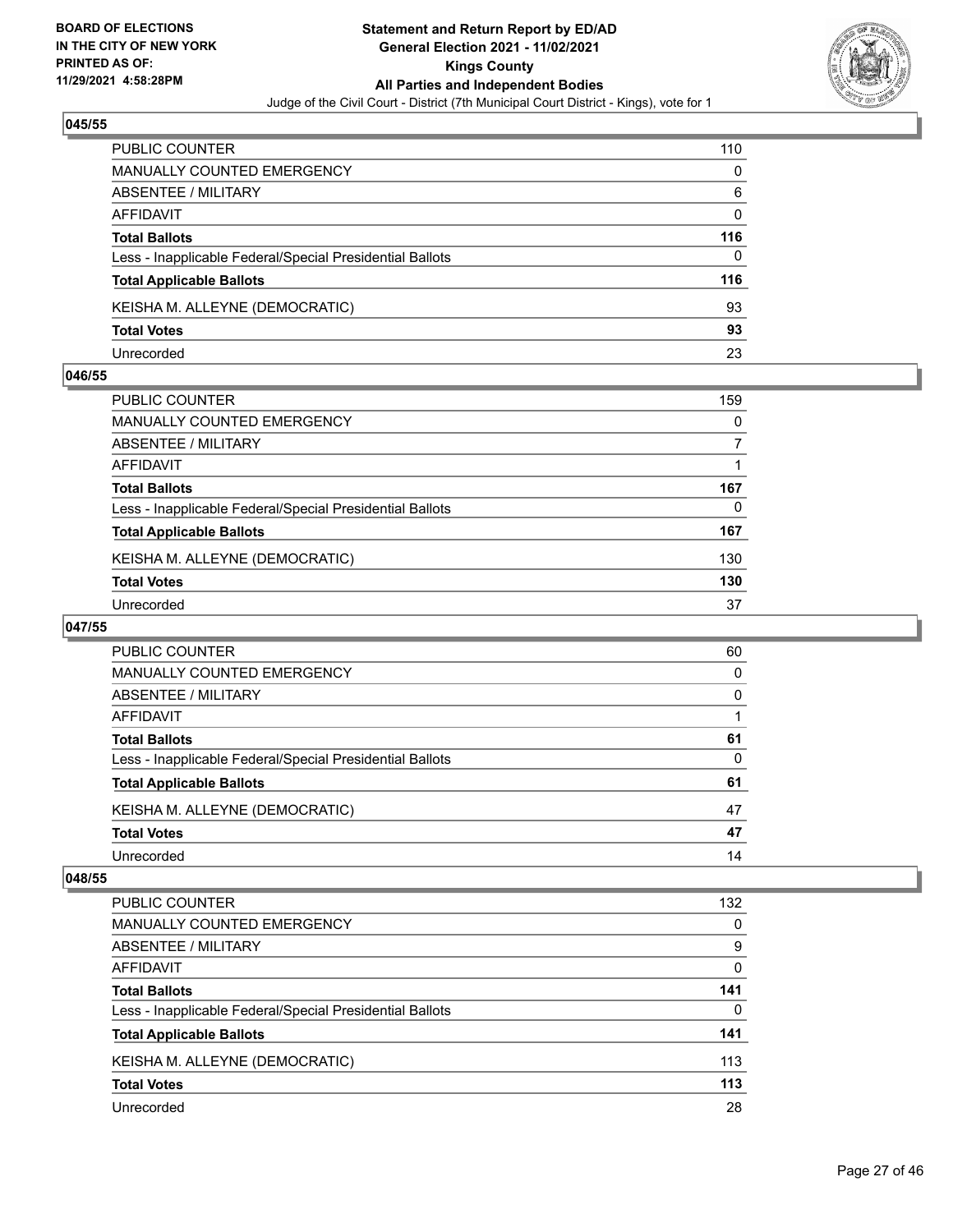

| PUBLIC COUNTER                                           | 131      |
|----------------------------------------------------------|----------|
| <b>MANUALLY COUNTED EMERGENCY</b>                        | 0        |
| <b>ABSENTEE / MILITARY</b>                               | 0        |
| <b>AFFIDAVIT</b>                                         | $\Omega$ |
| <b>Total Ballots</b>                                     | 131      |
| Less - Inapplicable Federal/Special Presidential Ballots | 0        |
| <b>Total Applicable Ballots</b>                          | 131      |
| KEISHA M. ALLEYNE (DEMOCRATIC)                           | 97       |
| UNATTRIBUTABLE WRITE-IN (WRITE-IN)                       |          |
| <b>Total Votes</b>                                       | 98       |
| Unrecorded                                               | 33       |

### **050/55**

| <b>PUBLIC COUNTER</b>                                    | 44       |
|----------------------------------------------------------|----------|
| <b>MANUALLY COUNTED EMERGENCY</b>                        | $\Omega$ |
| ABSENTEE / MILITARY                                      | $\Omega$ |
| AFFIDAVIT                                                | $\Omega$ |
| <b>Total Ballots</b>                                     | 44       |
| Less - Inapplicable Federal/Special Presidential Ballots | 0        |
| <b>Total Applicable Ballots</b>                          | 44       |
| KEISHA M. ALLEYNE (DEMOCRATIC)                           | 32       |
| <b>Total Votes</b>                                       | 32       |
| Unrecorded                                               | 12       |

### **054/55**

| PUBLIC COUNTER                                           | 17 |
|----------------------------------------------------------|----|
| <b>MANUALLY COUNTED EMERGENCY</b>                        | 0  |
| ABSENTEE / MILITARY                                      |    |
| AFFIDAVIT                                                | 0  |
| <b>Total Ballots</b>                                     | 18 |
| Less - Inapplicable Federal/Special Presidential Ballots | 0  |
| <b>Total Applicable Ballots</b>                          | 18 |
| KEISHA M. ALLEYNE (DEMOCRATIC)                           | 14 |
| <b>Total Votes</b>                                       | 14 |
| Unrecorded                                               | 4  |

|                                                          | 0        |
|----------------------------------------------------------|----------|
| KEISHA M. ALLEYNE (DEMOCRATIC)                           | $\Omega$ |
|                                                          | 0        |
| Less - Inapplicable Federal/Special Presidential Ballots | 0        |
|                                                          | 0        |
|                                                          | 0        |
|                                                          | 0        |
| MANUALLY COUNTED EMERGENCY                               | 0        |
|                                                          | 0        |
|                                                          |          |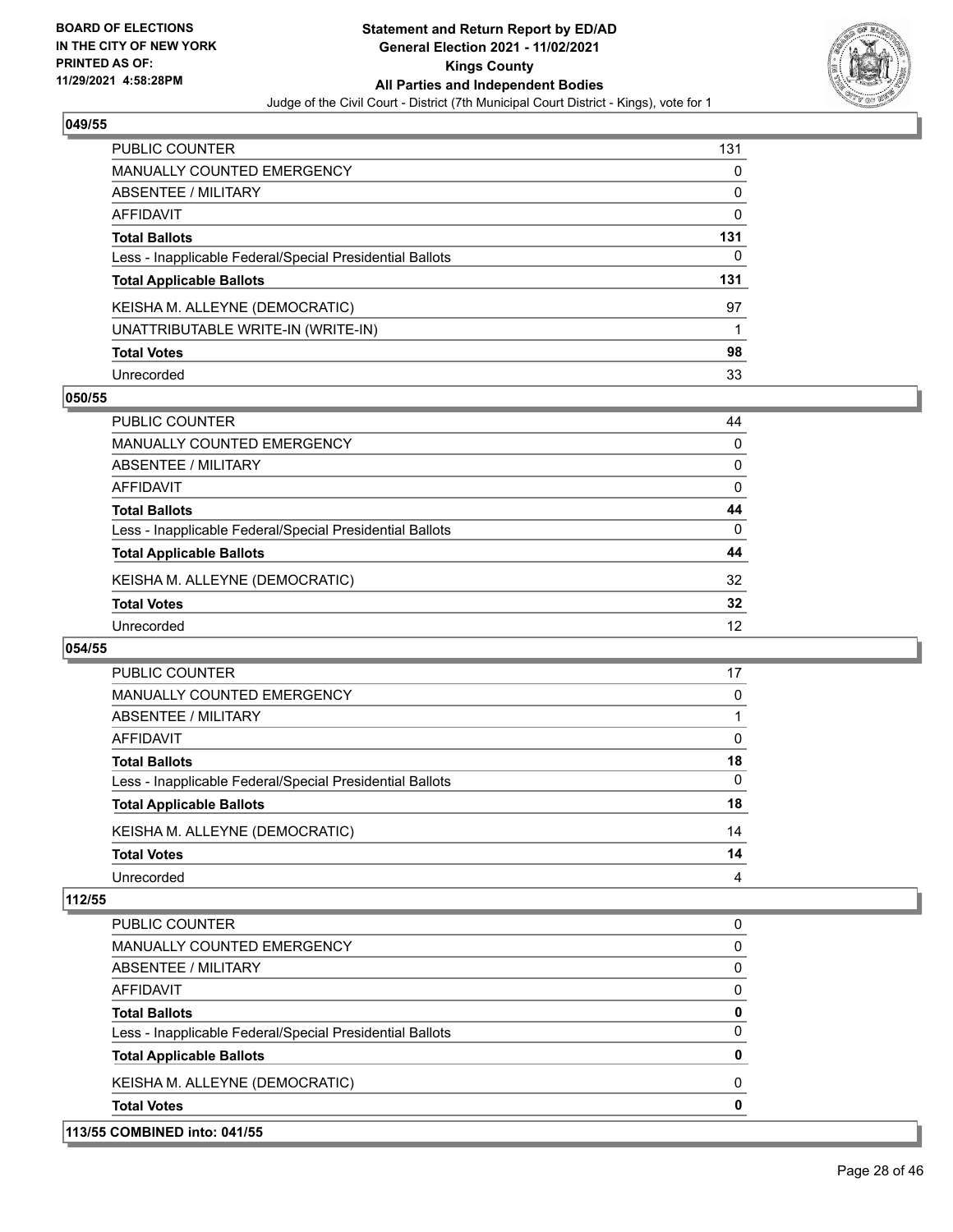

| <b>PUBLIC COUNTER</b>                                    | 148 |
|----------------------------------------------------------|-----|
| MANUALLY COUNTED EMERGENCY                               | 0   |
| ABSENTEE / MILITARY                                      | 4   |
| AFFIDAVIT                                                | 0   |
| <b>Total Ballots</b>                                     | 152 |
| Less - Inapplicable Federal/Special Presidential Ballots | 0   |
| <b>Total Applicable Ballots</b>                          | 152 |
| KEISHA M. ALLEYNE (DEMOCRATIC)                           | 119 |
| <b>Total Votes</b>                                       | 119 |
| Unrecorded                                               | 33  |

### **003/60**

| <b>PUBLIC COUNTER</b>                                    | 208 |
|----------------------------------------------------------|-----|
| <b>MANUALLY COUNTED EMERGENCY</b>                        | 0   |
| ABSENTEE / MILITARY                                      | 6   |
| AFFIDAVIT                                                | 2   |
| <b>Total Ballots</b>                                     | 216 |
| Less - Inapplicable Federal/Special Presidential Ballots | 0   |
| <b>Total Applicable Ballots</b>                          | 216 |
| KEISHA M. ALLEYNE (DEMOCRATIC)                           | 167 |
| STEVE SMITH (WRITE-IN)                                   |     |
| TRISHA OCONA (WRITE-IN)                                  |     |
| <b>Total Votes</b>                                       | 169 |
| Unrecorded                                               | 47  |
|                                                          |     |

| PUBLIC COUNTER                                           | 117      |
|----------------------------------------------------------|----------|
| <b>MANUALLY COUNTED EMERGENCY</b>                        | 0        |
| ABSENTEE / MILITARY                                      | 11       |
| AFFIDAVIT                                                | $\Omega$ |
| <b>Total Ballots</b>                                     | 128      |
| Less - Inapplicable Federal/Special Presidential Ballots | 0        |
| <b>Total Applicable Ballots</b>                          | 128      |
| KEISHA M. ALLEYNE (DEMOCRATIC)                           | 85       |
| <b>Total Votes</b>                                       | 85       |
| Unrecorded                                               | 43       |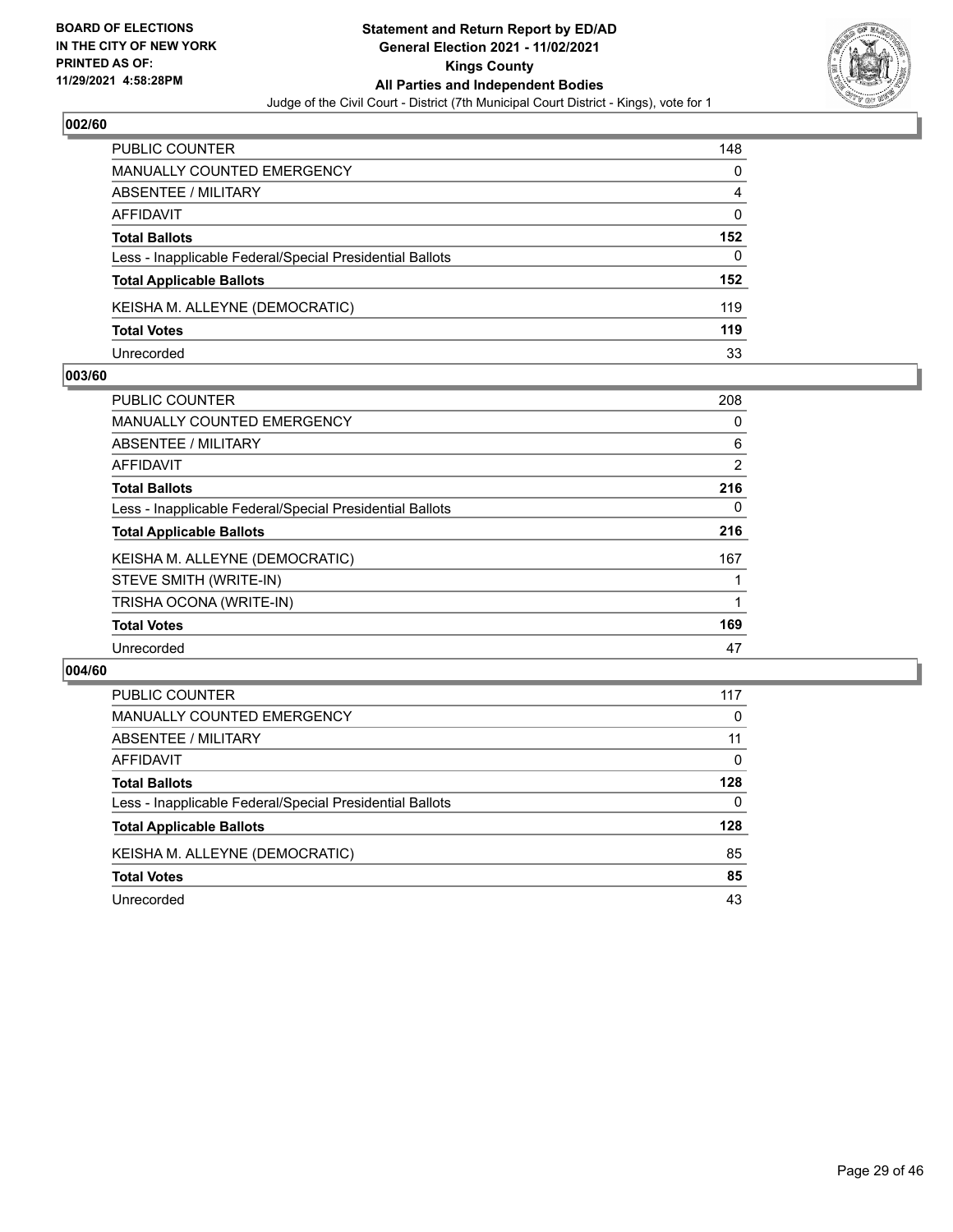

| <b>PUBLIC COUNTER</b>                                    | 220 |
|----------------------------------------------------------|-----|
| <b>MANUALLY COUNTED EMERGENCY</b>                        | 0   |
| ABSENTEE / MILITARY                                      | 11  |
| AFFIDAVIT                                                | 2   |
| <b>Total Ballots</b>                                     | 233 |
| Less - Inapplicable Federal/Special Presidential Ballots | 0   |
| <b>Total Applicable Ballots</b>                          | 233 |
| KEISHA M. ALLEYNE (DEMOCRATIC)                           | 139 |
| UNATTRIBUTABLE WRITE-IN (WRITE-IN)                       |     |
| <b>Total Votes</b>                                       | 140 |
| Unrecorded                                               | 93  |

### **006/60**

| <b>PUBLIC COUNTER</b>                                    | 46       |
|----------------------------------------------------------|----------|
| <b>MANUALLY COUNTED EMERGENCY</b>                        | $\Omega$ |
| ABSENTEE / MILITARY                                      | 2        |
| AFFIDAVIT                                                | $\Omega$ |
| <b>Total Ballots</b>                                     | 48       |
| Less - Inapplicable Federal/Special Presidential Ballots | 0        |
| <b>Total Applicable Ballots</b>                          | 48       |
| KEISHA M. ALLEYNE (DEMOCRATIC)                           | 28       |
| <b>Total Votes</b>                                       | 28       |
| Unrecorded                                               | 20       |

### **007/60**

| <b>PUBLIC COUNTER</b>                                    | 226 |
|----------------------------------------------------------|-----|
| <b>MANUALLY COUNTED EMERGENCY</b>                        | 0   |
| ABSENTEE / MILITARY                                      | 8   |
| AFFIDAVIT                                                | 3   |
| <b>Total Ballots</b>                                     | 237 |
| Less - Inapplicable Federal/Special Presidential Ballots | 0   |
| <b>Total Applicable Ballots</b>                          | 237 |
| KEISHA M. ALLEYNE (DEMOCRATIC)                           | 200 |
| <b>Total Votes</b>                                       | 200 |
| Unrecorded                                               | 37  |

| <b>PUBLIC COUNTER</b>                                    | 186 |
|----------------------------------------------------------|-----|
| MANUALLY COUNTED EMERGENCY                               | 0   |
| ABSENTEE / MILITARY                                      | 11  |
| AFFIDAVIT                                                | 0   |
| <b>Total Ballots</b>                                     | 197 |
| Less - Inapplicable Federal/Special Presidential Ballots | 0   |
| <b>Total Applicable Ballots</b>                          | 197 |
| KEISHA M. ALLEYNE (DEMOCRATIC)                           | 167 |
| UNATTRIBUTABLE WRITE-IN (WRITE-IN)                       |     |
| <b>Total Votes</b>                                       | 168 |
| Unrecorded                                               | 29  |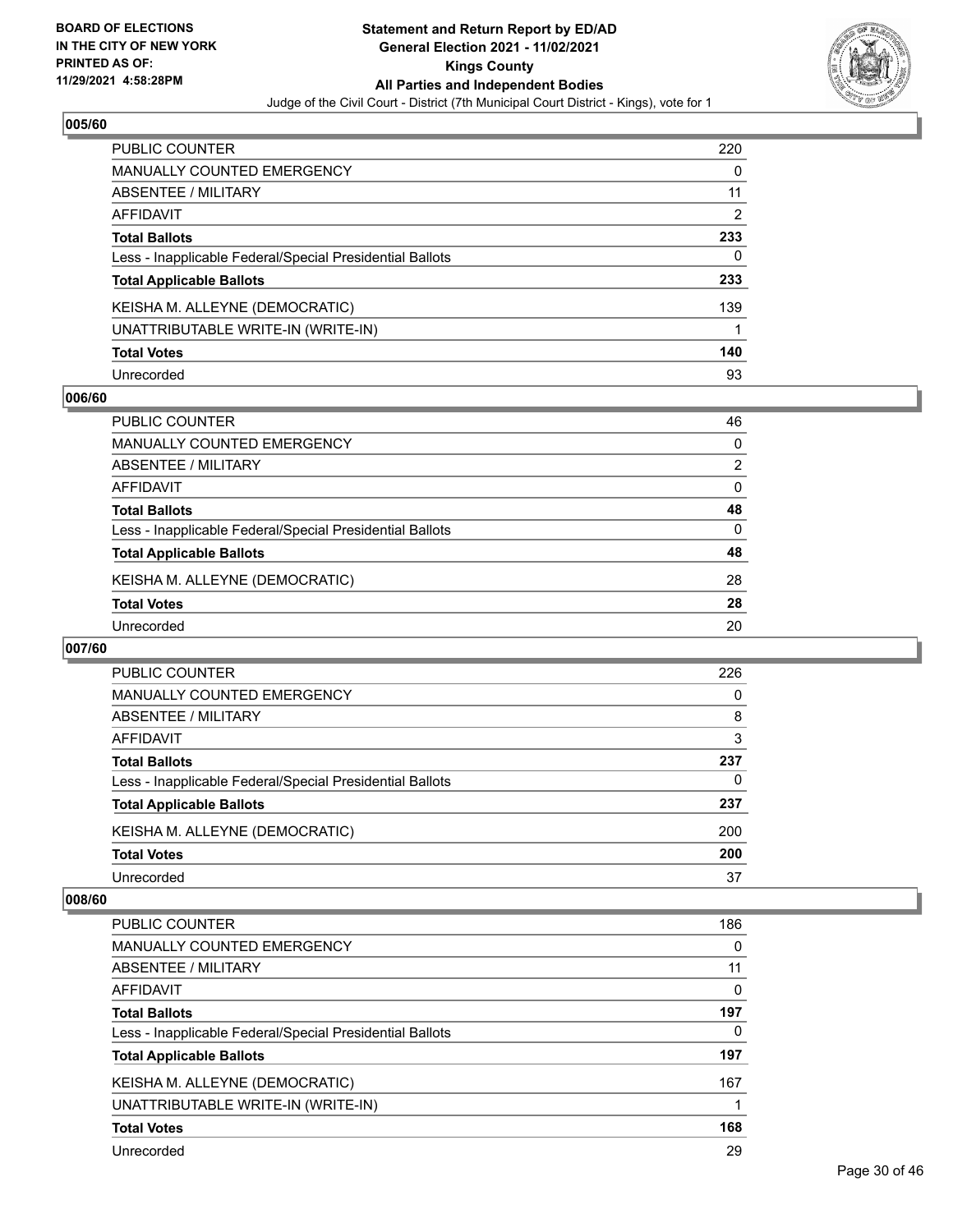

| PUBLIC COUNTER                                           | 184      |
|----------------------------------------------------------|----------|
| <b>MANUALLY COUNTED EMERGENCY</b>                        | 0        |
| ABSENTEE / MILITARY                                      | 10       |
| AFFIDAVIT                                                | $\Omega$ |
| <b>Total Ballots</b>                                     | 194      |
| Less - Inapplicable Federal/Special Presidential Ballots | $\Omega$ |
| <b>Total Applicable Ballots</b>                          | 194      |
| KEISHA M. ALLEYNE (DEMOCRATIC)                           | 152      |
| <b>Total Votes</b>                                       | 152      |
| Unrecorded                                               | 42       |

# **010/60**

| PUBLIC COUNTER                                           | 106      |
|----------------------------------------------------------|----------|
| <b>MANUALLY COUNTED EMERGENCY</b>                        | 0        |
| ABSENTEE / MILITARY                                      | $\Omega$ |
| AFFIDAVIT                                                | 0        |
| <b>Total Ballots</b>                                     | 106      |
| Less - Inapplicable Federal/Special Presidential Ballots | 0        |
| <b>Total Applicable Ballots</b>                          | 106      |
| KEISHA M. ALLEYNE (DEMOCRATIC)                           | 81       |
| <b>Total Votes</b>                                       | 81       |
| Unrecorded                                               | 25       |
|                                                          |          |

# **011/60**

| <b>PUBLIC COUNTER</b>                                    | 9  |
|----------------------------------------------------------|----|
| MANUALLY COUNTED EMERGENCY                               | 0  |
| ABSENTEE / MILITARY                                      |    |
| AFFIDAVIT                                                | 0  |
| <b>Total Ballots</b>                                     | 10 |
| Less - Inapplicable Federal/Special Presidential Ballots | 0  |
| <b>Total Applicable Ballots</b>                          | 10 |
| KEISHA M. ALLEYNE (DEMOCRATIC)                           | 9  |
| <b>Total Votes</b>                                       | 9  |
| Unrecorded                                               |    |

| PUBLIC COUNTER                                           | 94       |
|----------------------------------------------------------|----------|
| <b>MANUALLY COUNTED EMERGENCY</b>                        | 0        |
| ABSENTEE / MILITARY                                      | 4        |
| AFFIDAVIT                                                |          |
| <b>Total Ballots</b>                                     | 99       |
| Less - Inapplicable Federal/Special Presidential Ballots | $\Omega$ |
| <b>Total Applicable Ballots</b>                          | 99       |
| KEISHA M. ALLEYNE (DEMOCRATIC)                           | 86       |
| <b>Total Votes</b>                                       | 86       |
| Unrecorded                                               | 13       |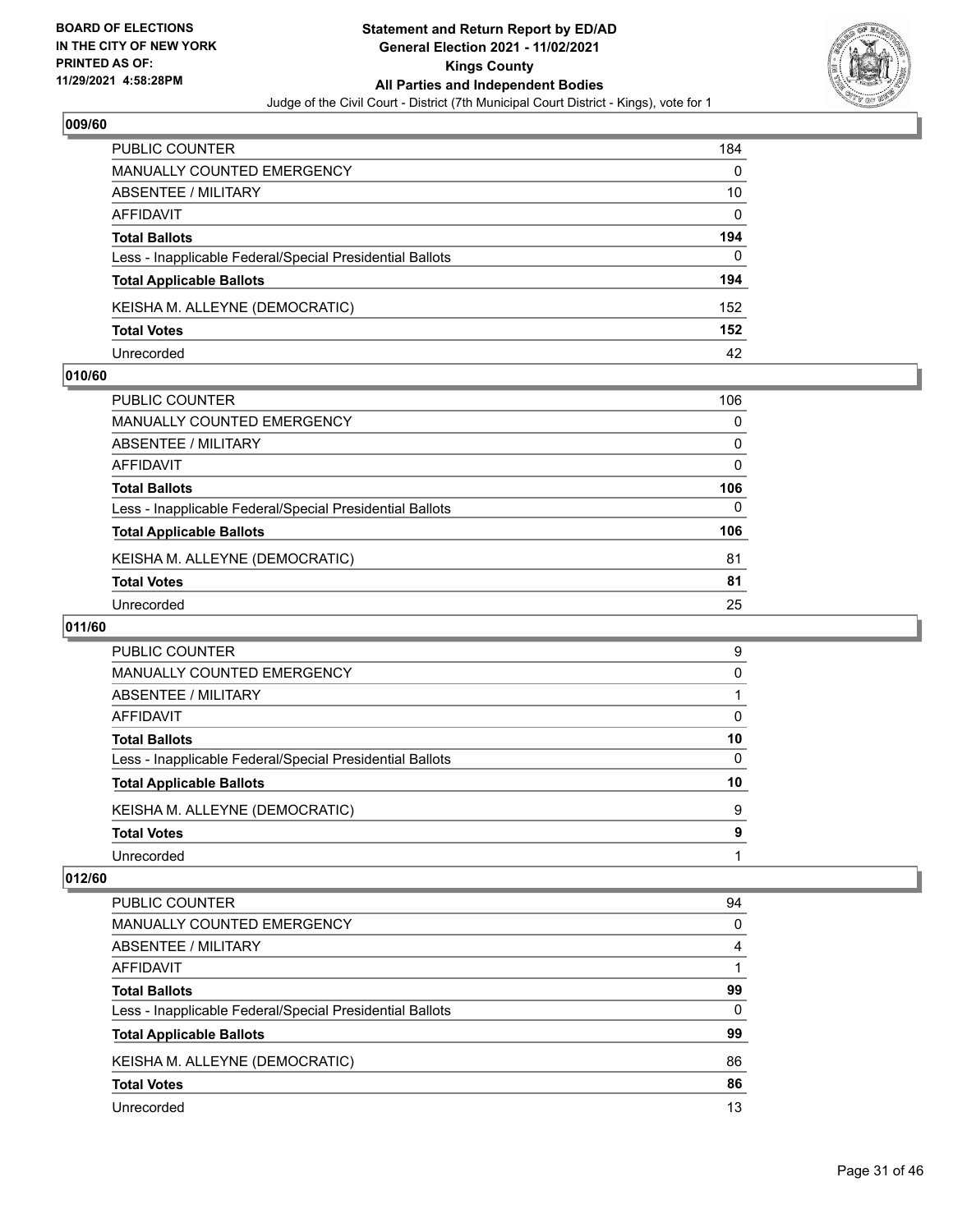

| <b>PUBLIC COUNTER</b>                                    | 270 |
|----------------------------------------------------------|-----|
| MANUALLY COUNTED EMERGENCY                               | 0   |
| ABSENTEE / MILITARY                                      | 13  |
| AFFIDAVIT                                                | 0   |
| <b>Total Ballots</b>                                     | 283 |
| Less - Inapplicable Federal/Special Presidential Ballots | 0   |
| <b>Total Applicable Ballots</b>                          | 283 |
| KEISHA M. ALLEYNE (DEMOCRATIC)                           | 178 |
| <b>Total Votes</b>                                       | 178 |
| Unrecorded                                               | 105 |

### **014/60**

| PUBLIC COUNTER                                           | 201 |
|----------------------------------------------------------|-----|
| <b>MANUALLY COUNTED EMERGENCY</b>                        | 0   |
| <b>ABSENTEE / MILITARY</b>                               | 6   |
| <b>AFFIDAVIT</b>                                         |     |
| <b>Total Ballots</b>                                     | 208 |
| Less - Inapplicable Federal/Special Presidential Ballots | 0   |
| <b>Total Applicable Ballots</b>                          | 208 |
| KEISHA M. ALLEYNE (DEMOCRATIC)                           | 159 |
| <b>Total Votes</b>                                       | 159 |
| Unrecorded                                               | 49  |

# **015/60**

| <b>PUBLIC COUNTER</b>                                    | 136      |
|----------------------------------------------------------|----------|
| MANUALLY COUNTED EMERGENCY                               | $\Omega$ |
| ABSENTEE / MILITARY                                      | 8        |
| AFFIDAVIT                                                | 0        |
| <b>Total Ballots</b>                                     | 144      |
| Less - Inapplicable Federal/Special Presidential Ballots | $\Omega$ |
| <b>Total Applicable Ballots</b>                          | 144      |
| KEISHA M. ALLEYNE (DEMOCRATIC)                           | 112      |
| <b>Total Votes</b>                                       | 112      |
| Unrecorded                                               | 32       |

| PUBLIC COUNTER                                           | 66       |
|----------------------------------------------------------|----------|
| <b>MANUALLY COUNTED EMERGENCY</b>                        | 0        |
| ABSENTEE / MILITARY                                      | 4        |
| AFFIDAVIT                                                | 0        |
| <b>Total Ballots</b>                                     | 70       |
| Less - Inapplicable Federal/Special Presidential Ballots | $\Omega$ |
| <b>Total Applicable Ballots</b>                          | 70       |
| KEISHA M. ALLEYNE (DEMOCRATIC)                           | 58       |
| <b>Total Votes</b>                                       | 58       |
| Unrecorded                                               | 12       |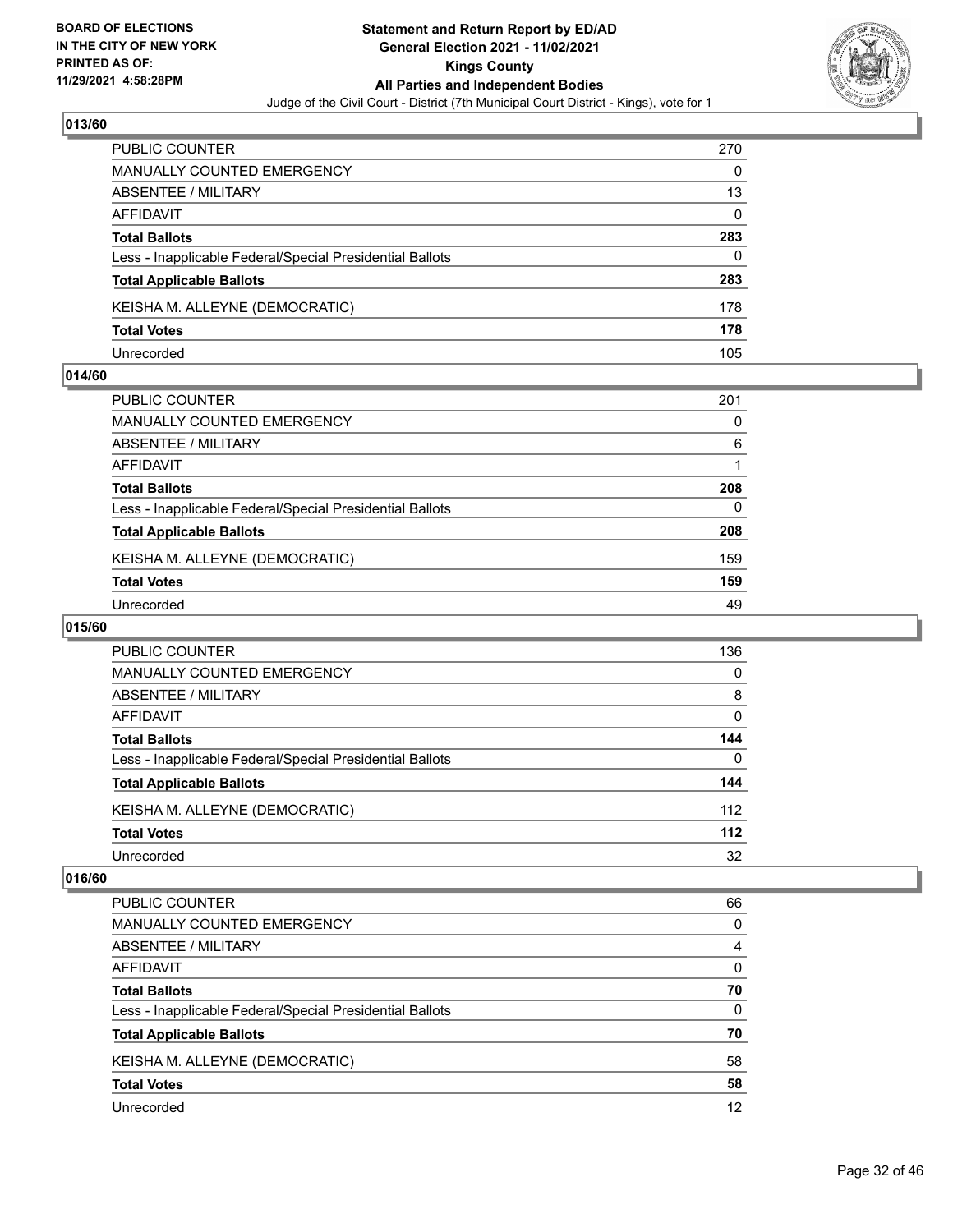

| <b>PUBLIC COUNTER</b>                                    | 241 |
|----------------------------------------------------------|-----|
| MANUALLY COUNTED EMERGENCY                               | 0   |
| ABSENTEE / MILITARY                                      | 19  |
| AFFIDAVIT                                                |     |
| <b>Total Ballots</b>                                     | 261 |
| Less - Inapplicable Federal/Special Presidential Ballots | 0   |
| <b>Total Applicable Ballots</b>                          | 261 |
| KEISHA M. ALLEYNE (DEMOCRATIC)                           | 180 |
| <b>Total Votes</b>                                       | 180 |
| Unrecorded                                               | 81  |

### **018/60**

| PUBLIC COUNTER                                           | 95       |
|----------------------------------------------------------|----------|
| <b>MANUALLY COUNTED EMERGENCY</b>                        | $\Omega$ |
| <b>ABSENTEE / MILITARY</b>                               | 4        |
| <b>AFFIDAVIT</b>                                         | $\Omega$ |
| <b>Total Ballots</b>                                     | 99       |
| Less - Inapplicable Federal/Special Presidential Ballots | $\Omega$ |
| <b>Total Applicable Ballots</b>                          | 99       |
| KEISHA M. ALLEYNE (DEMOCRATIC)                           | 78       |
| <b>Total Votes</b>                                       | 78       |
| Unrecorded                                               | 21       |

# **019/60**

| <b>PUBLIC COUNTER</b>                                    | 68       |
|----------------------------------------------------------|----------|
| MANUALLY COUNTED EMERGENCY                               | 0        |
| ABSENTEE / MILITARY                                      | 5        |
| AFFIDAVIT                                                | $\Omega$ |
| <b>Total Ballots</b>                                     | 73       |
| Less - Inapplicable Federal/Special Presidential Ballots | $\Omega$ |
| <b>Total Applicable Ballots</b>                          | 73       |
| KEISHA M. ALLEYNE (DEMOCRATIC)                           | 53       |
| <b>Total Votes</b>                                       | 53       |
| Unrecorded                                               | 20       |

| <b>PUBLIC COUNTER</b>                                    | 32 |
|----------------------------------------------------------|----|
| <b>MANUALLY COUNTED EMERGENCY</b>                        | 0  |
| ABSENTEE / MILITARY                                      | 5  |
| AFFIDAVIT                                                | 0  |
| <b>Total Ballots</b>                                     | 37 |
| Less - Inapplicable Federal/Special Presidential Ballots | 0  |
| <b>Total Applicable Ballots</b>                          | 37 |
| KEISHA M. ALLEYNE (DEMOCRATIC)                           | 31 |
| <b>Total Votes</b>                                       | 31 |
| Unrecorded                                               | 6  |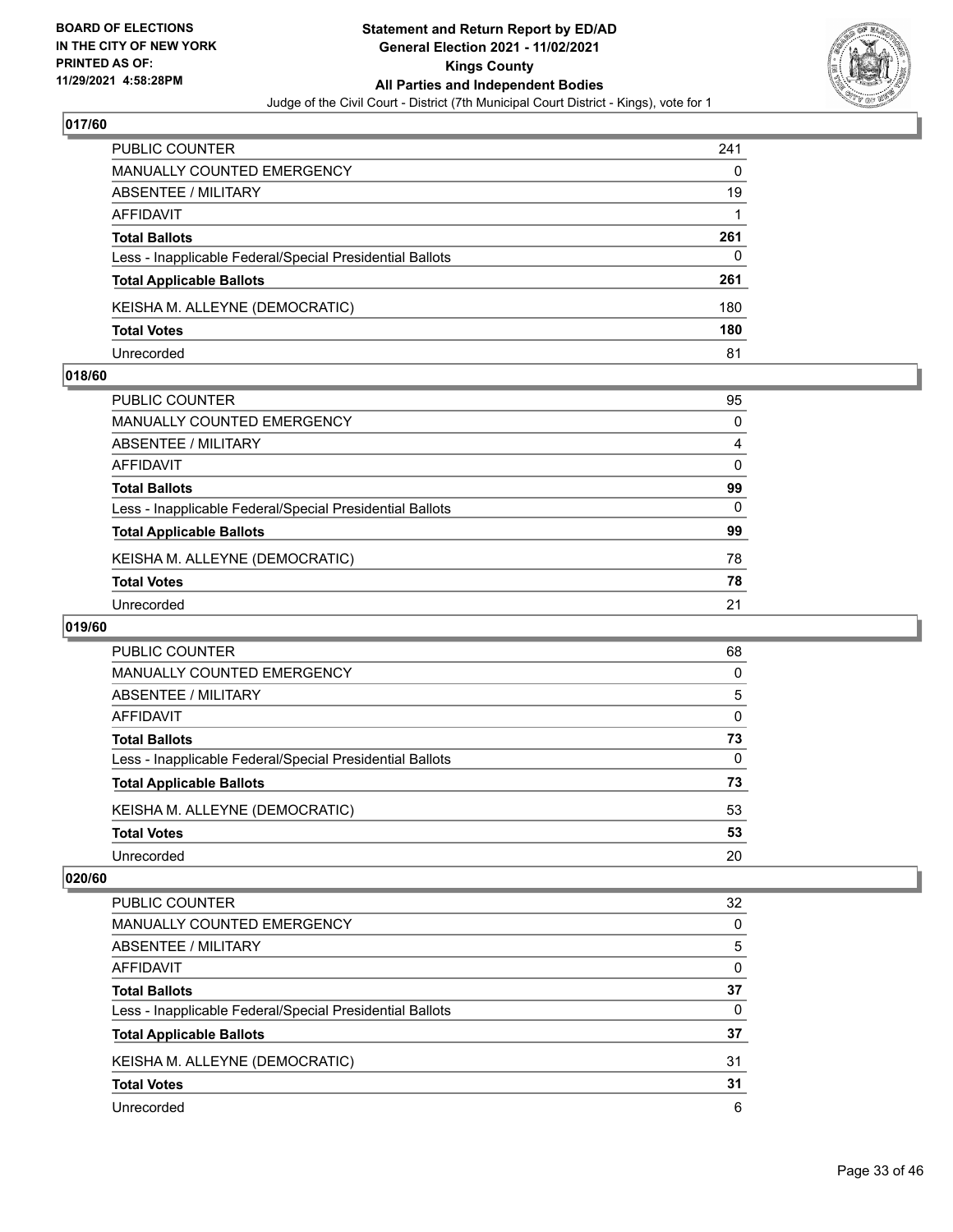

| PUBLIC COUNTER                                           | 78 |
|----------------------------------------------------------|----|
| MANUALLY COUNTED EMERGENCY                               | 0  |
| ABSENTEE / MILITARY                                      | 11 |
| AFFIDAVIT                                                |    |
| <b>Total Ballots</b>                                     | 90 |
| Less - Inapplicable Federal/Special Presidential Ballots | 0  |
| <b>Total Applicable Ballots</b>                          | 90 |
| KEISHA M. ALLEYNE (DEMOCRATIC)                           | 68 |
| <b>Total Votes</b>                                       | 68 |
| Unrecorded                                               | 22 |

### **022/60**

| PUBLIC COUNTER                                           | 124      |
|----------------------------------------------------------|----------|
| <b>MANUALLY COUNTED EMERGENCY</b>                        | $\Omega$ |
| <b>ABSENTEE / MILITARY</b>                               | 11       |
| <b>AFFIDAVIT</b>                                         |          |
| <b>Total Ballots</b>                                     | 136      |
| Less - Inapplicable Federal/Special Presidential Ballots | 0        |
| <b>Total Applicable Ballots</b>                          | 136      |
| KEISHA M. ALLEYNE (DEMOCRATIC)                           | 101      |
| <b>Total Votes</b>                                       | 101      |
| Unrecorded                                               | 35       |
|                                                          |          |

### **023/60**

| PUBLIC COUNTER                                           | 16       |
|----------------------------------------------------------|----------|
| MANUALLY COUNTED EMERGENCY                               | 0        |
| ABSENTEE / MILITARY                                      | 6        |
| AFFIDAVIT                                                | $\Omega$ |
| <b>Total Ballots</b>                                     | 22       |
| Less - Inapplicable Federal/Special Presidential Ballots | 0        |
| <b>Total Applicable Ballots</b>                          | 22       |
| KEISHA M. ALLEYNE (DEMOCRATIC)                           | 17       |
| <b>Total Votes</b>                                       | 17       |
| Unrecorded                                               | 5        |

| PUBLIC COUNTER                                           | 115 |
|----------------------------------------------------------|-----|
| <b>MANUALLY COUNTED EMERGENCY</b>                        | 0   |
| ABSENTEE / MILITARY                                      | 8   |
| AFFIDAVIT                                                |     |
| <b>Total Ballots</b>                                     | 124 |
| Less - Inapplicable Federal/Special Presidential Ballots | 0   |
| <b>Total Applicable Ballots</b>                          | 124 |
| KEISHA M. ALLEYNE (DEMOCRATIC)                           | 99  |
| TIFFANY TRUMP (WRITE-IN)                                 | 1   |
| <b>Total Votes</b>                                       | 100 |
| Unrecorded                                               | 24  |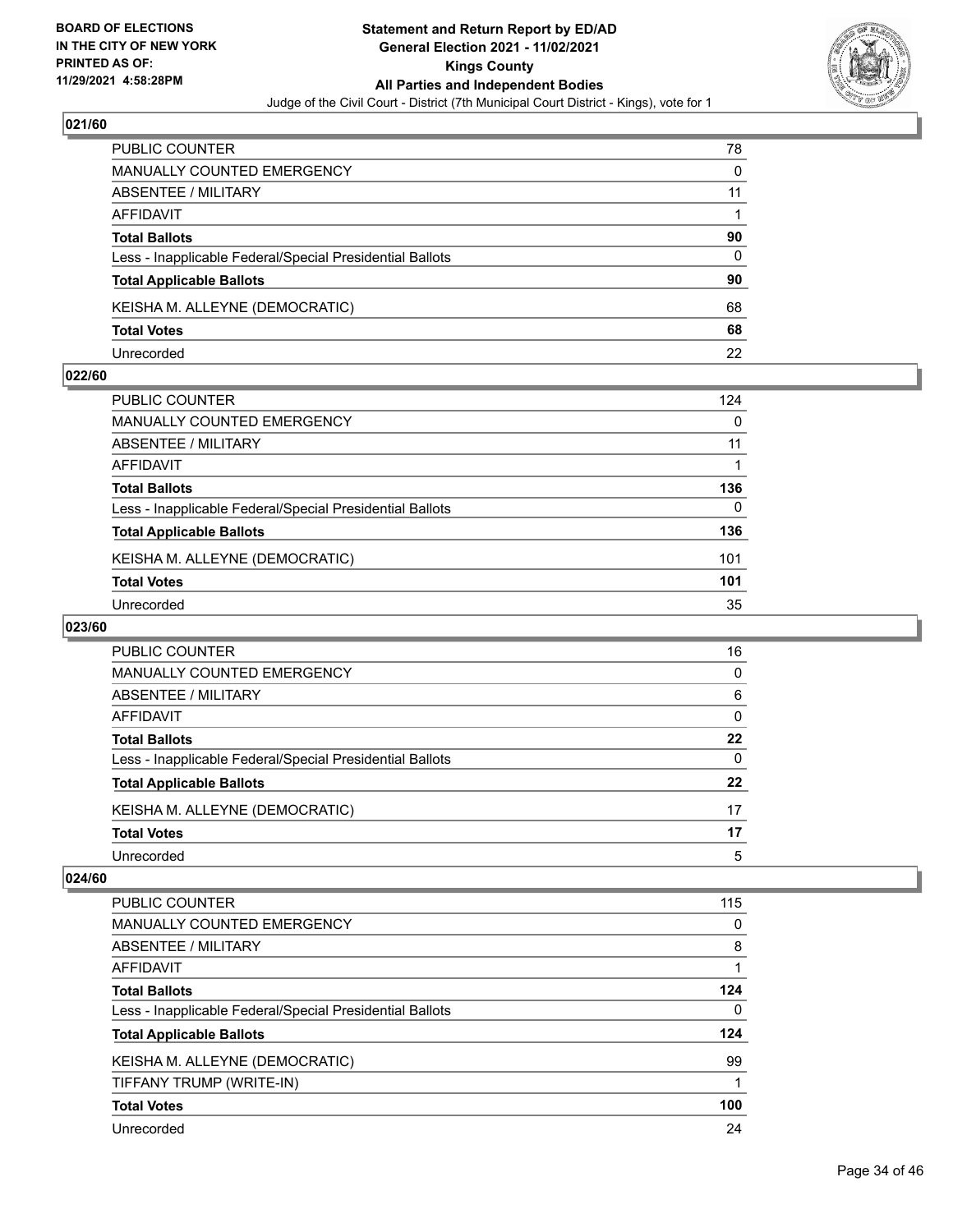

# **025/60 COMBINED into: 024/60**

# **026/60**

| PUBLIC COUNTER                                           | 253 |
|----------------------------------------------------------|-----|
| <b>MANUALLY COUNTED EMERGENCY</b>                        | 0   |
| <b>ABSENTEE / MILITARY</b>                               | 6   |
| <b>AFFIDAVIT</b>                                         | 2   |
| <b>Total Ballots</b>                                     | 261 |
| Less - Inapplicable Federal/Special Presidential Ballots | 0   |
| <b>Total Applicable Ballots</b>                          | 261 |
| KEISHA M. ALLEYNE (DEMOCRATIC)                           | 207 |
| UNATTRIBUTABLE WRITE-IN (WRITE-IN)                       |     |
| <b>Total Votes</b>                                       | 208 |
| Unrecorded                                               | 53  |

### **027/60**

| PUBLIC COUNTER                                           | 220      |
|----------------------------------------------------------|----------|
| <b>MANUALLY COUNTED EMERGENCY</b>                        | $\Omega$ |
| ABSENTEE / MILITARY                                      | 3        |
| AFFIDAVIT                                                | $\Omega$ |
| <b>Total Ballots</b>                                     | 223      |
| Less - Inapplicable Federal/Special Presidential Ballots | 0        |
| <b>Total Applicable Ballots</b>                          | 223      |
| KEISHA M. ALLEYNE (DEMOCRATIC)                           | 180      |
| <b>Total Votes</b>                                       | 180      |
| Unrecorded                                               | 43       |

| <b>PUBLIC COUNTER</b>                                    | 255      |
|----------------------------------------------------------|----------|
| MANUALLY COUNTED EMERGENCY                               | $\Omega$ |
| ABSENTEE / MILITARY                                      | 13       |
| AFFIDAVIT                                                |          |
| <b>Total Ballots</b>                                     | 269      |
| Less - Inapplicable Federal/Special Presidential Ballots | 0        |
| <b>Total Applicable Ballots</b>                          | 269      |
| KEISHA M. ALLEYNE (DEMOCRATIC)                           | 202      |
| <b>Total Votes</b>                                       | 202      |
| Unrecorded                                               | 67       |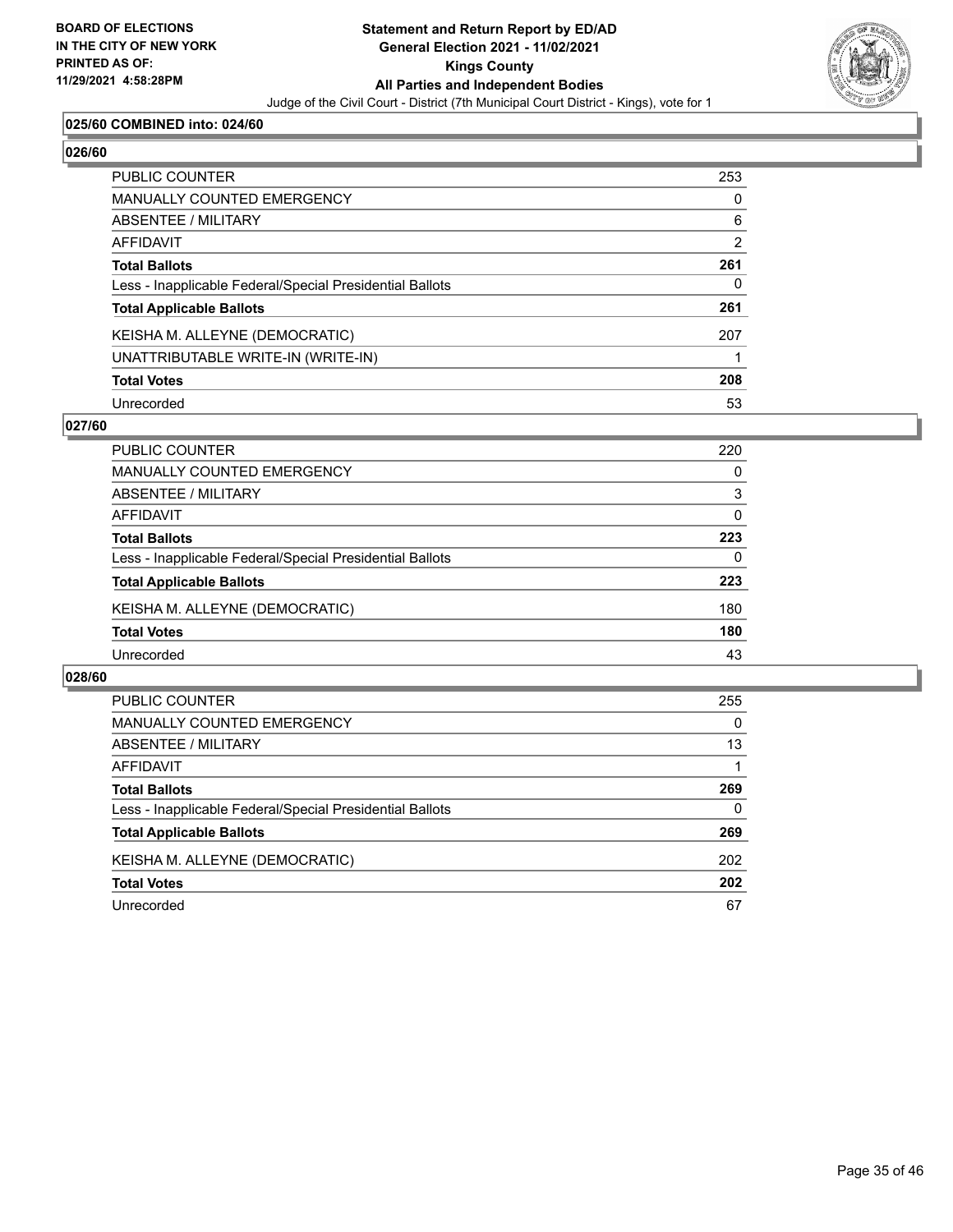

| PUBLIC COUNTER                                           | 142               |
|----------------------------------------------------------|-------------------|
| <b>MANUALLY COUNTED EMERGENCY</b>                        | 0                 |
| ABSENTEE / MILITARY                                      | $12 \overline{ }$ |
| <b>AFFIDAVIT</b>                                         | $\overline{2}$    |
| <b>Total Ballots</b>                                     | 156               |
| Less - Inapplicable Federal/Special Presidential Ballots | 0                 |
| <b>Total Applicable Ballots</b>                          | 156               |
| KEISHA M. ALLEYNE (DEMOCRATIC)                           | 136               |
| RUDOLPH GUILIANI (WRITE-IN)                              |                   |
| <b>Total Votes</b>                                       | 137               |
| Unrecorded                                               | 19                |

### **030/60**

| <b>PUBLIC COUNTER</b>                                    | 102      |
|----------------------------------------------------------|----------|
| MANUALLY COUNTED EMERGENCY                               | $\Omega$ |
| ABSENTEE / MILITARY                                      | 12       |
| AFFIDAVIT                                                | 3        |
| <b>Total Ballots</b>                                     | 117      |
| Less - Inapplicable Federal/Special Presidential Ballots | $\Omega$ |
| <b>Total Applicable Ballots</b>                          | 117      |
| KEISHA M. ALLEYNE (DEMOCRATIC)                           | 95       |
| <b>Total Votes</b>                                       | 95       |
| Unrecorded                                               | 22       |

| PUBLIC COUNTER                                           | 131 |
|----------------------------------------------------------|-----|
| <b>MANUALLY COUNTED EMERGENCY</b>                        | 0   |
| ABSENTEE / MILITARY                                      | 5   |
| AFFIDAVIT                                                |     |
| <b>Total Ballots</b>                                     | 137 |
| Less - Inapplicable Federal/Special Presidential Ballots | 0   |
| <b>Total Applicable Ballots</b>                          | 137 |
| KEISHA M. ALLEYNE (DEMOCRATIC)                           | 104 |
| UNATTRIBUTABLE WRITE-IN (WRITE-IN)                       |     |
| <b>Total Votes</b>                                       | 105 |
| Unrecorded                                               | 32  |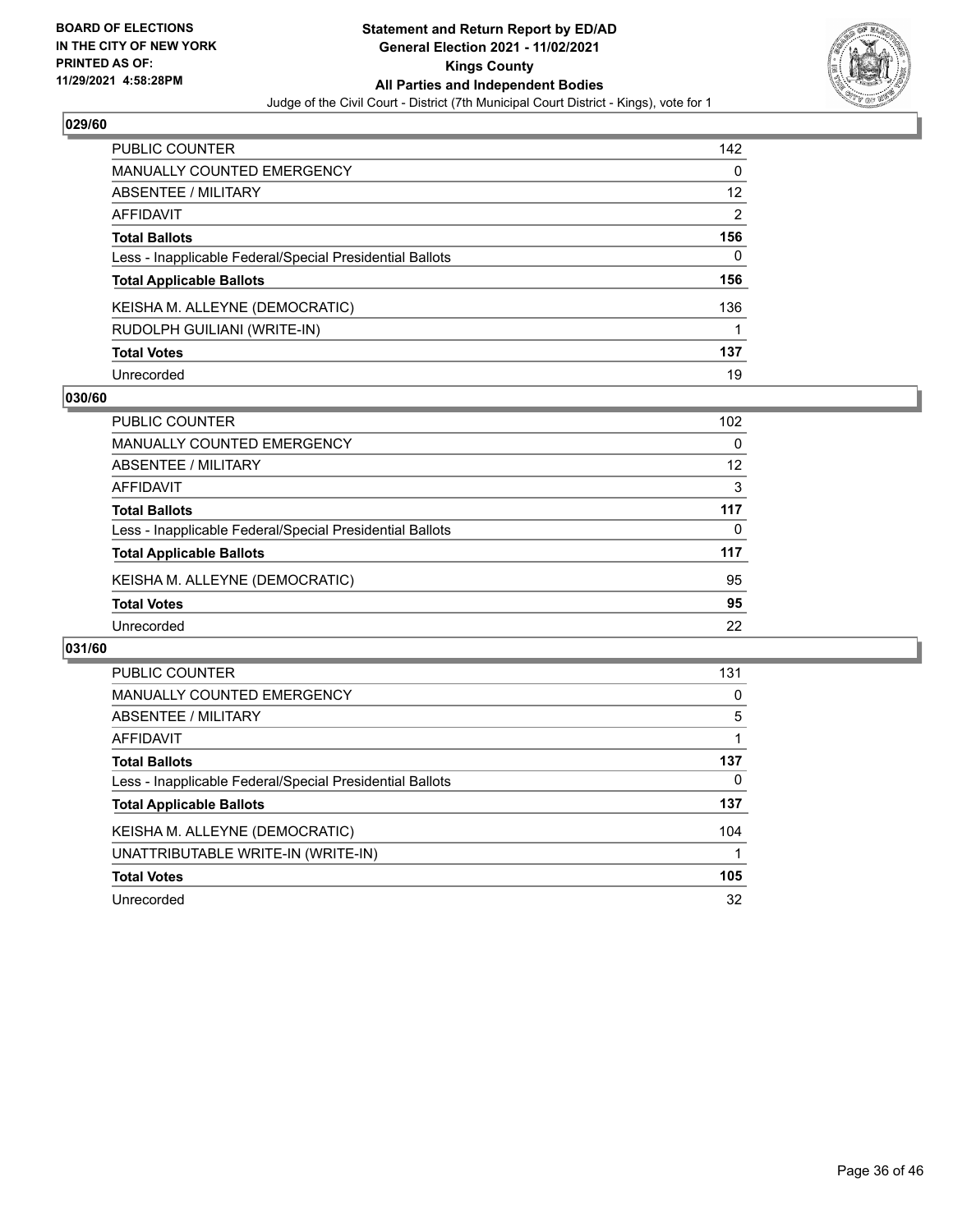

| PUBLIC COUNTER                                           | 155 |
|----------------------------------------------------------|-----|
| <b>MANUALLY COUNTED EMERGENCY</b>                        | 0   |
| <b>ABSENTEE / MILITARY</b>                               | 6   |
| AFFIDAVIT                                                | 4   |
| <b>Total Ballots</b>                                     | 165 |
| Less - Inapplicable Federal/Special Presidential Ballots | 0   |
| <b>Total Applicable Ballots</b>                          | 165 |
| KEISHA M. ALLEYNE (DEMOCRATIC)                           | 138 |
| UNATTRIBUTABLE WRITE-IN (WRITE-IN)                       |     |
| <b>Total Votes</b>                                       | 139 |
| Unrecorded                                               | 26  |

### **033/60**

| <b>PUBLIC COUNTER</b>                                    | 181 |
|----------------------------------------------------------|-----|
| <b>MANUALLY COUNTED EMERGENCY</b>                        | 0   |
| ABSENTEE / MILITARY                                      | 8   |
| AFFIDAVIT                                                | 0   |
| <b>Total Ballots</b>                                     | 189 |
| Less - Inapplicable Federal/Special Presidential Ballots | 0   |
| <b>Total Applicable Ballots</b>                          | 189 |
| KEISHA M. ALLEYNE (DEMOCRATIC)                           | 156 |
| <b>Total Votes</b>                                       | 156 |
| Unrecorded                                               | 33  |

### **034/60**

| PUBLIC COUNTER                                           | 171 |
|----------------------------------------------------------|-----|
| MANUALLY COUNTED EMERGENCY                               | 0   |
| ABSENTEE / MILITARY                                      | 5   |
| AFFIDAVIT                                                |     |
| <b>Total Ballots</b>                                     | 177 |
| Less - Inapplicable Federal/Special Presidential Ballots | 0   |
| <b>Total Applicable Ballots</b>                          | 177 |
| KEISHA M. ALLEYNE (DEMOCRATIC)                           | 129 |
| UNATTRIBUTABLE WRITE-IN (WRITE-IN)                       |     |
| <b>Total Votes</b>                                       | 130 |
| Unrecorded                                               | 47  |

| PUBLIC COUNTER                                           | 103      |
|----------------------------------------------------------|----------|
| MANUALLY COUNTED EMERGENCY                               | $\Omega$ |
| ABSENTEE / MILITARY                                      | 9        |
| AFFIDAVIT                                                |          |
| <b>Total Ballots</b>                                     | 113      |
| Less - Inapplicable Federal/Special Presidential Ballots | $\Omega$ |
| <b>Total Applicable Ballots</b>                          | 113      |
| KEISHA M. ALLEYNE (DEMOCRATIC)                           | 90       |
| <b>Total Votes</b>                                       | 90       |
| Unrecorded                                               | 23       |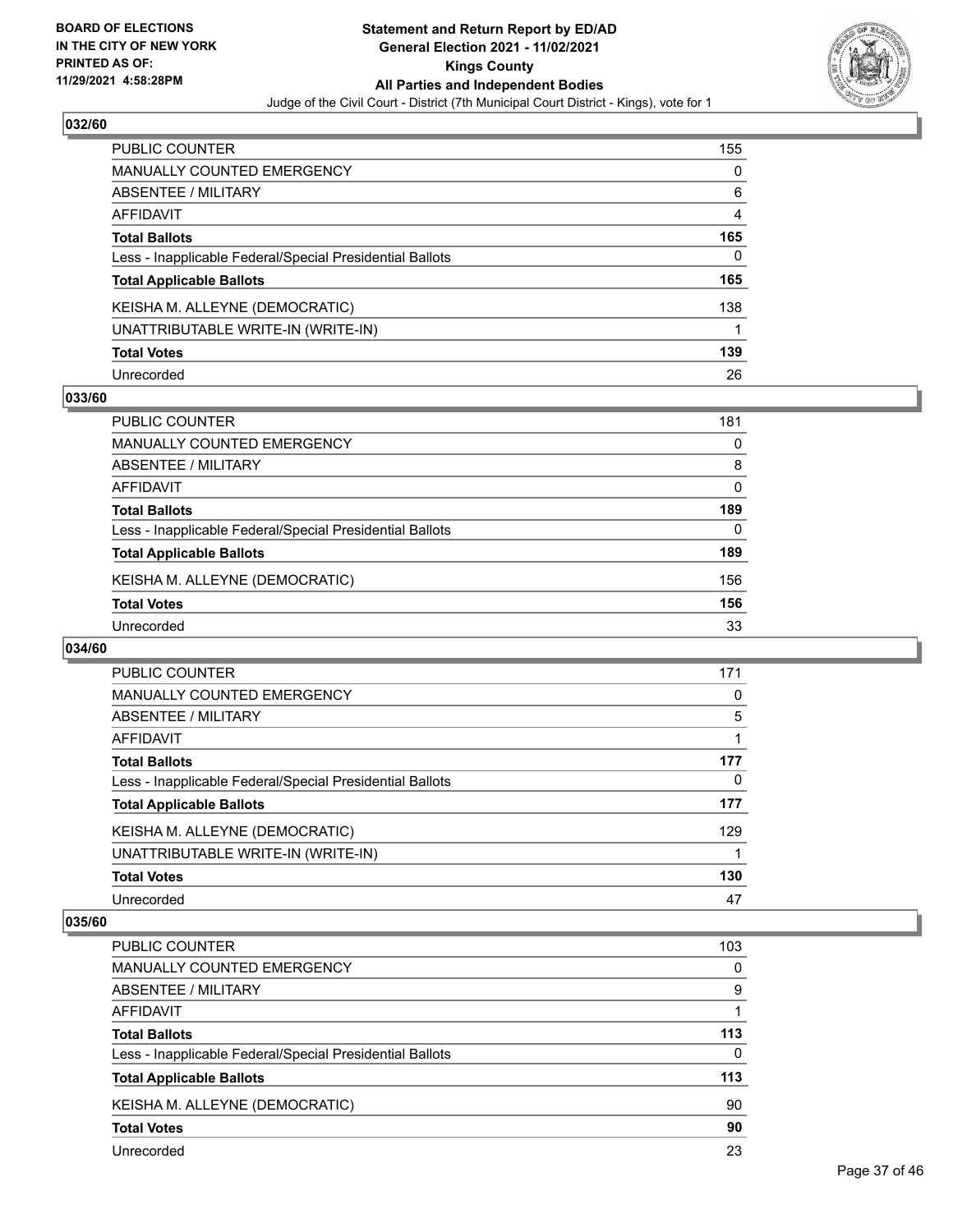

| <b>PUBLIC COUNTER</b>                                    | 181      |
|----------------------------------------------------------|----------|
| <b>MANUALLY COUNTED EMERGENCY</b>                        | $\Omega$ |
| ABSENTEE / MILITARY                                      | 8        |
| <b>AFFIDAVIT</b>                                         | 0        |
| <b>Total Ballots</b>                                     | 189      |
| Less - Inapplicable Federal/Special Presidential Ballots | 0        |
| <b>Total Applicable Ballots</b>                          | 189      |
| KEISHA M. ALLEYNE (DEMOCRATIC)                           | 148      |
| DAVID GORDON (WRITE-IN)                                  |          |
| UNATTRIBUTABLE WRITE-IN (WRITE-IN)                       | 1        |
| <b>Total Votes</b>                                       | 150      |
| Unrecorded                                               | 39       |

### **037/60**

| <b>PUBLIC COUNTER</b>                                    | 155      |
|----------------------------------------------------------|----------|
| MANUALLY COUNTED EMERGENCY                               | $\Omega$ |
| <b>ABSENTEE / MILITARY</b>                               | 4        |
| AFFIDAVIT                                                | $\Omega$ |
| <b>Total Ballots</b>                                     | 159      |
| Less - Inapplicable Federal/Special Presidential Ballots | $\Omega$ |
| <b>Total Applicable Ballots</b>                          | 159      |
| KEISHA M. ALLEYNE (DEMOCRATIC)                           | 136      |
| <b>Total Votes</b>                                       | 136      |
| Unrecorded                                               | 23       |

### **038/60**

| <b>PUBLIC COUNTER</b>                                    | 156      |
|----------------------------------------------------------|----------|
| <b>MANUALLY COUNTED EMERGENCY</b>                        | $\Omega$ |
| ABSENTEE / MILITARY                                      | 5        |
| AFFIDAVIT                                                | $\Omega$ |
| <b>Total Ballots</b>                                     | 161      |
| Less - Inapplicable Federal/Special Presidential Ballots | 0        |
| <b>Total Applicable Ballots</b>                          | 161      |
| KEISHA M. ALLEYNE (DEMOCRATIC)                           | 133      |
| <b>Total Votes</b>                                       | 133      |
| Unrecorded                                               | 28       |

| <b>PUBLIC COUNTER</b>                                    | 184      |
|----------------------------------------------------------|----------|
| <b>MANUALLY COUNTED EMERGENCY</b>                        | $\Omega$ |
| ABSENTEE / MILITARY                                      | 3        |
| AFFIDAVIT                                                | $\Omega$ |
| <b>Total Ballots</b>                                     | 187      |
| Less - Inapplicable Federal/Special Presidential Ballots | $\Omega$ |
| <b>Total Applicable Ballots</b>                          | 187      |
| KEISHA M. ALLEYNE (DEMOCRATIC)                           | 150      |
| <b>Total Votes</b>                                       | 150      |
| Unrecorded                                               | 37       |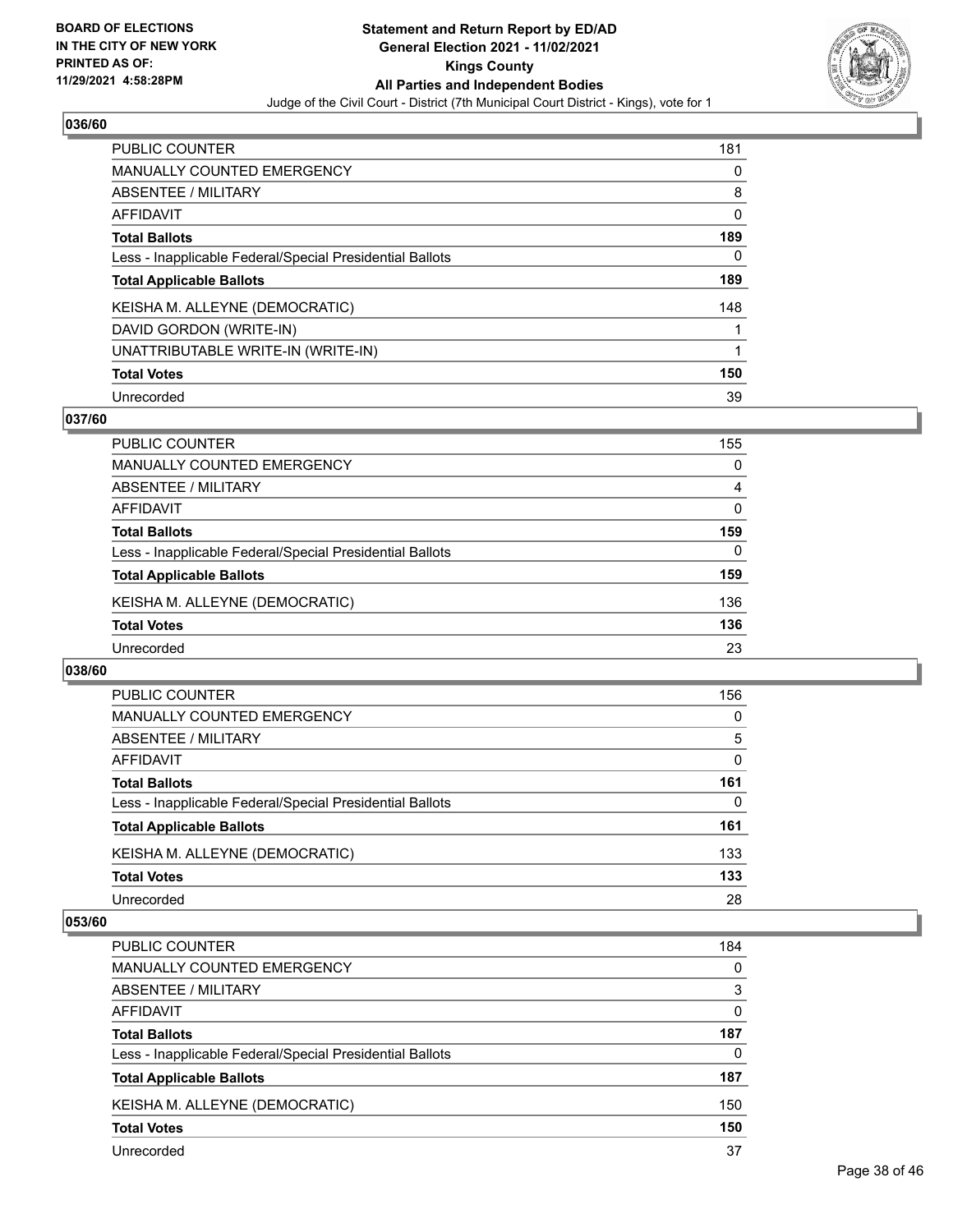

| PUBLIC COUNTER                                           | 164      |
|----------------------------------------------------------|----------|
| MANUALLY COUNTED EMERGENCY                               | 0        |
| ABSENTEE / MILITARY                                      |          |
| AFFIDAVIT                                                | $\Omega$ |
| <b>Total Ballots</b>                                     | 165      |
| Less - Inapplicable Federal/Special Presidential Ballots | 0        |
| <b>Total Applicable Ballots</b>                          | 165      |
| KEISHA M. ALLEYNE (DEMOCRATIC)                           | 132      |
| <b>Total Votes</b>                                       | 132      |
| Unrecorded                                               | 33       |

### **055/60**

| PUBLIC COUNTER                                           | 138 |
|----------------------------------------------------------|-----|
| MANUALLY COUNTED EMERGENCY                               | 0   |
| ABSENTEE / MILITARY                                      | 6   |
| AFFIDAVIT                                                |     |
| <b>Total Ballots</b>                                     | 145 |
| Less - Inapplicable Federal/Special Presidential Ballots | 0   |
| <b>Total Applicable Ballots</b>                          | 145 |
| KEISHA M. ALLEYNE (DEMOCRATIC)                           | 118 |
| <b>Total Votes</b>                                       | 118 |
| Unrecorded                                               | 27  |

# **056/60**

| <b>PUBLIC COUNTER</b>                                    | 166      |
|----------------------------------------------------------|----------|
| MANUALLY COUNTED EMERGENCY                               | $\Omega$ |
| ABSENTEE / MILITARY                                      | 12       |
| AFFIDAVIT                                                |          |
| <b>Total Ballots</b>                                     | 179      |
| Less - Inapplicable Federal/Special Presidential Ballots | $\Omega$ |
| <b>Total Applicable Ballots</b>                          | 179      |
| KEISHA M. ALLEYNE (DEMOCRATIC)                           | 154      |
| <b>Total Votes</b>                                       | 154      |
| Unrecorded                                               | 25       |

| PUBLIC COUNTER                                           | 201      |
|----------------------------------------------------------|----------|
| <b>MANUALLY COUNTED EMERGENCY</b>                        | 0        |
| ABSENTEE / MILITARY                                      | 11       |
| AFFIDAVIT                                                | 2        |
| <b>Total Ballots</b>                                     | 214      |
| Less - Inapplicable Federal/Special Presidential Ballots | $\Omega$ |
| <b>Total Applicable Ballots</b>                          | 214      |
| KEISHA M. ALLEYNE (DEMOCRATIC)                           | 170      |
| <b>Total Votes</b>                                       | 170      |
| Unrecorded                                               | 44       |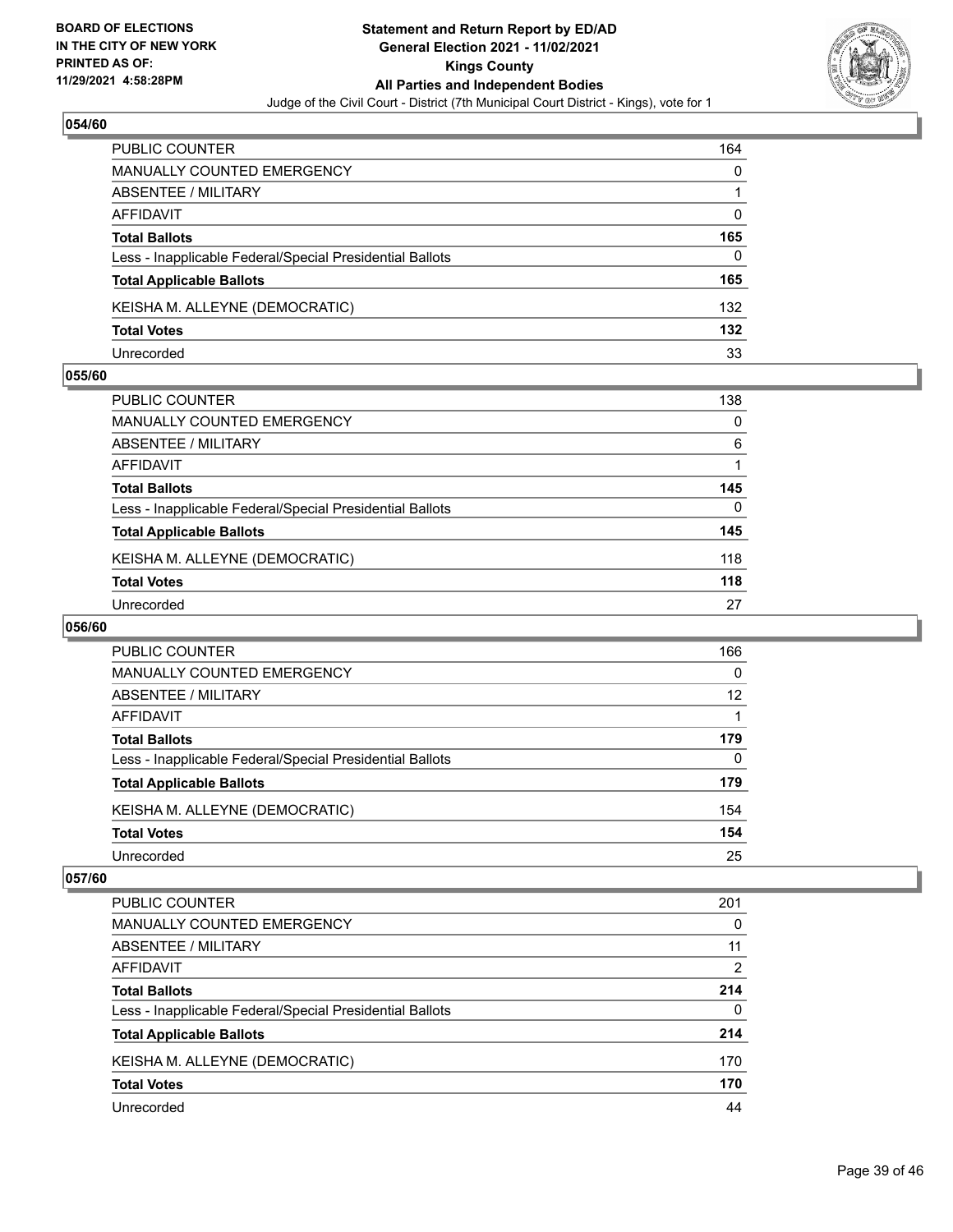

| PUBLIC COUNTER                                           | 136      |
|----------------------------------------------------------|----------|
| <b>MANUALLY COUNTED EMERGENCY</b>                        | 0        |
| ABSENTEE / MILITARY                                      | 6        |
| AFFIDAVIT                                                | $\Omega$ |
| <b>Total Ballots</b>                                     | 142      |
| Less - Inapplicable Federal/Special Presidential Ballots | 0        |
| <b>Total Applicable Ballots</b>                          | 142      |
| KEISHA M. ALLEYNE (DEMOCRATIC)                           | 102      |
| <b>Total Votes</b>                                       | 102      |
| Unrecorded                                               | 40       |

### **059/60**

| PUBLIC COUNTER                                           | 119 |
|----------------------------------------------------------|-----|
| <b>MANUALLY COUNTED EMERGENCY</b>                        | 0   |
| ABSENTEE / MILITARY                                      | 6   |
| AFFIDAVIT                                                |     |
| <b>Total Ballots</b>                                     | 126 |
| Less - Inapplicable Federal/Special Presidential Ballots | 0   |
| <b>Total Applicable Ballots</b>                          | 126 |
| KEISHA M. ALLEYNE (DEMOCRATIC)                           | 92  |
| <b>Total Votes</b>                                       | 92  |
| Unrecorded                                               | 34  |
|                                                          |     |

# **060/60**

| <b>PUBLIC COUNTER</b>                                    | 101 |
|----------------------------------------------------------|-----|
| <b>MANUALLY COUNTED EMERGENCY</b>                        | 0   |
| ABSENTEE / MILITARY                                      |     |
| AFFIDAVIT                                                |     |
| <b>Total Ballots</b>                                     | 109 |
| Less - Inapplicable Federal/Special Presidential Ballots | 0   |
| <b>Total Applicable Ballots</b>                          | 109 |
| KEISHA M. ALLEYNE (DEMOCRATIC)                           | 77  |
| <b>Total Votes</b>                                       | 77  |
| Unrecorded                                               | 32  |

| <b>PUBLIC COUNTER</b>                                    | 181      |
|----------------------------------------------------------|----------|
| <b>MANUALLY COUNTED EMERGENCY</b>                        | 0        |
| ABSENTEE / MILITARY                                      | 4        |
| AFFIDAVIT                                                | $\Omega$ |
| <b>Total Ballots</b>                                     | 185      |
| Less - Inapplicable Federal/Special Presidential Ballots | $\Omega$ |
| <b>Total Applicable Ballots</b>                          | 185      |
| KEISHA M. ALLEYNE (DEMOCRATIC)                           | 142      |
| <b>Total Votes</b>                                       | 142      |
| Unrecorded                                               | 43       |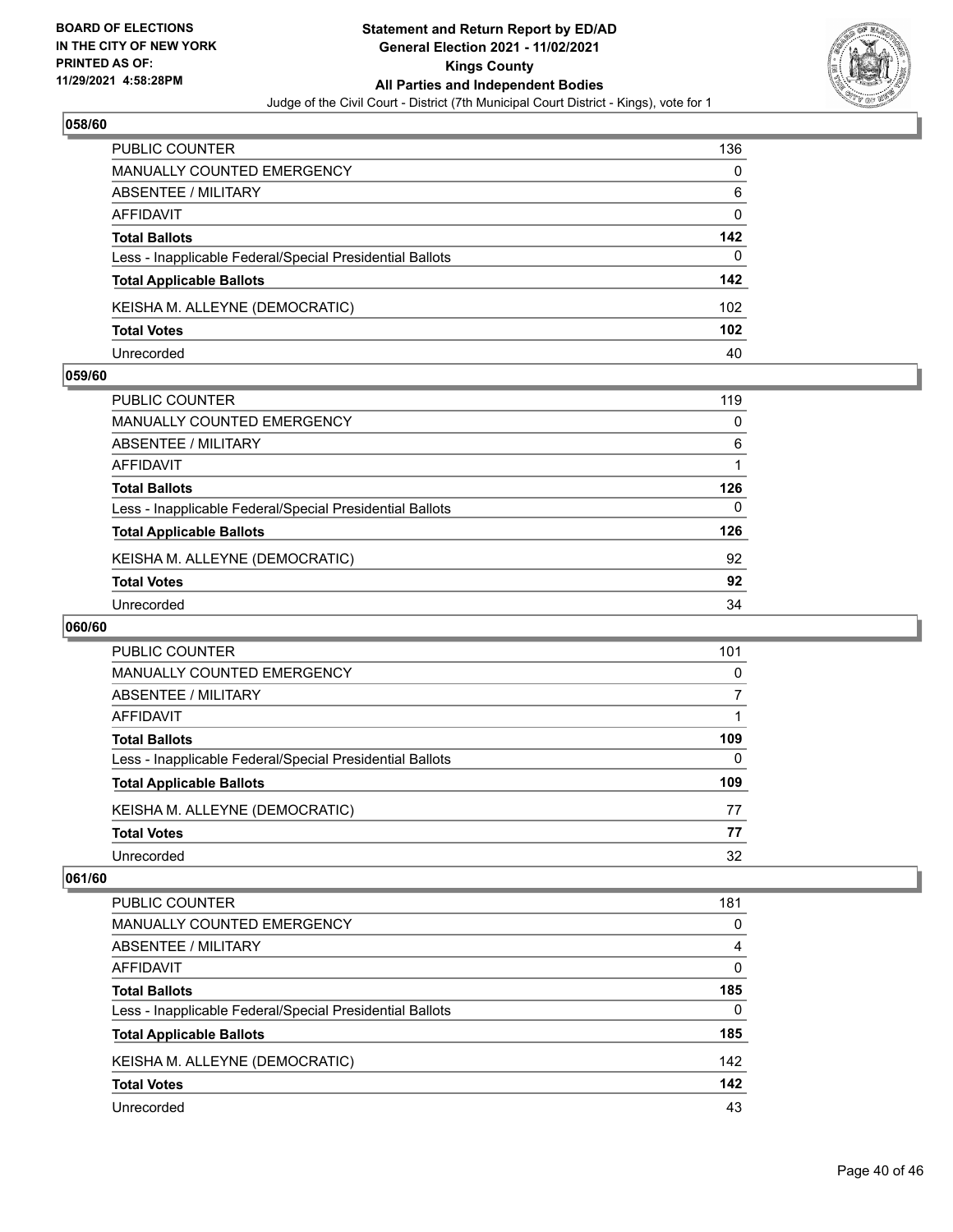

| <b>PUBLIC COUNTER</b>                                    | 246 |
|----------------------------------------------------------|-----|
| <b>MANUALLY COUNTED EMERGENCY</b>                        | 0   |
| ABSENTEE / MILITARY                                      | 15  |
| AFFIDAVIT                                                | 0   |
| <b>Total Ballots</b>                                     | 261 |
| Less - Inapplicable Federal/Special Presidential Ballots | 0   |
| <b>Total Applicable Ballots</b>                          | 261 |
| KEISHA M. ALLEYNE (DEMOCRATIC)                           | 203 |
| <b>Total Votes</b>                                       | 203 |
| Unrecorded                                               | 58  |

### **063/60**

| PUBLIC COUNTER                                           | 247 |
|----------------------------------------------------------|-----|
| <b>MANUALLY COUNTED EMERGENCY</b>                        | 0   |
| ABSENTEE / MILITARY                                      | 8   |
| AFFIDAVIT                                                | 2   |
| <b>Total Ballots</b>                                     | 257 |
| Less - Inapplicable Federal/Special Presidential Ballots | 0   |
| <b>Total Applicable Ballots</b>                          | 257 |
| KEISHA M. ALLEYNE (DEMOCRATIC)                           | 186 |
| <b>Total Votes</b>                                       | 186 |
| Unrecorded                                               | 71  |
|                                                          |     |

# **064/60**

| <b>PUBLIC COUNTER</b>                                    | 184      |
|----------------------------------------------------------|----------|
| MANUALLY COUNTED EMERGENCY                               | $\Omega$ |
| ABSENTEE / MILITARY                                      | 10       |
| AFFIDAVIT                                                |          |
| <b>Total Ballots</b>                                     | 195      |
| Less - Inapplicable Federal/Special Presidential Ballots | $\Omega$ |
| <b>Total Applicable Ballots</b>                          | 195      |
| KEISHA M. ALLEYNE (DEMOCRATIC)                           | 152      |
| <b>Total Votes</b>                                       | 152      |
| Unrecorded                                               | 43       |

| PUBLIC COUNTER                                           | 201 |
|----------------------------------------------------------|-----|
| <b>MANUALLY COUNTED EMERGENCY</b>                        | 0   |
| ABSENTEE / MILITARY                                      | 9   |
| AFFIDAVIT                                                | 3   |
| <b>Total Ballots</b>                                     | 213 |
| Less - Inapplicable Federal/Special Presidential Ballots | 0   |
| <b>Total Applicable Ballots</b>                          | 213 |
| KEISHA M. ALLEYNE (DEMOCRATIC)                           | 167 |
| <b>Total Votes</b>                                       | 167 |
| Unrecorded                                               | 46  |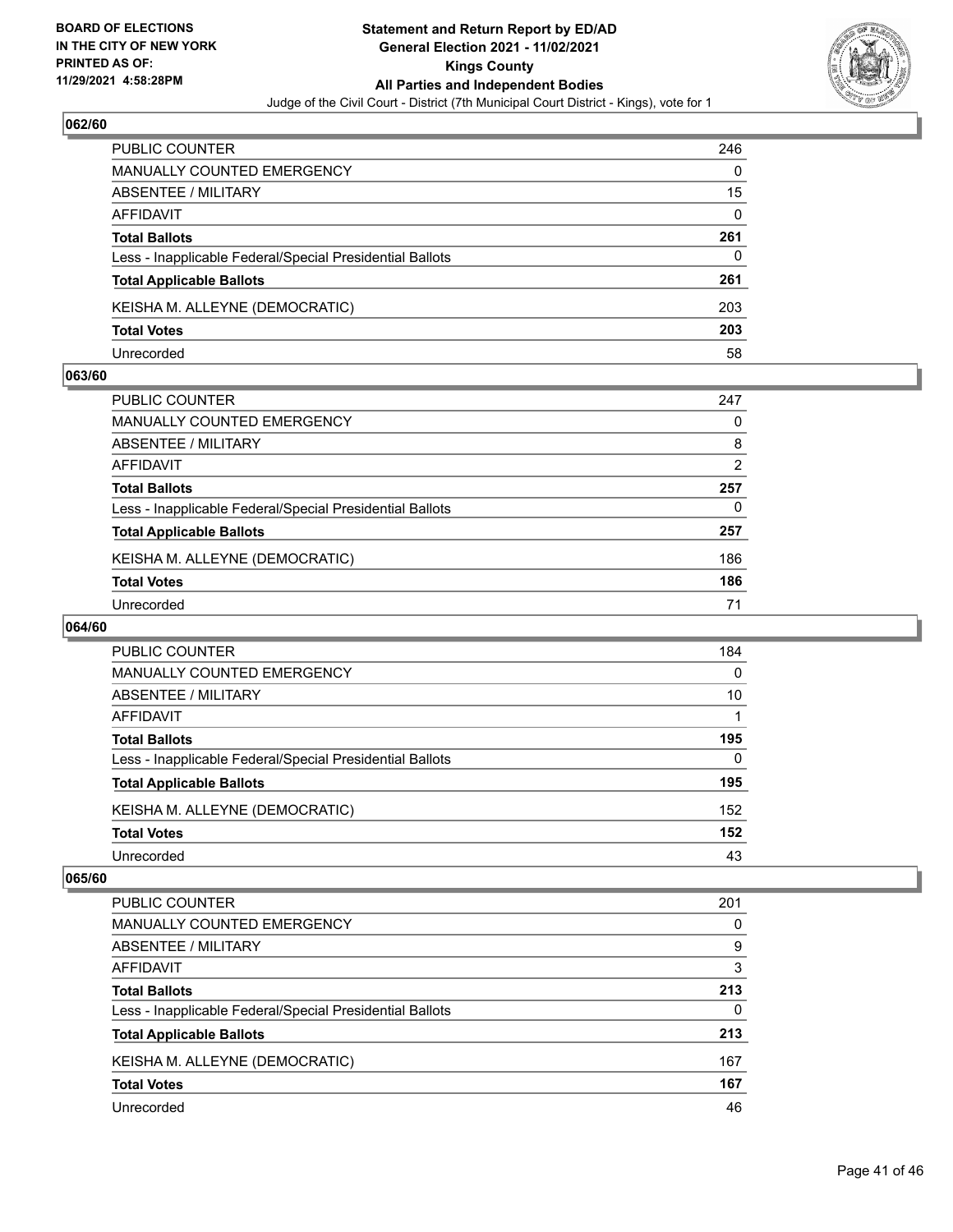

| <b>PUBLIC COUNTER</b>                                    | 156 |
|----------------------------------------------------------|-----|
| MANUALLY COUNTED EMERGENCY                               | 0   |
| ABSENTEE / MILITARY                                      |     |
| AFFIDAVIT                                                |     |
| <b>Total Ballots</b>                                     | 164 |
| Less - Inapplicable Federal/Special Presidential Ballots | 0   |
| <b>Total Applicable Ballots</b>                          | 164 |
| KEISHA M. ALLEYNE (DEMOCRATIC)                           | 134 |
| <b>Total Votes</b>                                       | 134 |
| Unrecorded                                               | 30  |

### **067/60**

| PUBLIC COUNTER                                           | 99       |
|----------------------------------------------------------|----------|
| <b>MANUALLY COUNTED EMERGENCY</b>                        | $\Omega$ |
| <b>ABSENTEE / MILITARY</b>                               | 5        |
| <b>AFFIDAVIT</b>                                         | $\Omega$ |
| <b>Total Ballots</b>                                     | 104      |
| Less - Inapplicable Federal/Special Presidential Ballots | $\Omega$ |
| <b>Total Applicable Ballots</b>                          | 104      |
| KEISHA M. ALLEYNE (DEMOCRATIC)                           | 77       |
| <b>Total Votes</b>                                       | 77       |
| Unrecorded                                               | 27       |
|                                                          |          |

# **068/60**

| <b>PUBLIC COUNTER</b>                                    | 95               |
|----------------------------------------------------------|------------------|
| MANUALLY COUNTED EMERGENCY                               | $\Omega$         |
| ABSENTEE / MILITARY                                      | 7                |
| AFFIDAVIT                                                | 0                |
| <b>Total Ballots</b>                                     | 102 <sub>2</sub> |
| Less - Inapplicable Federal/Special Presidential Ballots | $\Omega$         |
| <b>Total Applicable Ballots</b>                          | 102              |
| KEISHA M. ALLEYNE (DEMOCRATIC)                           | 69               |
| <b>Total Votes</b>                                       | 69               |
| Unrecorded                                               | 33               |

| PUBLIC COUNTER                                           | 155 |
|----------------------------------------------------------|-----|
| <b>MANUALLY COUNTED EMERGENCY</b>                        | 0   |
| ABSENTEE / MILITARY                                      | 6   |
| AFFIDAVIT                                                |     |
| <b>Total Ballots</b>                                     | 162 |
| Less - Inapplicable Federal/Special Presidential Ballots | 0   |
| <b>Total Applicable Ballots</b>                          | 162 |
| KEISHA M. ALLEYNE (DEMOCRATIC)                           | 129 |
| <b>Total Votes</b>                                       | 129 |
| Unrecorded                                               | 33  |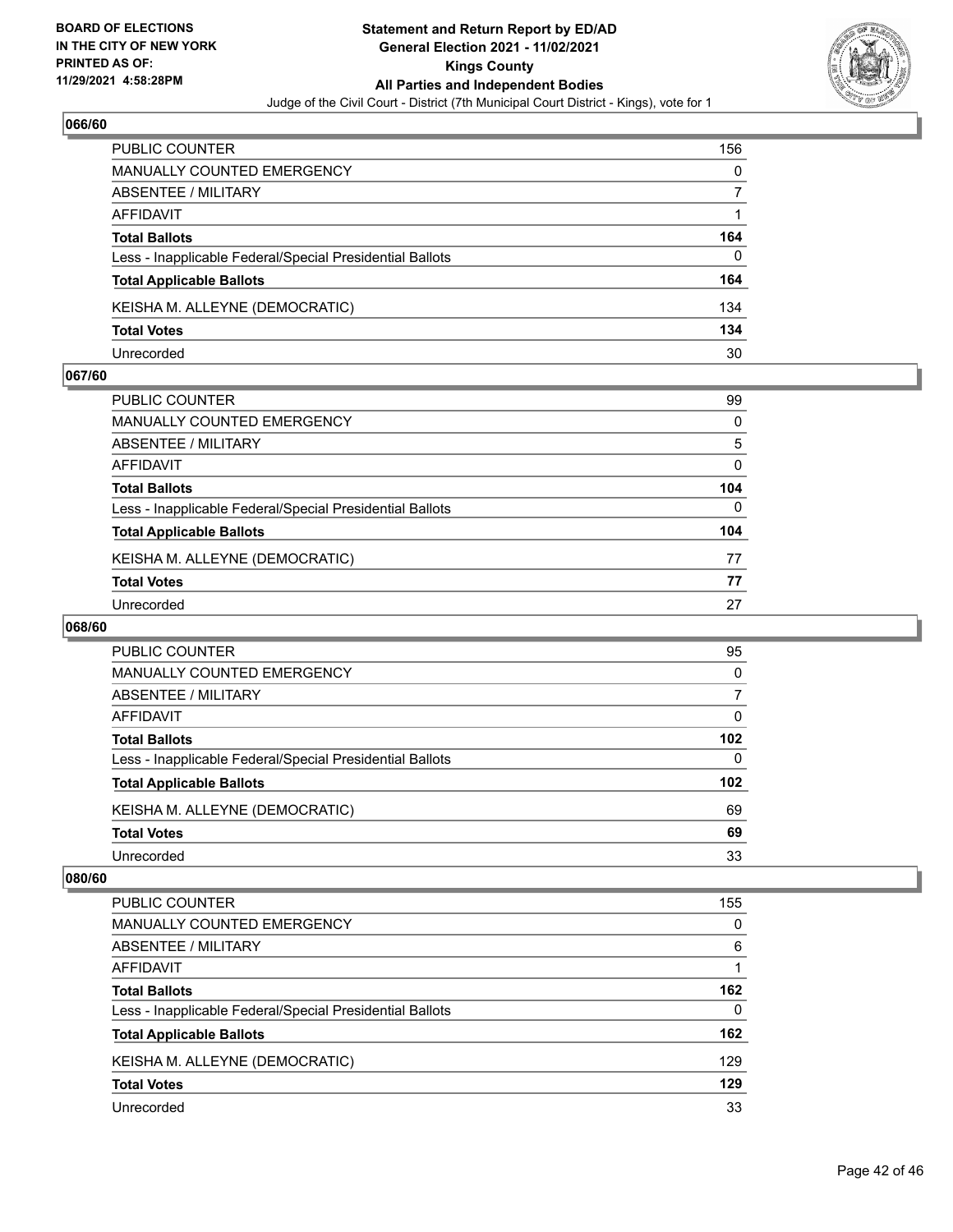

| <b>PUBLIC COUNTER</b>                                    | 206 |
|----------------------------------------------------------|-----|
| <b>MANUALLY COUNTED EMERGENCY</b>                        | 0   |
| ABSENTEE / MILITARY                                      | 10  |
| AFFIDAVIT                                                | 0   |
| <b>Total Ballots</b>                                     | 216 |
| Less - Inapplicable Federal/Special Presidential Ballots | 0   |
| <b>Total Applicable Ballots</b>                          | 216 |
| KEISHA M. ALLEYNE (DEMOCRATIC)                           | 164 |
| <b>Total Votes</b>                                       | 164 |
| Unrecorded                                               | 52  |

### **082/60**

| PUBLIC COUNTER                                           | 324           |
|----------------------------------------------------------|---------------|
| <b>MANUALLY COUNTED EMERGENCY</b>                        | $\Omega$      |
| <b>ABSENTEE / MILITARY</b>                               | 12            |
| AFFIDAVIT                                                | $\mathcal{P}$ |
| <b>Total Ballots</b>                                     | 338           |
| Less - Inapplicable Federal/Special Presidential Ballots | $\Omega$      |
| <b>Total Applicable Ballots</b>                          | 338           |
| KEISHA M. ALLEYNE (DEMOCRATIC)                           | 278           |
| <b>Total Votes</b>                                       | 278           |
| Unrecorded                                               | 60            |

# **083/60**

| <b>PUBLIC COUNTER</b>                                    | 282      |
|----------------------------------------------------------|----------|
| <b>MANUALLY COUNTED EMERGENCY</b>                        | 0        |
| ABSENTEE / MILITARY                                      | 11       |
| AFFIDAVIT                                                |          |
| <b>Total Ballots</b>                                     | 294      |
| Less - Inapplicable Federal/Special Presidential Ballots | $\Omega$ |
| <b>Total Applicable Ballots</b>                          | 294      |
| KEISHA M. ALLEYNE (DEMOCRATIC)                           | 245      |
| UNATTRIBUTABLE WRITE-IN (WRITE-IN)                       | 3        |
| <b>Total Votes</b>                                       | 248      |
| Unrecorded                                               | 46       |

| PUBLIC COUNTER                                           | 270      |
|----------------------------------------------------------|----------|
| <b>MANUALLY COUNTED EMERGENCY</b>                        | $\Omega$ |
| ABSENTEE / MILITARY                                      | 10       |
| AFFIDAVIT                                                | $\Omega$ |
| <b>Total Ballots</b>                                     | 280      |
| Less - Inapplicable Federal/Special Presidential Ballots | $\Omega$ |
| <b>Total Applicable Ballots</b>                          | 280      |
| KEISHA M. ALLEYNE (DEMOCRATIC)                           | 249      |
| <b>Total Votes</b>                                       | 249      |
| Unrecorded                                               | 31       |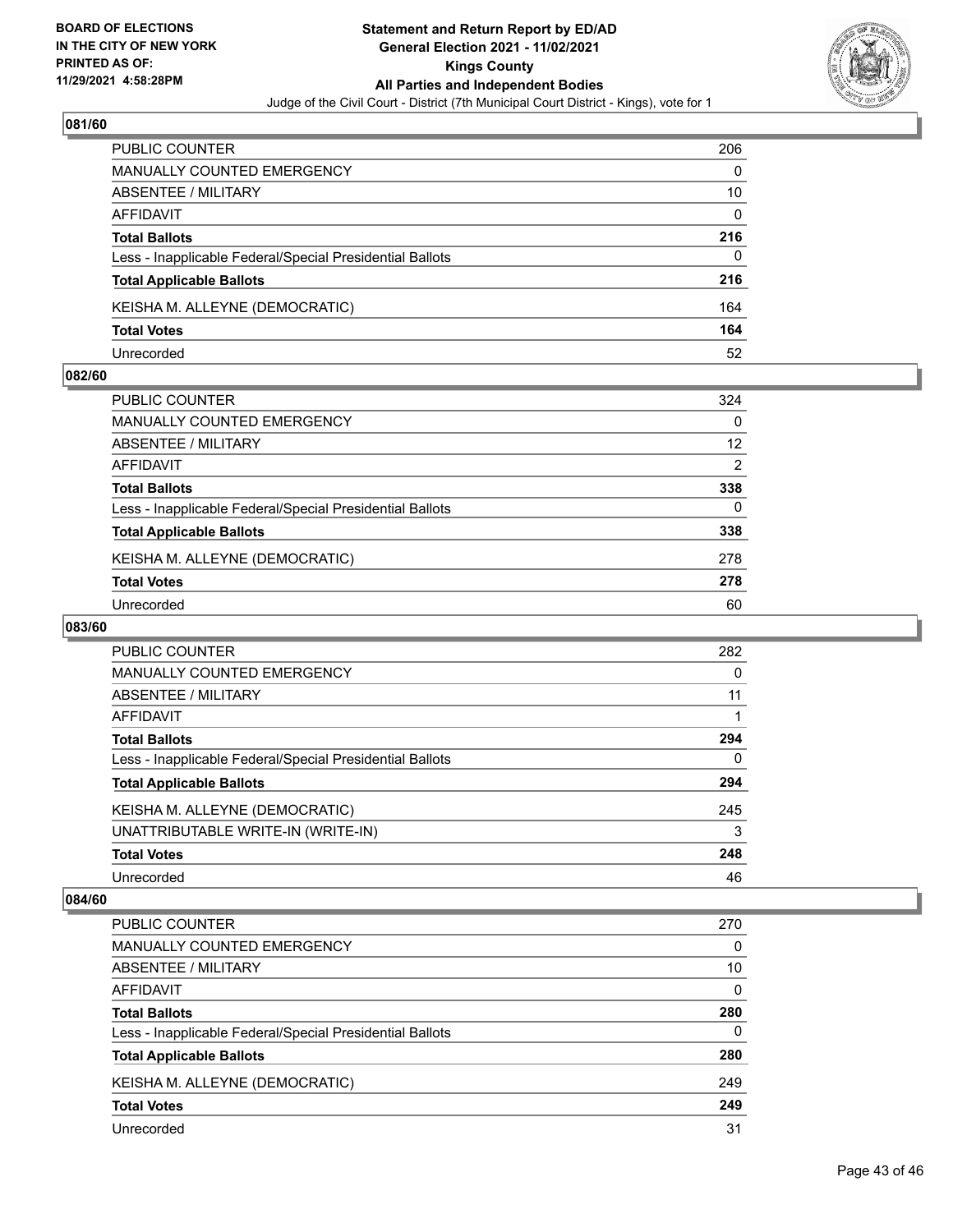

| <b>PUBLIC COUNTER</b>                                    | 205 |
|----------------------------------------------------------|-----|
| <b>MANUALLY COUNTED EMERGENCY</b>                        | 0   |
| ABSENTEE / MILITARY                                      | 5   |
| AFFIDAVIT                                                | 4   |
| <b>Total Ballots</b>                                     | 214 |
| Less - Inapplicable Federal/Special Presidential Ballots | 0   |
| <b>Total Applicable Ballots</b>                          | 214 |
| KEISHA M. ALLEYNE (DEMOCRATIC)                           | 181 |
| <b>Total Votes</b>                                       | 181 |
| Unrecorded                                               | 33  |

### **086/60**

| PUBLIC COUNTER                                           | 238 |
|----------------------------------------------------------|-----|
| <b>MANUALLY COUNTED EMERGENCY</b>                        | 0   |
| ABSENTEE / MILITARY                                      | 5   |
| AFFIDAVIT                                                | 4   |
| <b>Total Ballots</b>                                     | 247 |
| Less - Inapplicable Federal/Special Presidential Ballots | 0   |
| <b>Total Applicable Ballots</b>                          | 247 |
| KEISHA M. ALLEYNE (DEMOCRATIC)                           | 194 |
| <b>Total Votes</b>                                       | 194 |
| Unrecorded                                               | 53  |

# **088/60**

| <b>PUBLIC COUNTER</b>                                    | 169 |
|----------------------------------------------------------|-----|
| MANUALLY COUNTED EMERGENCY                               | 0   |
| ABSENTEE / MILITARY                                      | 8   |
| AFFIDAVIT                                                | 0   |
| <b>Total Ballots</b>                                     | 177 |
| Less - Inapplicable Federal/Special Presidential Ballots | 0   |
| <b>Total Applicable Ballots</b>                          | 177 |
| KEISHA M. ALLEYNE (DEMOCRATIC)                           | 128 |
| ALEX KRUL (WRITE-IN)                                     |     |
| <b>Total Votes</b>                                       | 129 |
| Unrecorded                                               | 48  |

| PUBLIC COUNTER                                           | 104      |
|----------------------------------------------------------|----------|
| <b>MANUALLY COUNTED EMERGENCY</b>                        | $\Omega$ |
| ABSENTEE / MILITARY                                      | 3        |
| AFFIDAVIT                                                | 0        |
| <b>Total Ballots</b>                                     | 107      |
| Less - Inapplicable Federal/Special Presidential Ballots | 0        |
| <b>Total Applicable Ballots</b>                          | 107      |
| KEISHA M. ALLEYNE (DEMOCRATIC)                           | 87       |
| <b>Total Votes</b>                                       | 87       |
| Unrecorded                                               | 20       |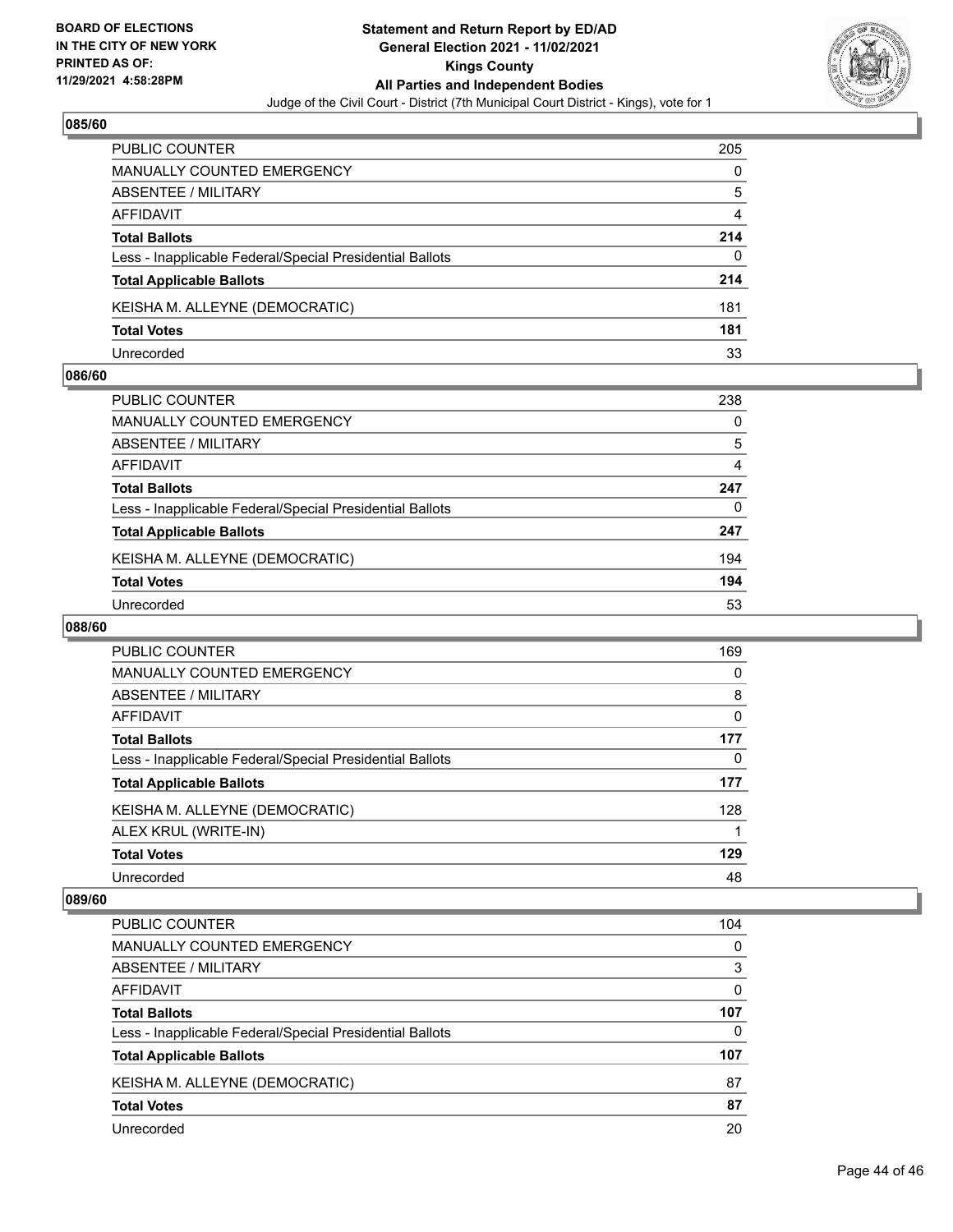

| PUBLIC COUNTER                                           | 139      |
|----------------------------------------------------------|----------|
| <b>MANUALLY COUNTED EMERGENCY</b>                        | $\Omega$ |
| ABSENTEE / MILITARY                                      | 4        |
| AFFIDAVIT                                                |          |
| <b>Total Ballots</b>                                     | 144      |
| Less - Inapplicable Federal/Special Presidential Ballots | $\Omega$ |
| <b>Total Applicable Ballots</b>                          | 144      |
| KEISHA M. ALLEYNE (DEMOCRATIC)                           | 119      |
| <b>Total Votes</b>                                       | 119      |
| Unrecorded                                               | 25       |